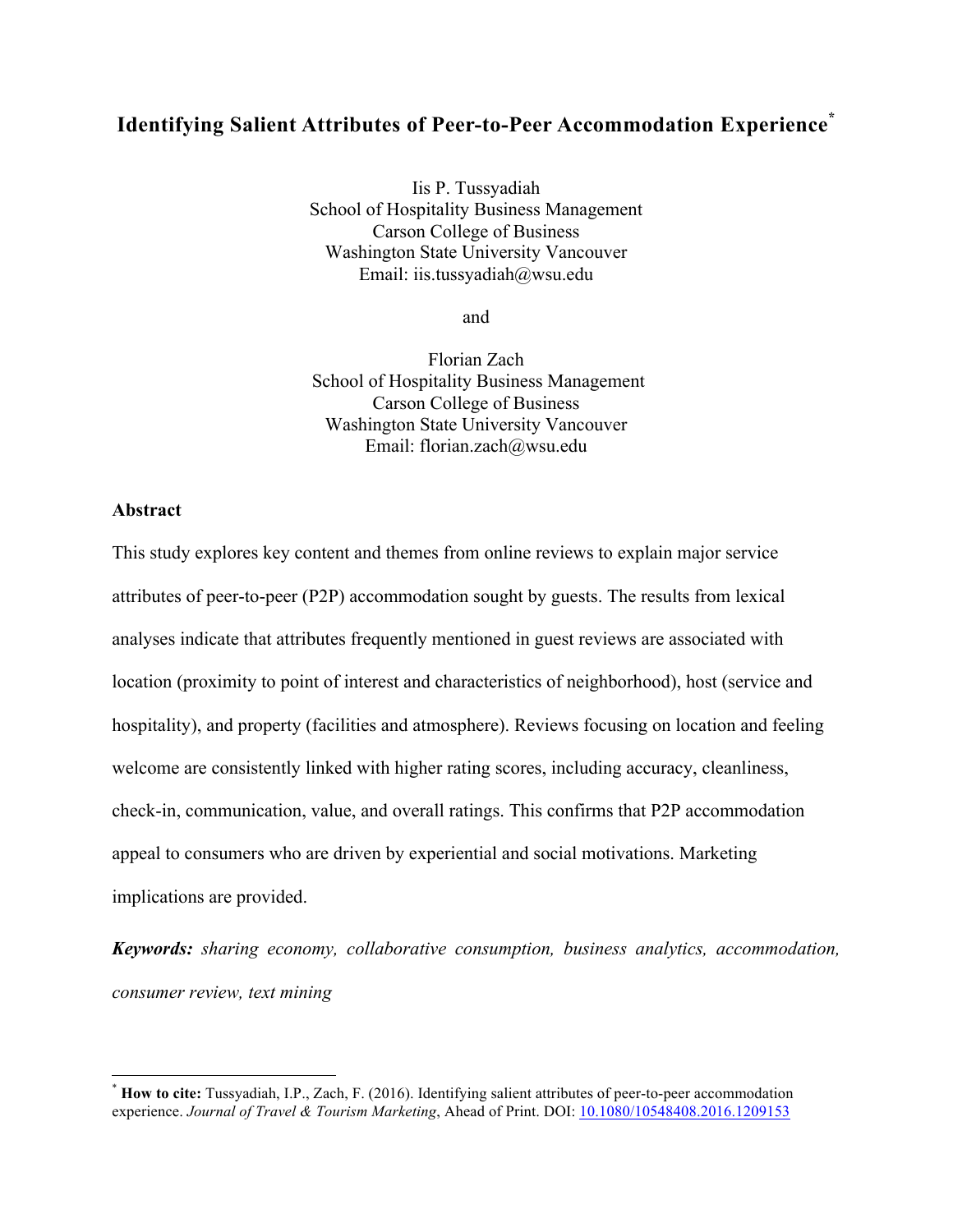### **1. Introduction**

In a relatively short period of time, a new wave of businesses utilizing the concept of sharing economy, also known as collaborative consumption (Belk 2014; Botsman and Rogers 2011), has entered the tourism and hospitality marketplace with the introduction of peer-to-peer (P2P) accommodation services. The sharing economy is a socioeconomic system where connected individuals organize the distribution of excess capacity or resources sitting idle in exchange for a fee or other compensation among each other (Belk, 2014). P2P accommodation services such as Airbnb and Roomorama create a platform that enables "regular people" (i.e., as opposed to business entities) to rent out their spare rooms or unoccupied houses and apartments and serve tourists. P2P accommodation services continue to grow at a phenomenal rate. In the summer of 2015, Airbnb served about 17 million guests worldwide, which is a 350% increase from 2010 (Airbnb 2015a). At about 113% year-over-year, the revenue growth of Airbnb is far higher than publicly traded hotel companies, such as Marriott and Wyndham at 8% and 6%, respectively (CB Insights, 2015). Furthermore, Airbnb has more rooms than any branded chain hotels (Freitag and Haywood 2015), making it a formidable competition to hotels. Indeed, based on a study in the state of Texas, US, Zervas, Proservio, and Byers (2015a) found that an increase in Airbnb listing causes a decrease in hotel revenues, with budget hotels and hotels not catering for business travelers being the most affected.

In order to conceptualize and assess the competitive advantages of P2P accommodation in comparison with the conventional accommodation services such as hotels, it is important to explore the aspects of P2P accommodation experience that really matter for guests. Previous studies extract key content from consumer reviews to explain the important attributes of accommodation services and how these attributes contribute to guest satisfaction (e.g., Xiang,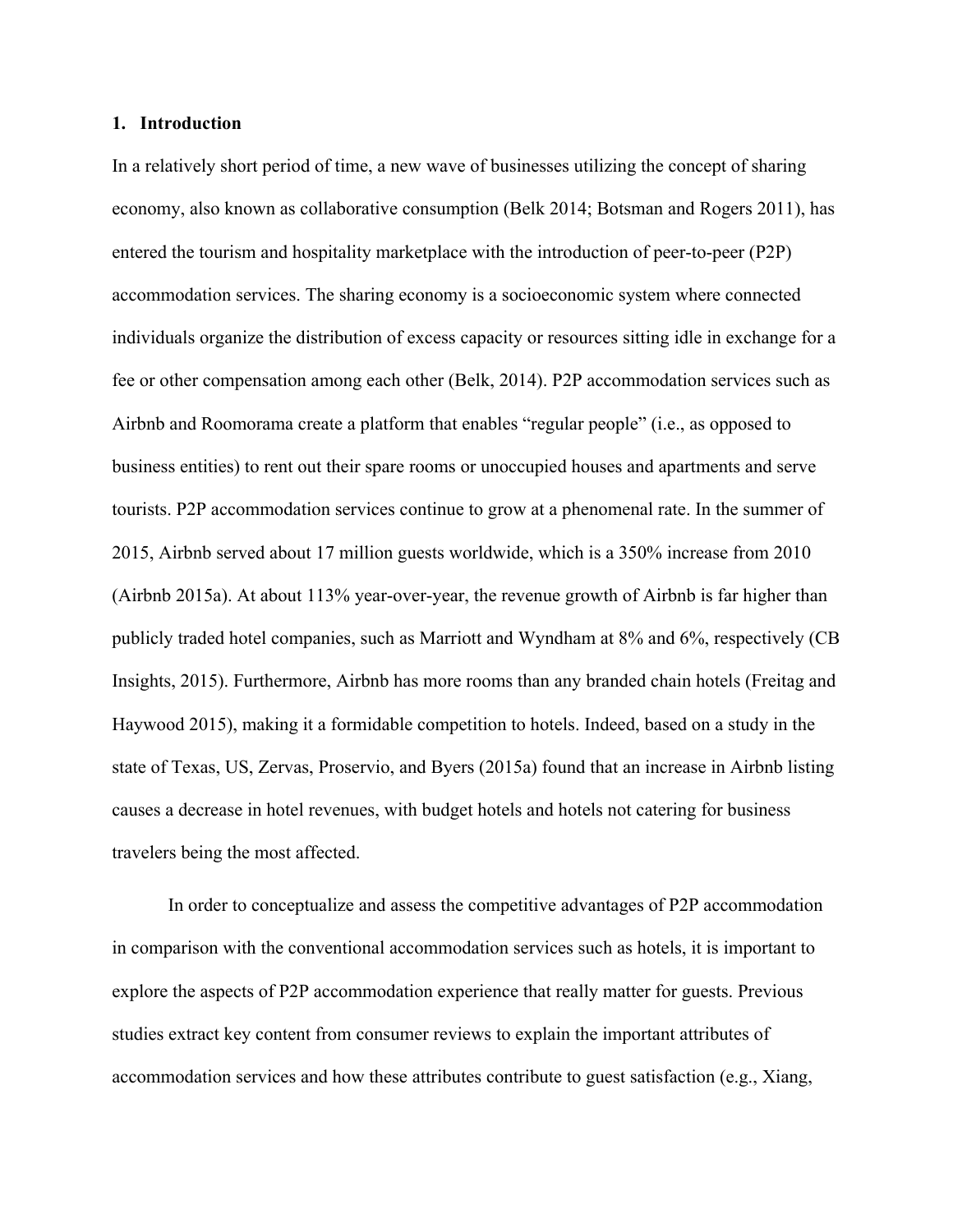Schwartz, Gerdes, and Uysal 2015; Zhou, Ye, Pearce, and Wu 2014). However, it is largely unknown in tourism and hospitality management literature if consumers expect the same aspects of service from P2P accommodation. Also, previous research has suggested various drivers of consumer participation in the sharing economy, including value (i.e., cost-saving), social relationship and sense of community, and authentic experience in non-tourist areas (e.g., Botsman and Rogers, 2011; Guttentag, 2015; Tussyadiah 2016; Tussyadiah and Pesonen, 2015), indicating that what guests seek in P2P accommodation experiences may be different from that of a hotel stay. To that end, the goal of this study is to explore key service characteristics of P2P accommodation emerging from consumer reviews online. Knowing which attributes are important to guests will inform hosts with what areas to pay more attention to in order to attract and satisfy more guests.

In many cities, the growth of P2P accommodation is faced with a variety of legal and regulatory challenges, mostly associated with restrictions for short term rental of residential dwelling units. For example, The City of Berlin in Germany poses hefty fines for users who rent out entire properties on Airbnb in an attempt to safeguard affordable housing for its residents (Kim 2016). Similarly, it has been shown that most Airbnb rentals in New York City, United States (US) violate the short-term leasing law in the State of New York (Gonen and Sutherland 2015). On the contrary, The City of Portland, Oregon, US was among the first to introduce regulations for P2P accommodation rentals, including requirements for business permit and registration, adherence with zoning law, taxes for short term rentals and transient lodging, and property inspection (City of Portland 2015). Due to this major regulatory undertaking, Portland provides a unique context for this study because it "levels the playing field" for commercial and P2P accommodation providers, allowing its residents to serve the tourism market alongside the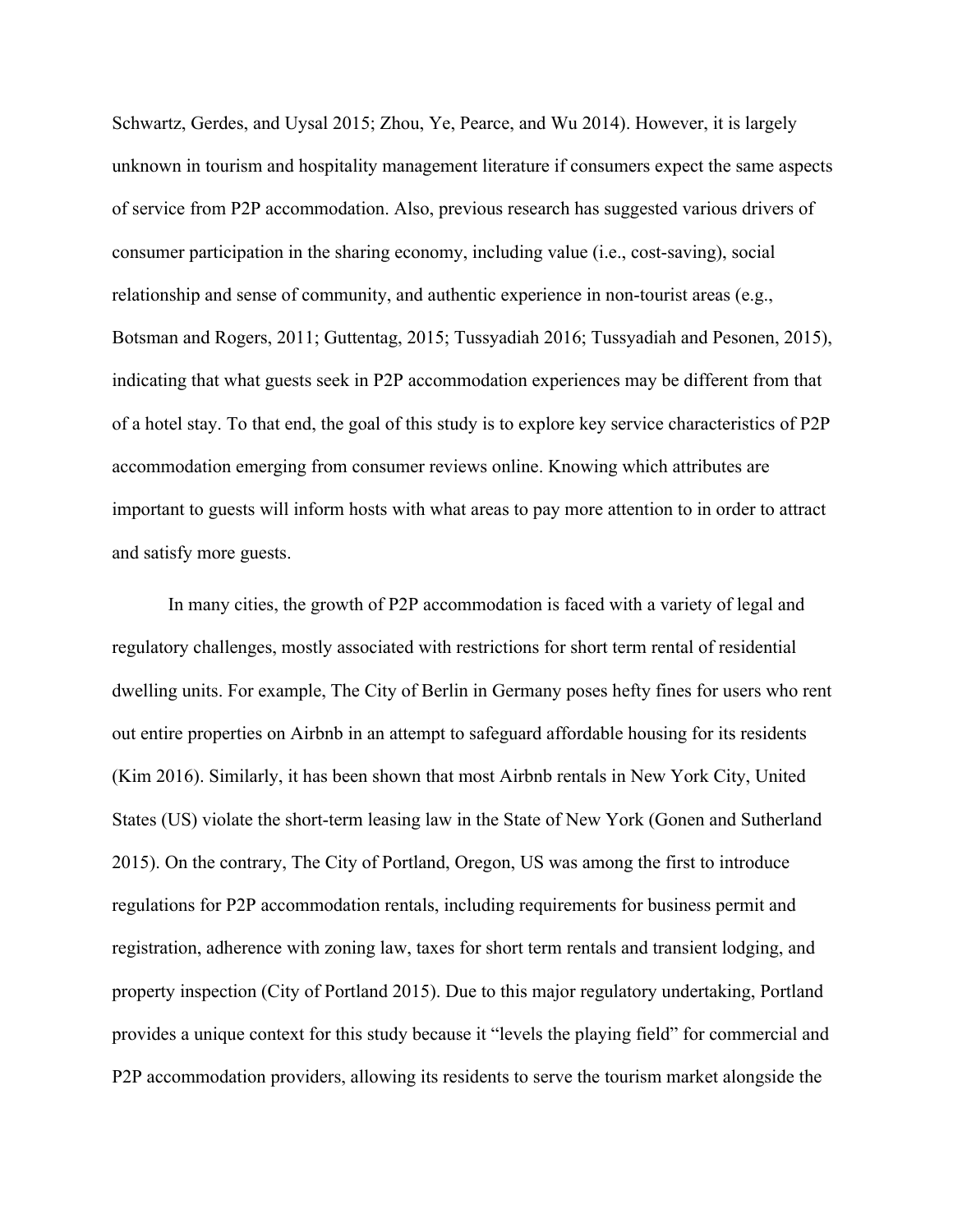conventional lodging companies and, at the same time, providing infrastructure to protect both its residents and its visitors. In order to capture potential differences in terms of attributes considered important by guests in different areas, this study also analyzed samples of reviews from listings in New York City, New York, US and London, United Kingdom (UK). The findings from these analyses are included in supplemental materials.

### **2. Conceptual Framework**

#### **2.1 Attributes of Accommodation Services**

Identifying operational and marketing dimensions that capture and retain guests and, in turn, inform management decisions to increase profits is critical in hospitality management. A better understanding of the relative importance of various attributes in driving value for guests will allow service providers to allocate resources more efficiently (Mattila 1999), as well as tailor and develop offerings to achieve and maintain the highest possible occupancy (Lockyer 2004). Indeed, various studies suggest that there are different features that guests evaluate and use as decision criteria in hotel selection process (e.g., Clow, Garretson, and Kurtz 1994; Lockyer 2004). Different attributes influence guest satisfaction and post-purchase behavior associated with hotel stay, such as loyalty and electronic word of mouth (eWOM) behavior (e.g., Albayrak and Caber 2014; Xiang et al. 2015; Yen and Tang 2015). Guest decision making, which includes hotel selection, satisfaction, and post-purchase behavior, is a result of cognitive and affective response to hotel attributes (Westbrook 1987) and the overall evaluation of accommodation services is a combination of guest judgments about these different attributes and benefits (Mattila 1999).

Previous studies have identified and proposed different salient hotel dimensions in various research contexts, although common attributes were found in these studies. For example,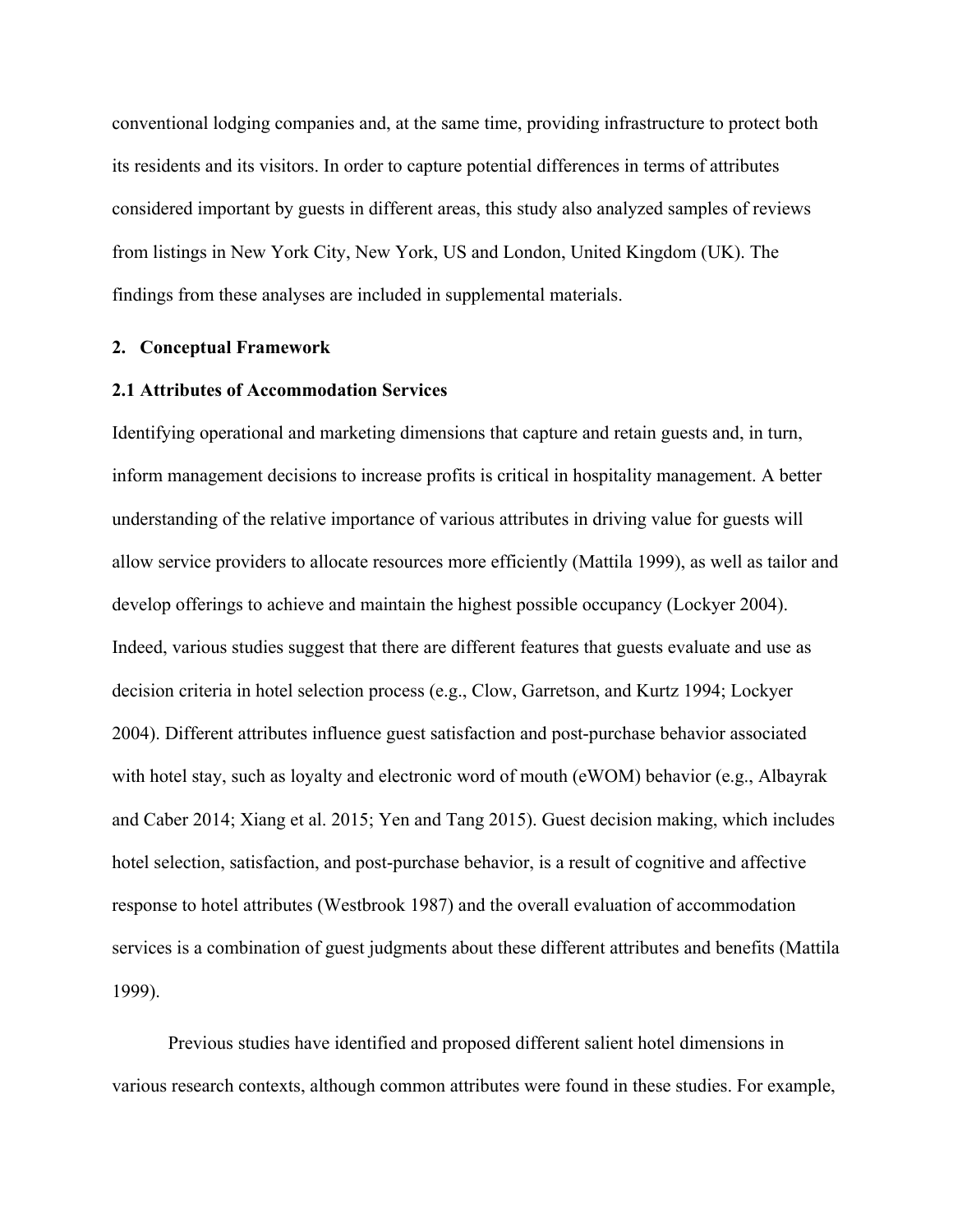Knutson (1988) found that business and leisure travelers consider factors of cleanliness and comfort, convenience of location, promptness and courtesy of service, safety and security, and friendliness of employees to select hotels for a first or repeat visit. Rivers, Toh and Alaoui (1991) suggested that convenience of location and overall services are stated as the most important attributes for travelers to select hotels. Examining the factors of guest satisfaction and repeat patronage in Hong Kong, Choi and Chu (2001) suggested factors of staff service quality, room quality, general amenities, business services, value, and security. Studying the topic with participants in New Zealand, Lockyer (2005) identified price, location, cleanliness, facilities and other. A meta-analysis of 21 studies by Dolnicar and Otter (2003) provides a comprehensive look on what guests consider important by grouping 173 identified hotel attributes into the following categories: image, value/price, hotel, room, services, marketing, food and beverage, security, and location. They also identified top attributes from these groups with convenience of location being the most important criterion, followed by service quality, reputation, friendliness of staff, price, room cleanliness, and value for money (Dolnicar and Otter 2003).

For hotel selection, previous studies identified various decision criteria (e.g., Ananth et al. 1992; Atkinson 1988; Lockyer 2004; 2005; Stringam, Gerders, and Vanleeuwen 2010) that Alpert (1971) termed as "determinant attributes". These are features that directly influence purchase intention and differentiate service offerings from competitors. Since intangible cues are very difficult to evaluate prior to patronage, consumers turn their attention to more tangible cues to make purchase decisions and to evaluate past performances (Bitner 1990; Clow et al. 1994). For example, Clow et al. (1994) show that in order to evaluate service quality, consumers refer to their own experiences, staff behavior, price structure, word-of-mouth, and appearance of hotel facility. Additionally, Saleh and Ryan (1992) identified that guests consider tangible, physical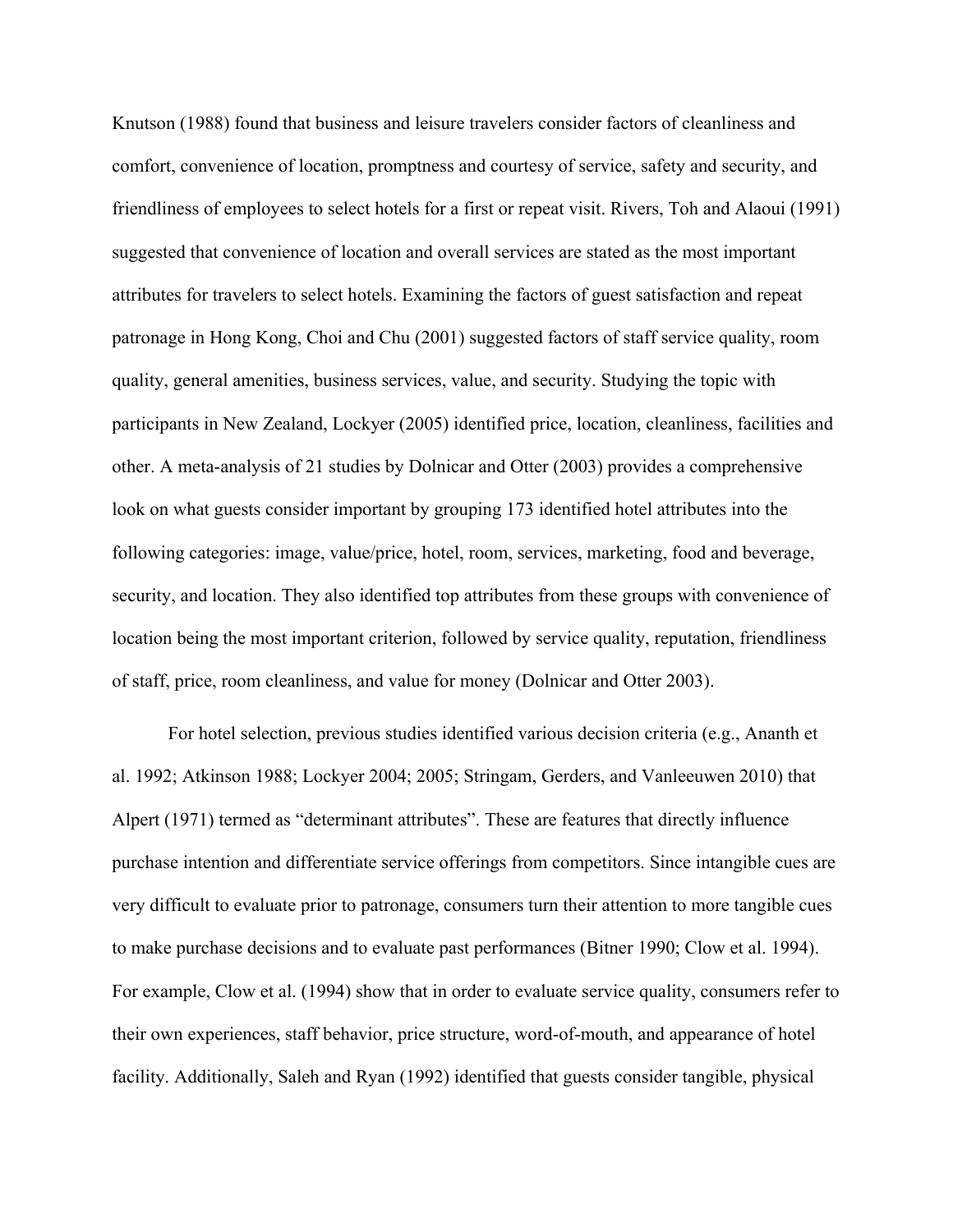components (particularly hotel appearance) as determinant factors in hotel selection.

Although the dimensions included in these studies are varied, attributes for hotel selection and evaluation are well researched. However, knowledge on attributes to evaluate P2P accommodation is extremely limited. While human interactions (i.e., staff recognition, friendliness, attentiveness) have been considered an important hotel attribute, the different roles between hosts and hotel staff as well as the intimacy attached to the sharing practice (i.e., staying at someone's home) highlight the importance of social interactions in P2P accommodation stay. From this point of view, P2P accommodation to some extent can be compared to a type of bed and breakfast (B&B) service, where (commercial) hosts (i.e., innkeepers) offer accommodation with homelike settings. Previous studies identified a high level of satisfaction among guests in B&Bs (e.g., Felix, Broad, and Griffiths 2008; Scarinci and Richins 2008; Zane 1997) and suggested the top qualities of B&B services that guests consider important. These qualities (i.e., service attributes), while include facilities such as availability of private bathrooms, room size, and choice of bed sizes, are centered on hosts who go out of their way to make guests feel comfortable, give recommendation on attractions and restaurants, create homelike atmosphere, and are non-intrusive and respect guests' privacy (Felix, Broad, and Griffiths 2008; Zane 1997). Therefore, it can be suggested that when cohabitation occurs (i.e., hosts and guests stay in the same property) in homelike settings, guests of P2P accommodation would consider the friendliness and attentiveness of hosts as important.

Even though the basic services of P2P accommodation are comparable to hotels and B&Bs (i.e., room and board), P2P accommodation is characterized by a lack of standards (i.e., absence of star ratings or quality classification). Guests can choose three types of accommodation through Airbnb: an entire house/apartment, a private room (often with shared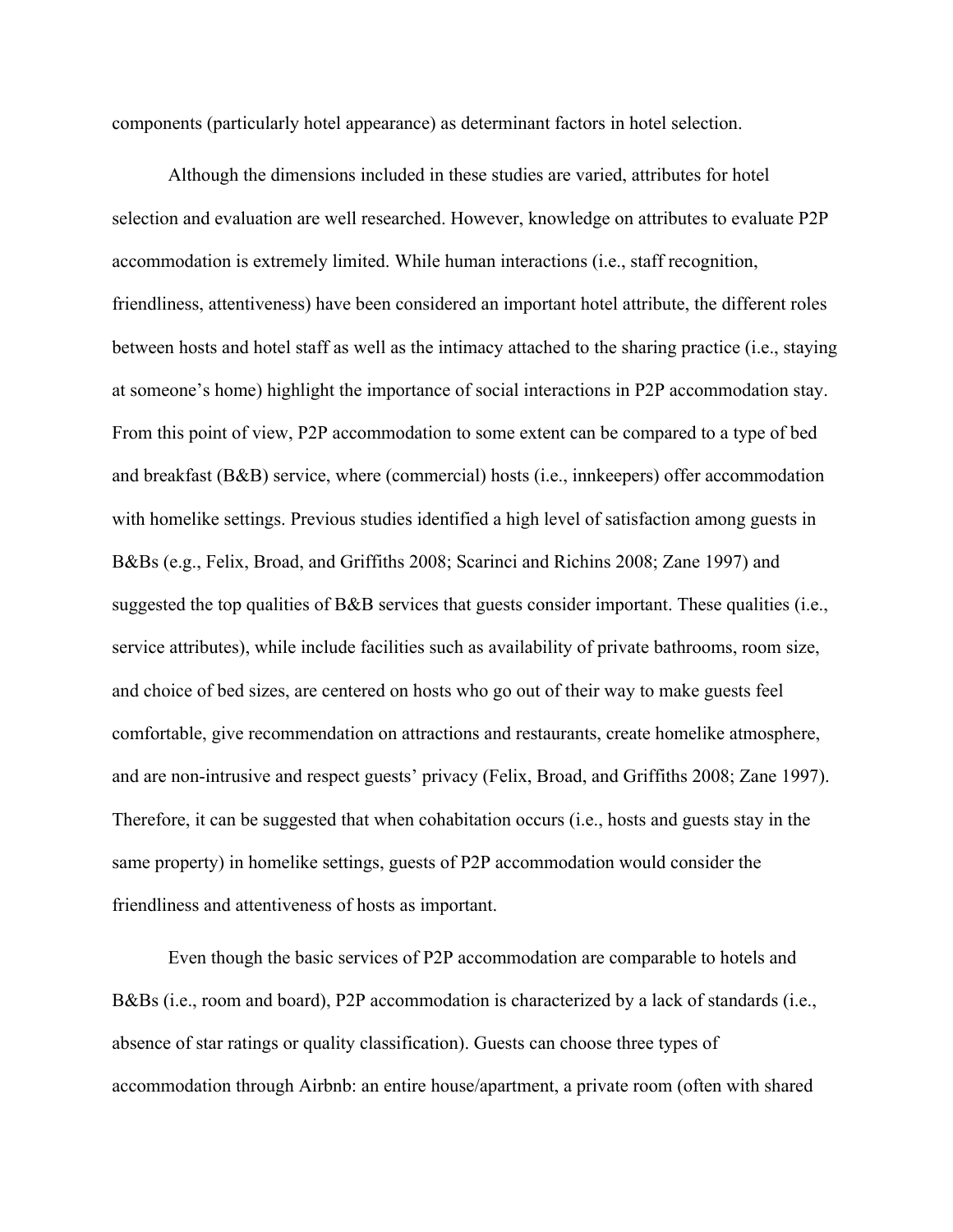facilities), or a shared room. The features of these listings vary greatly (e.g., shared or private bathroom, kitchen, internet access, and other room amenities). Therefore, it is important to explore which features really matter for guests when evaluating P2P accommodation in order to better understand the factors that differentiate P2P accommodation from more established accommodation offerings, including hotels and B&Bs. While still in its infancy, recent studies on collaborative consumption in hospitality have suggested cost-savings (i.e., value for money) and social motivations (e.g., desire for community and social interactions) to drive the use of P2P accommodation (Guttentag 2015; Tussyadiah 2015; Tussyadiah and Pesonen 2015). Based on a questionnaire distributed to Airbnb users (including both hosts and guests), Möhlmann (2015) identified cost-savings, familiarity (with the system), trust (amongst users and toward the system), and utility (quality of service as compared to other alternatives) to be the significant factors of satisfaction in P2P accommodation marketplaces. In terms of providers, Karlsson and Dolnicar (2016) suggested three motivations for participation in P2P accommodation: income (80%), social interaction (31%), and sharing (14%). Finally, based on a questionnaire responded by P2P accommodation guests, Tussyadiah (2016) identified the factors of enjoyment, amenities, and cost-savings as positively influence satisfaction (in order of significance), with social benefits only found significant among those who rent private rooms. However, location, which is one of the most important hotel attributes (e.g., Lockyer 2005; Rivers, Toh and Alaoui 1991), was not significant in influencing guests' satisfaction or behavioral intention to use P2P accommodation (Tussyadiah 2016). The limited literature on evaluation criteria for P2P accommodation is one of the motivations for this research.

# **2.2 User-Generated Content and Text Analytics**

Previous studies apply different methodologies to assess the relative importance of hotel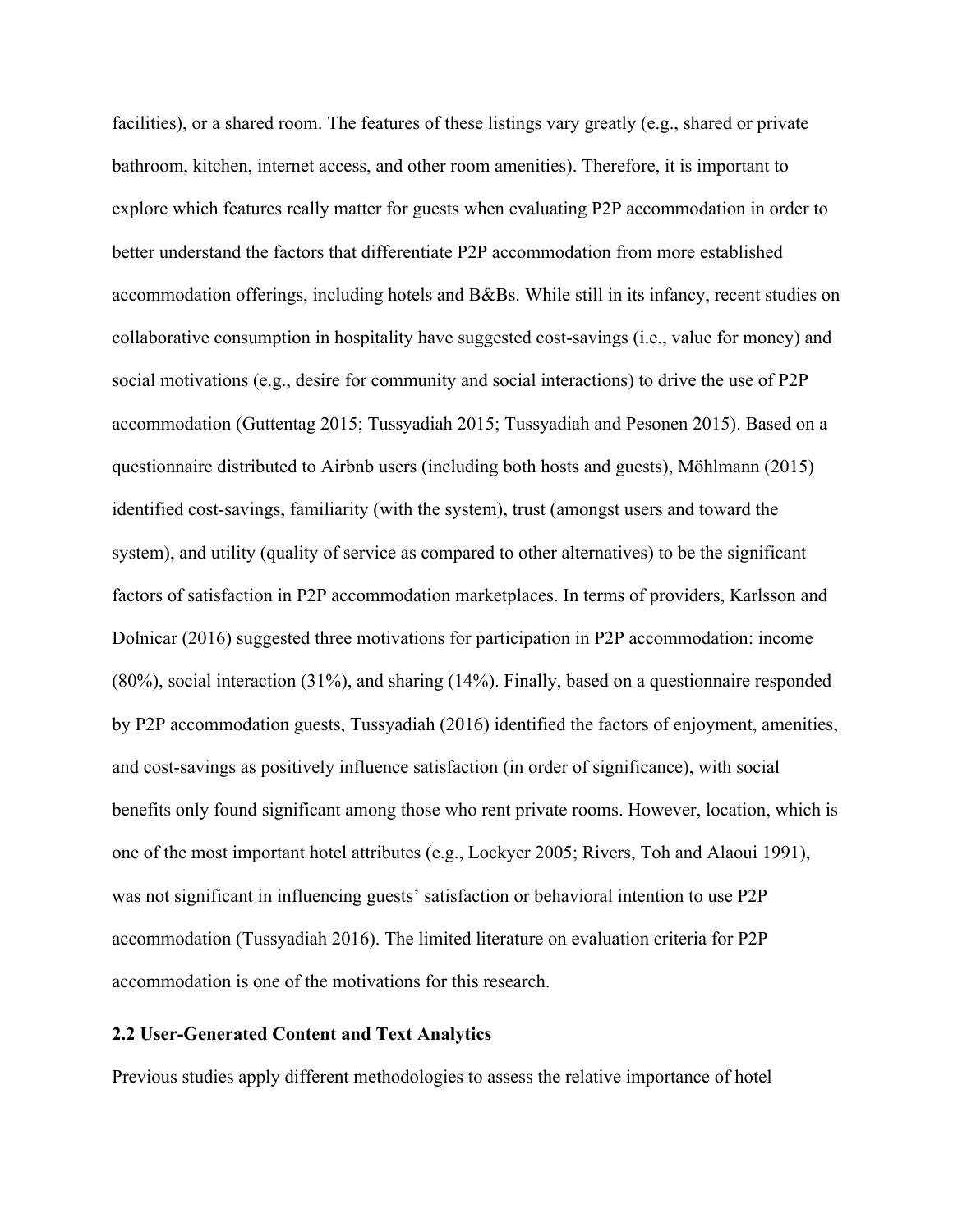attributes among consumers, many focusing on importance ratings of different attributes through interviews with and questionnaires distributed to consumers (e.g., Clow et al., 1994). More recently, through development in mobile devices and social network technologies consumers leave traces of their consumption patterns online through pictures, check-ins, statuses, and reviews. Lipsman (2007) suggests that more than 87% of consumers rely on online usergenerated content (UGC) to make purchase decisions for hotels. UGC, when appropriately managed and analyzed, mounts to significant consumer intelligence valuable for tourism and hospitality businesses. Indeed, business intelligence and analytics, and the related field of big data analytics, are considered critical in providing market insights and competitive analyses to assist business managers in making timely decisions (Chen, Chiang, and Storey 2012). Therefore, UGC provides opportunities for tourism and hospitality decision makers to gain actionable insights on factors of guest experiences and satisfaction.

As a form of electronic word of mouth (eWOM), online hotel reviews are valuable in predicting booking intention and guest satisfaction (e.g., Stringam et al., 2010; Tsao, Hsieh, Shih, and Lin 2015; Xiang et al. 2015; Zhou et al. 2014). By extracting frequently discussed attributes in online reviews, UGC can reveal the influence of different dimensions of hotel services on purchase decisions and evaluation. Several studies indicate the usefulness of analyzing UGC to create knowledge and recognize patterns. Based on TripAdvisor reviews on hotels in Hong Kong, Li, Law, Vu, and Rong (2013) suggested six hotel selection criteria (value, location, sleep, room, cleanliness, and service) and demonstrated that evaluation differs based on travel type and traveler origin. Ramanathan and Ramanathan (2011) used online reviews to examine UK hotel performance and identified customer service, room quality, and quality of food as dissatisfiers. Most recently, analyzing 60,648 hotel reviews, Xiang et al. (2015)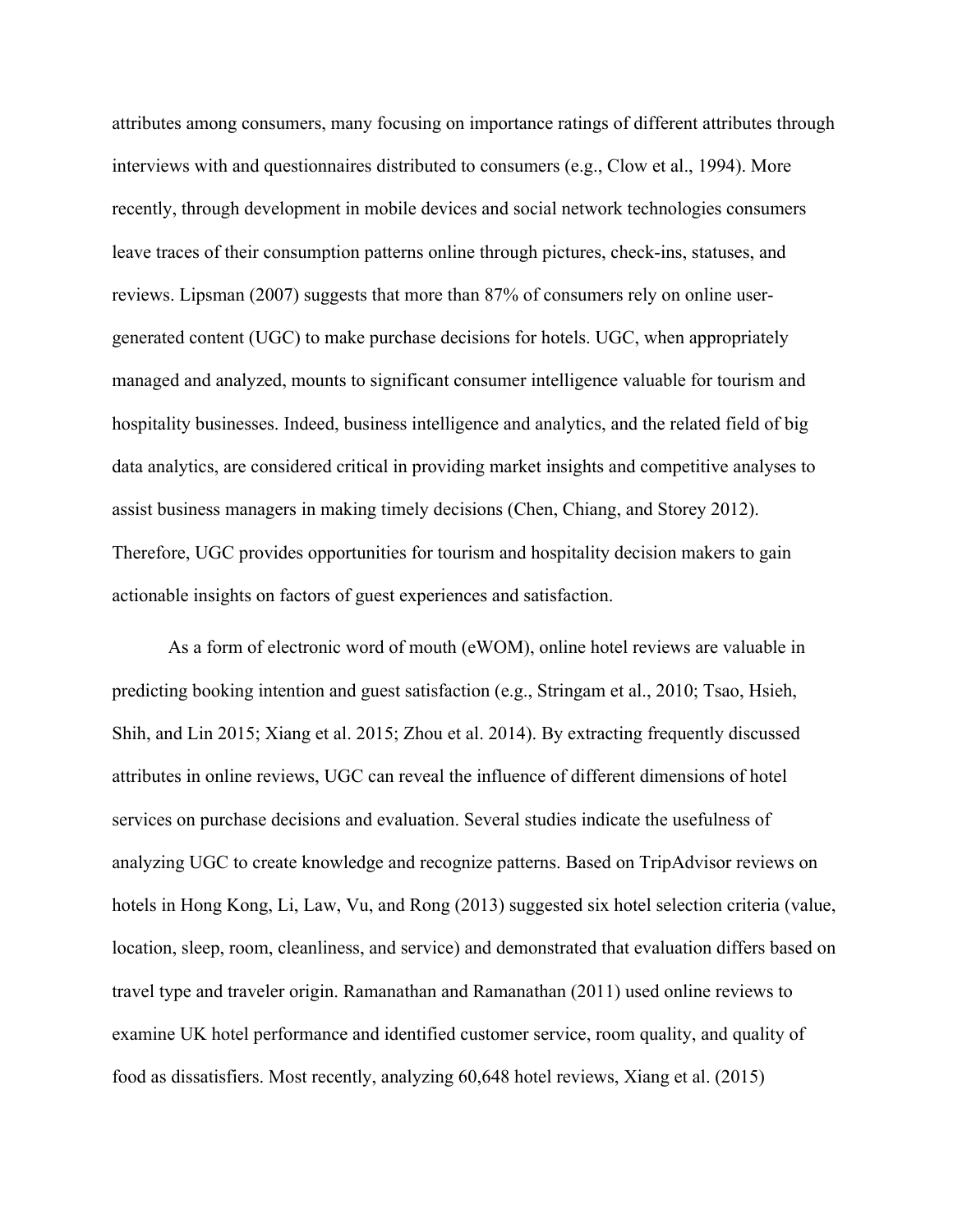identified six dimensions in hotel reviews (hybrid, deals, amenities, family friendliness, core product, and staff) with varying degrees of influence on satisfaction, as measured through star ratings.

Key to analyzing UGC is to extract valuable nuggets of information and patterns from relatively large, highly unstructured human-authored text data. Manually scanning and analyzing such data is considered impractical for business decisions due to high computational burden. Advances in computer science, especially in machine learning and natural language processing (NLP) resulted in text mining techniques (also known as text analytics or knowledge discovery from textual database) that effectively extract knowledge from natural (human) language text documents. The overarching goal of text mining is to turn (unstructured, often messy) text into (structured, organized, labeled) data for analysis through application of NLP and other statistical models so high quality (interesting, novel, relevant, and non-trivial) information can be extracted from the data. It typically involves such tasks as text categorization, text clustering, concept extraction, and document summarization. Text analytics target an automatic extraction of features from single documents and analyze feature distribution over the collection of documents to detect patterns and trends (Dörre, Gerstl, and Seiffert 1999).

In tourism and hospitality marketing and management, text mining techniques can be valuable in handling voluminous text available online from online reviews, blogs, tweets, discussion forums, etc. As travel consumers leave their traces online during various travel experiences from information search to reflection (e.g., consumer feedback), a large amount of knowledge about tourist behavior and perception is available for tourism destinations and hospitality businesses (Fuchs, Höpken, and Lexhagen, 2014). Text mining techniques are applicable to extract important features (e.g., accommodation attributes, customer satisfaction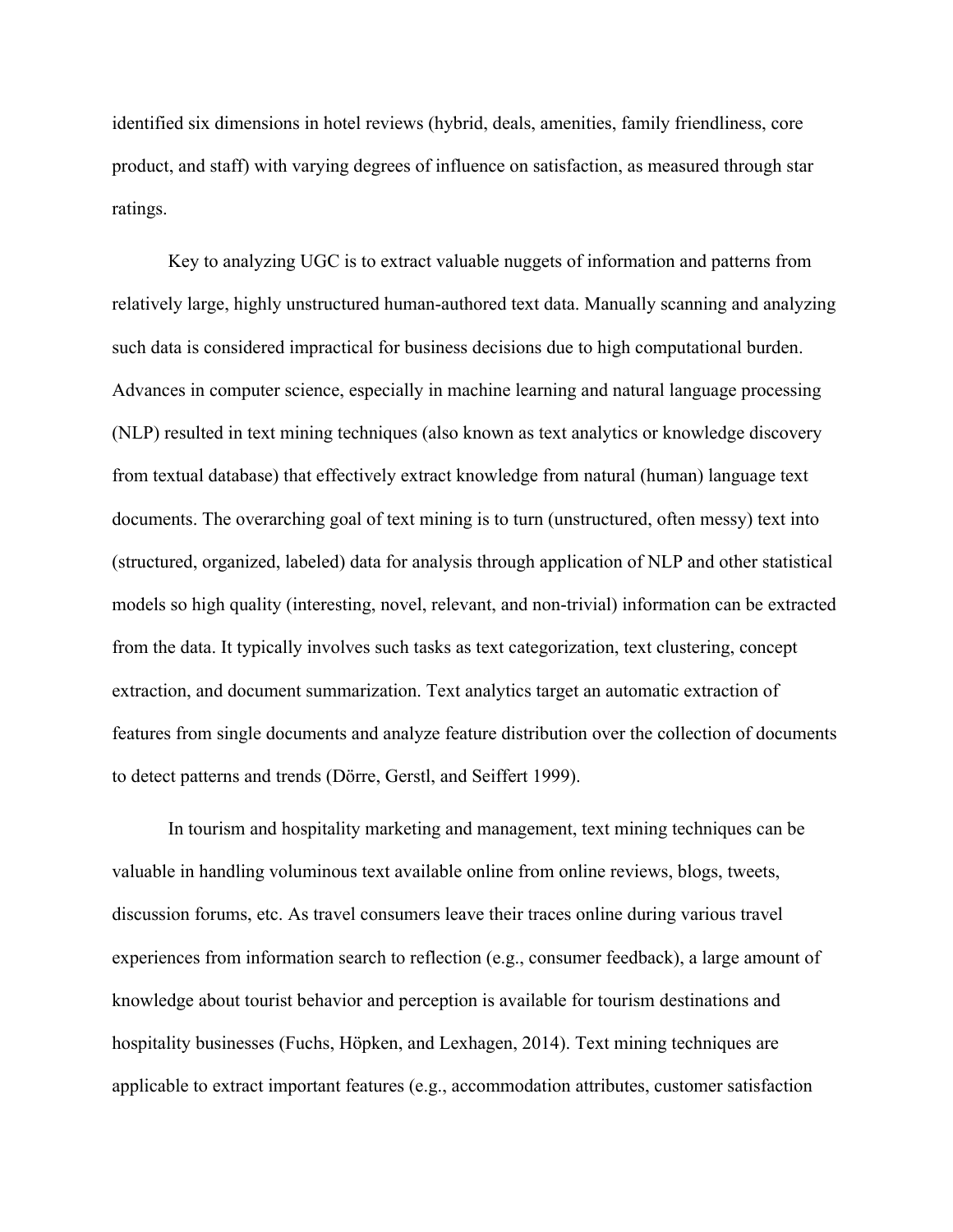factors) and surrounding patterns and trends in order to better understand what consumers want as well as the strengths and weaknesses of competitors.

### **3. Method**

This study analyzes online reviews of Airbnb listings to extract salient attributes of P2P accommodation. The underlying assumption in this study is that attributes most frequently mentioned in guest reviews are indicative of guest satisfaction factors. Data were obtained from a third-party website, *insideairbnb.com* (Inside Airbnb, 2015), published under a Creative Commons Zero CC0 1.0 Universal (CC0 1.0) "Public Domain Dedication" (Creative Commons, n.d.). The dataset contains information regarding property listings in Portland, Oregon, which was sourced by Inside Airbnb from publicly available information on Airbnb.com website on May 12, 2015. After eliminating cases with missing information and reviews written in languages other than English, 41,560 reviews from 1,617 property listings were included in the study. On average, each review contains five sentences (i.e., a total of 215,497 sentences in the dataset). Data management and analyses followed several steps, which include preprocessing, lexical analysis, and visualization, facilitated by text mining software called *KH Coder* (Higuchi, 2015).

### **3.1 Data Preprocessing and Descriptive Statistics**

To prepare the textual data for further analysis, the dataset was preprocessed following these procedure (see an example in Exhibit 1): (1) tokenization (i.e., breaking a stream of text into words, phrases, symbols, and other meaningful elements called tokens), (2) eliminating stop words (i.e., removing frequently occurring non-context-bearing, common words, such as definite or indefinite articles and auxiliary verbs, including "a," "an," "and," "the," etc.), (3) part-ofspeech (POS) tagging (i.e., assigning parts of speech to each word, such as noun, verb, adjective,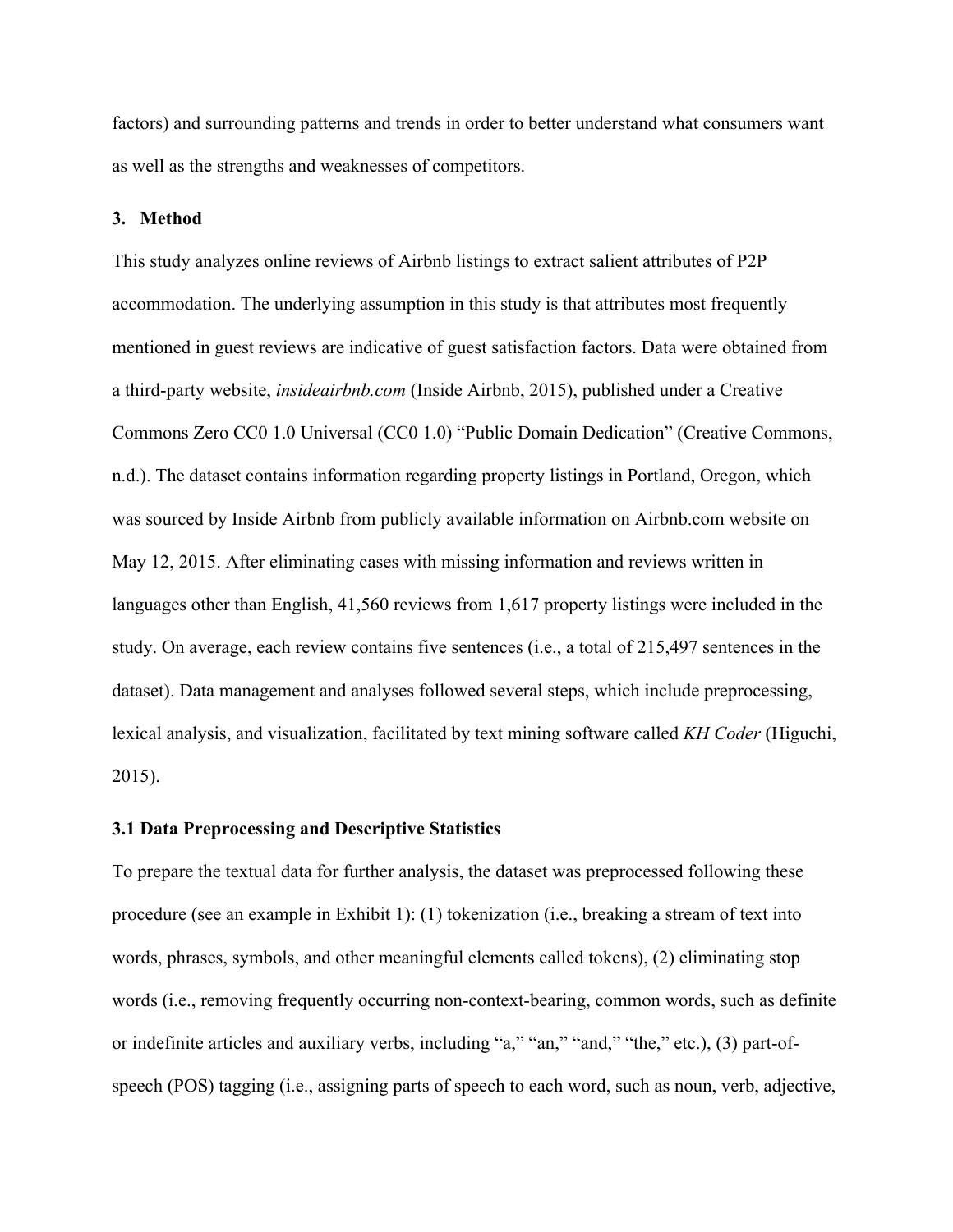etc., based on both its definition and its context), and (4) lemmatization (i.e., conflating tokens to their root form, such as "staying" and "stayed" into "stay"). The preprocessing was conducted using *Stanford POS Tagger* program, a Java implementation of the log-linear POS tagging approach as described in Toutanova, Klein, Manning, and Singer (2003). The dataset contains 3,530,597 tokens and 33,059 word types. After exclusion of stop words, 1,473,197 tokens and 21,561 word types (i.e., representative terms) remained for analysis. Figure 1 illustrates the distribution of the term frequency (TF, number of occurrences of words) in the dataset. The mean TF is 45.57 (i.e., words appear 45 times on average) with a standard deviation of 484.58. As represented by the long tail in the distribution plot, about 99% of words appear less than 1,000 times in the dataset.



**Figure 1. Term Frequency (TF) Distribution**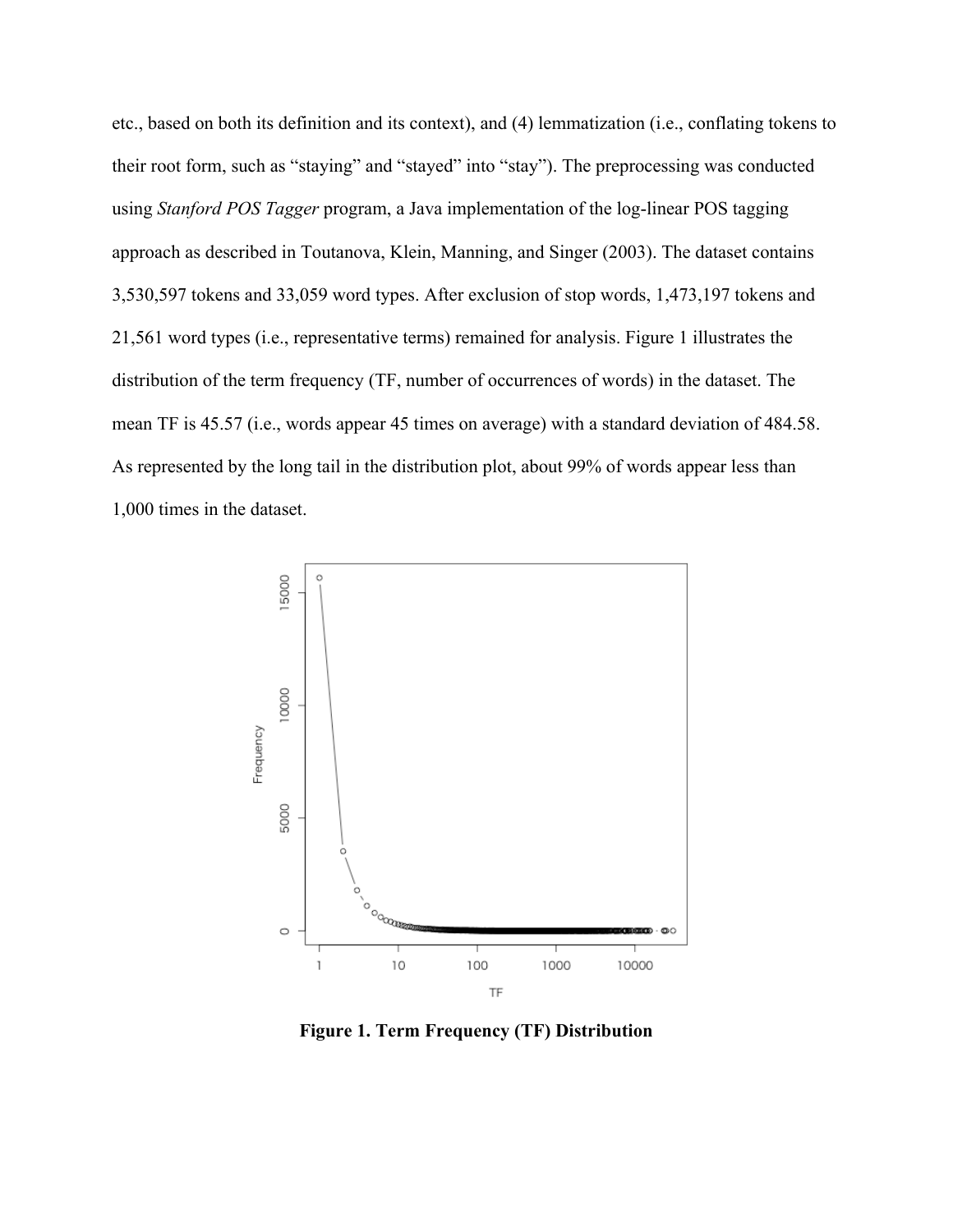### **3.2 Automated Term Recognition**

To obtain terms that are most relevant to P2P accommodation experience from the dataset, important compound words (*N*-grams), which could be a two-word combination (bi-gram), a three-word combination (tri-gram), etc., were identified using an automated term recognition (ATR) approach as explained in Nakagawa (2000) and Nakagawa and Mori (2002), facilitated by *TermExtract* module in *KH Coder* program. It applies a termhood-based approach to measure the extent to which a candidate term *(ct)* is related to a domain-specific context (Korkontzelos, Klapaftis, and Manandhar 2008), assuming that terms with complex structure are made of simple terms (Nakagawa 2000; Nakagawa and Mori 2002). Therefore, it measures the termhood of single tokens first and then uses it to measure the termhood of complex terms. Let *R(N)* and *L(N)* be two functions that calculate the number of distinct words that adjoin *N* or *N* adjoins, respectively. For each candidate term  $ct = N_1$ ,  $N_2... N_k$ , an importance score *(IMP)* is calculated by:

$$
IMP(ct) = (\prod_{i=1}^{k} \bigl( (R(N_i) + 1) * (L(N_i) + 1) \bigr))^{1/2k}
$$
 (1)

It can be interpreted that the higher the importance score of a term in this dataset, the more relevant it is to characterize P2P accommodation experience.

### **3.3 Word Co-occurrence Network**

The distribution of high frequency keywords in the dataset was examined by developing word co-occurrence networks to identify how words were used in connection with each other in one review. Each network consists of nodes and edges that connect the nodes. Nodes are frequently mentioned words. Edges are determined by the Jaccard Coefficient of word pairs. Jaccard Coefficient is a statistical measure to compare the similarity between finite sample sets, which is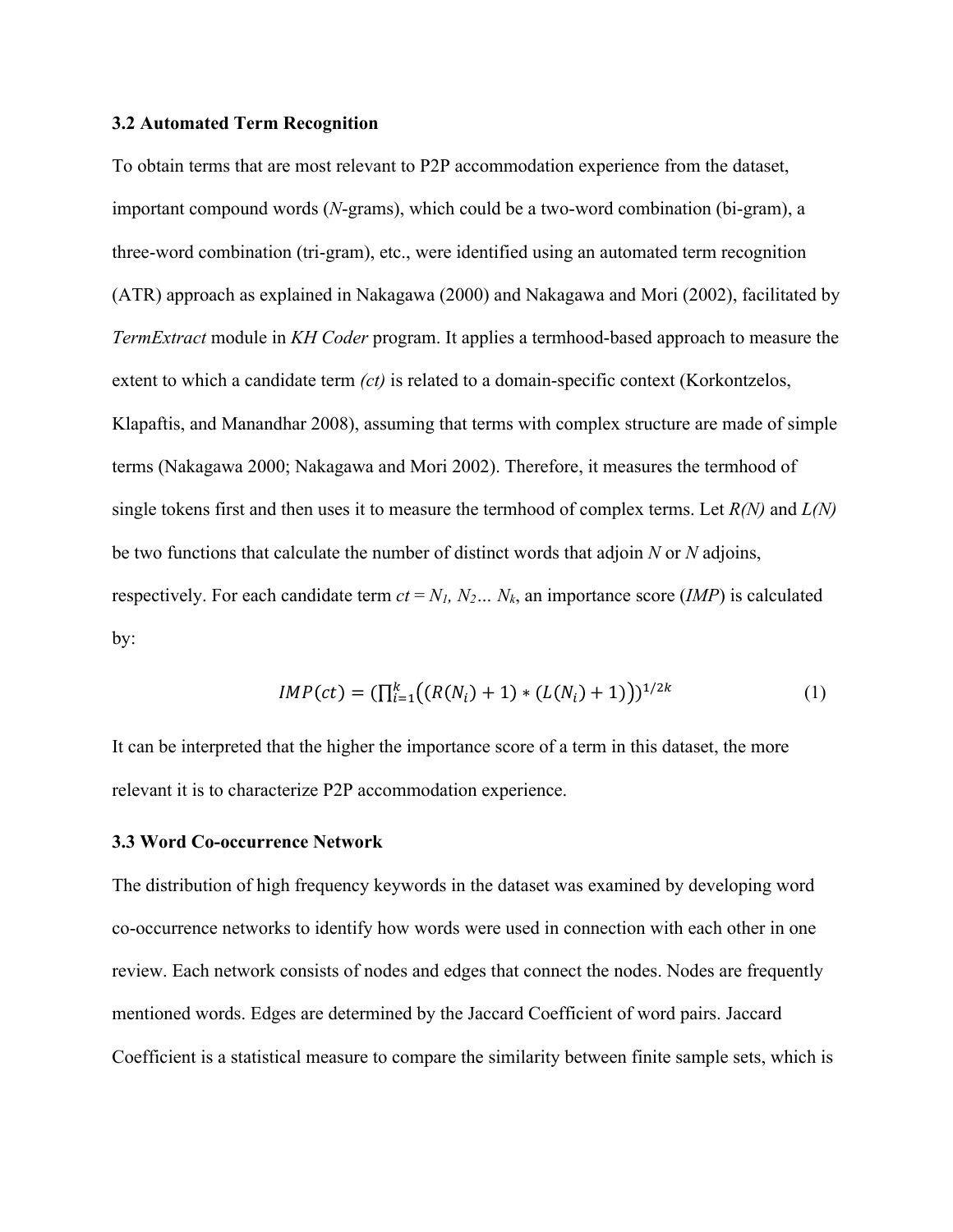defined as the size of the intersection divided by the union of the sample sets. The Jaccard Coefficient of a word pair *A* and *B* is:

$$
J(A,B) = \frac{|A \cap B|}{|A \cup B|} \tag{2}
$$

The layout of the networks is determined by the Fruchterman–Reingold's (1991) algorithm, which uses a force-based graph drawing technique to present networks in an aesthetically pleasing way. The co-occurrence networks were developed using the *igraph* package in the *R* statistical program.

# **3.4 Cluster Analysis**

Agglomerative hierarchical cluster analysis was conducted to partition the dataset into meaningful and coherent groups of similar reviews. Words with higher probability of appearance in a specific cluster (as indicated by its conditional probability score) give the cluster its distinctiveness from the rest. Reviews containing similar sets of words typically discuss the same topic. Therefore, in this study, cluster analysis assists in identifying groups of reviews that discuss similar topics, representing attributes of P2P accommodation. In order to consider whether reviews are similar or different, this study uses Jaccard Distance as a distance measure, which compares the sum weight of shared terms to the sum weight of terms that are present in either of the two documents (i.e., reviews) but are not the shared terms. Jaccard Similarity (*SIM*J) of two reviews  $d_a$  and  $d_b$ , represented by their term vectors  $\vec{t_a}$  and  $\vec{t_b}$ , is:

$$
SIM_j(\overrightarrow{t_a}, \overrightarrow{t_b}) = \frac{\overrightarrow{t_a} \cdot \overrightarrow{t_b}}{|\overrightarrow{t_a}|^2 + |\overrightarrow{t_b}|^2 - \overrightarrow{t_a} \cdot \overrightarrow{t_b}}
$$
(3)

Jaccard Distance  $(D_J)$  or dissimilarity between the two reviews is:

$$
D_J(\vec{t_a}, \vec{t_b}) = 1 - SIM_J(\vec{t_a}, \vec{t_b})
$$
\n<sup>(4)</sup>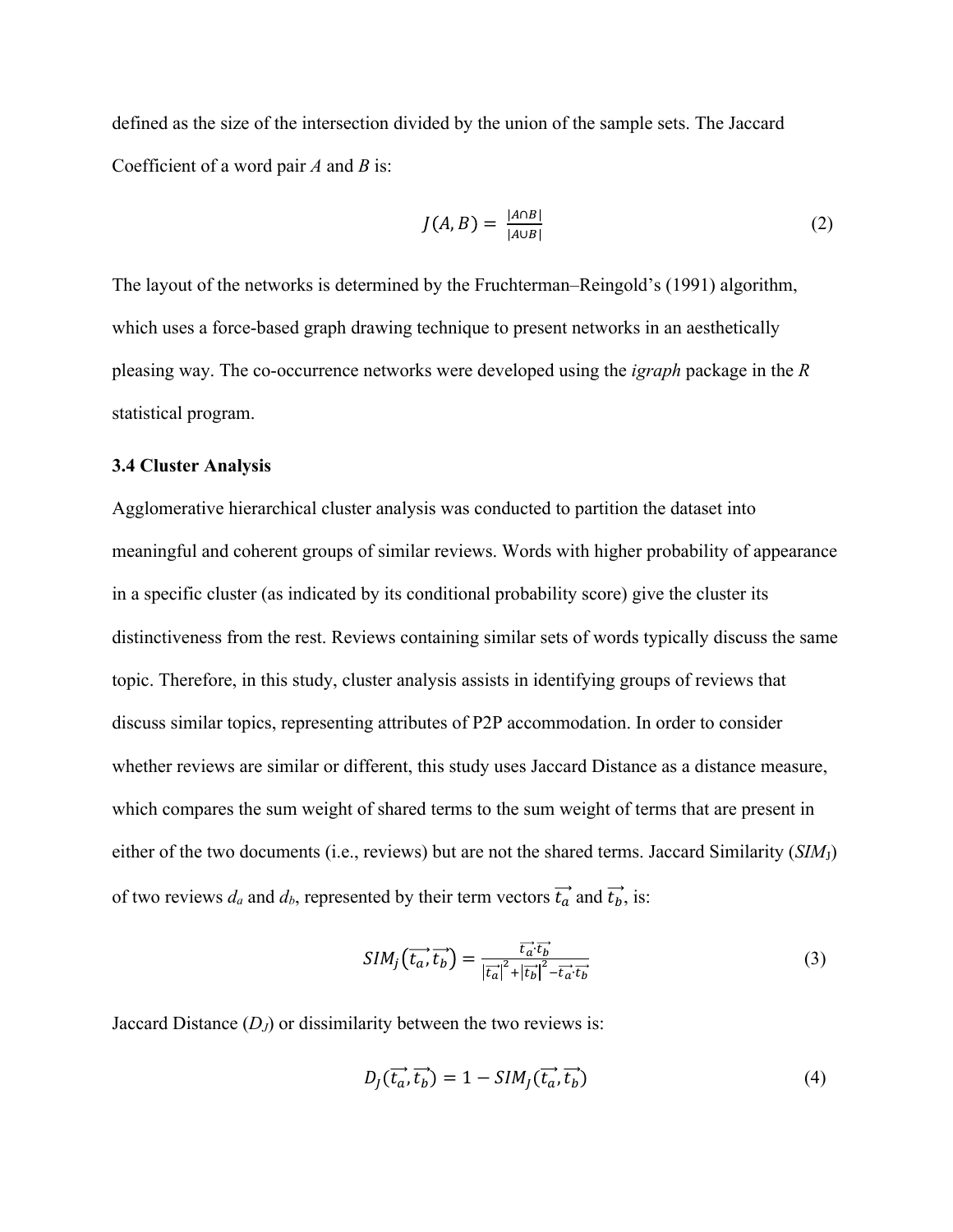Each review is initially assigned to its own cluster, producing a set of singleton clusters, and then the algorithm proceeds iteratively by merging the two most similar clusters at each stage until there is just a single cluster. The agglomerative method is Ward's (1963) linkage criterion (i.e., Ward's minimum variance method), which uses the error sum of squares to merge the pair of clusters. For optimum inclusion of data and interpretability of results, this study used words that appear at least 4,000 times in the dataset, generating a matrix with 51 columns and 41,560 rows. The cluster analysis was conducted using the *hclust* package in the *R* statistical program, resulting in each review being a member of a specific cluster.

## **3.5 Influences of Reviews on Ratings**

Regression analyses were conducted using the SPSS statistical program to identify if different attributes of P2P accommodation mentioned in reviews influence rating scores. It is important to note that, unlike other online review platforms where individual rating scores are made visible for each review (i.e., a direct association between review and rating score can be made), only aggregate rating scores for each property are made available on Airbnb website. Hence, no direct association between each review and rating score given by the reviewer could be made. Therefore, this study uses the share of cluster membership (i.e., the number of reviews belonging to Cluster 1, Cluster 2, etc.) at the property level as independent variables and rating scores of the property as dependent variables in the regression models.

### **4. Results and Discussion**

### **4.1 High Frequency Keywords**

The 20 most frequent keywords for nouns (representing attributes), adjectives (representing assessment), and verbs (representing activities) were extracted from the dataset (see Table 1). Top nouns include general descriptors of the listing (e.g., "place," "house," "home") and host,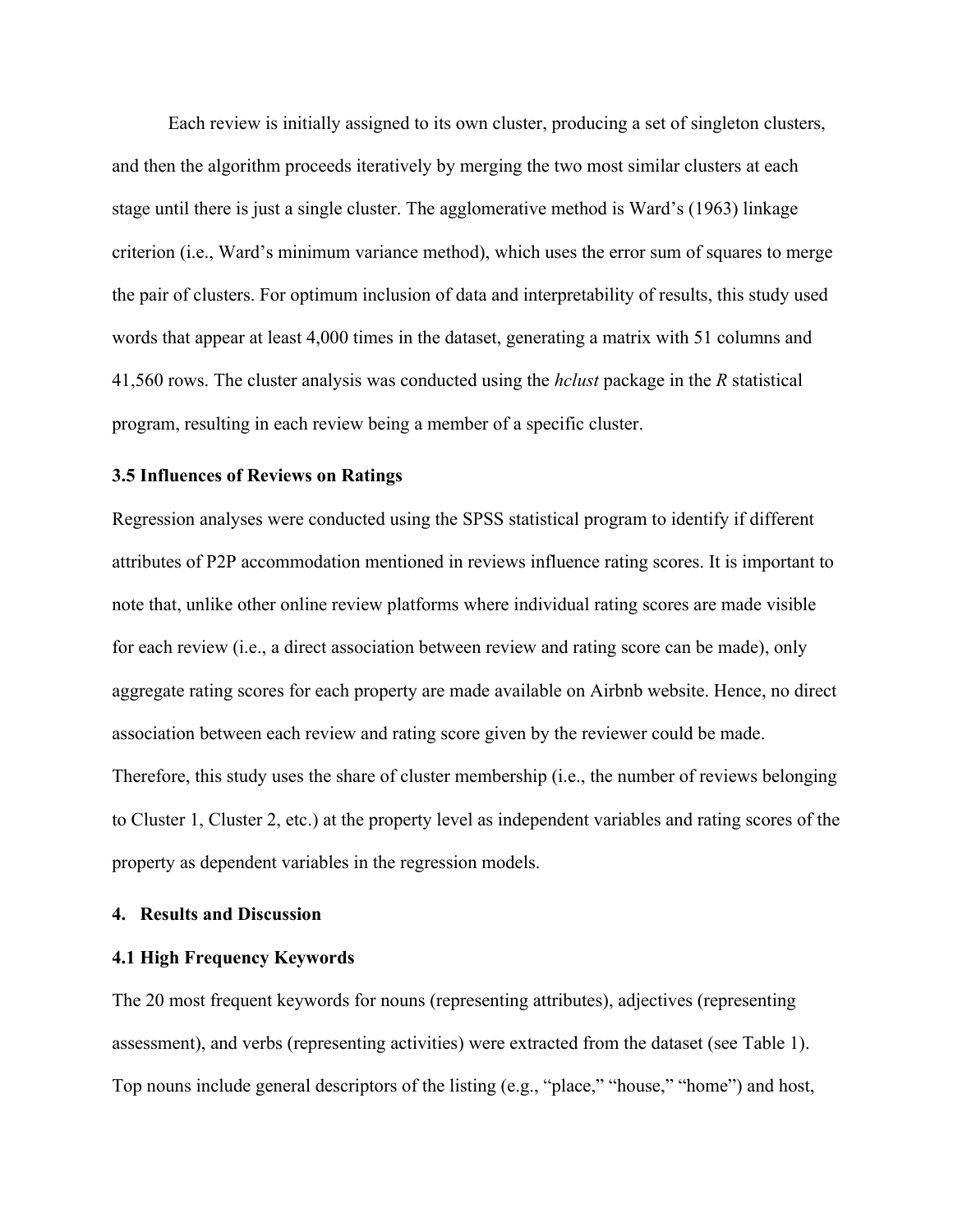specific attributes of the property (e.g., "location," "room," "bed"), and descriptors of overall experience (e.g., "stay," "time," "experience"). Top adjectives represent a positive evaluation directed towards physical property and room (e.g., "clean," "comfortable," "cozy"), host (e.g., "friendly," "helpful"), and overall experience (e.g., "great," "wonderful"). Top verbs represent guest actions (e.g., "stay," "enjoy," "arrive") and host actions (e.g., "welcome," "recommend," "accommodate").

| No. | <b>Nouns</b> | Freq. | <b>Adjectives</b> | Freq. | <b>Verbs</b> | Freq. |
|-----|--------------|-------|-------------------|-------|--------------|-------|
| 1   | place        | 23770 | great             | 30387 | stay         | 24827 |
| 2   | house        | 15400 | comfortable       | 13946 | make         | 11364 |
| 3   | host         | 15255 | clean             | 13277 | recommend    | 10348 |
| 4   | stay         | 14259 | nice              | 10222 | feel         | 8542  |
| 5   | home         | 13603 | easy              | 8133  | need         | 8242  |
| 6   | neighborhood | 12222 | perfect           | 7639  | walk         | 7268  |
| 7   | location     | 11865 | wonderful         | 7357  | enjoy        | 6583  |
| 8   | room         | 10973 | beautiful         | 6082  | love         | 6576  |
| 9   | time         | 10918 | quiet             | 5921  | welcome      | 5585  |
| 10  | apartment    | 9141  | lovely            | 5691  | come         | 4481  |
| 11  | space        | 7642  | good              | 5628  | accommodate  | 4005  |
| 12  | bed          | 7556  | friendly          | 5589  | look         | 3928  |
| 13  | restaurant   | 7378  | helpful           | 5054  | provide      | 3851  |
| 14  | experience   | 6228  | cozy              | 4724  | visit        | 3810  |
| 15  | area         | 6099  | little            | 4433  | want         | 3749  |
| 16  | downtown     | 5808  | super             | 4405  | locate       | 3452  |
| 17  | night        | 5431  | amazing           | 3630  | leave        | 3380  |
| 18  | lot          | 4959  | spacious          | 3094  | use          | 3268  |
| 19  | day          | 4828  | close             | 3071  | meet         | 3230  |
| 20  | coffee       | 4600  | warm              | 3069  | arrive       | 2808  |

**Table 1. Word Frequency Lists (Top 20)**

The top 50 compound words (i.e., domain specific terminologies) in the dataset ranked by their importance score (see Equation 1) are presented in Table 2. The list is dominated by positive assessment of property (e.g., "great place," "beautiful home"), host (e.g., "great host(s)," "wonderful hosts"), and experience (e.g., "great time," "great stay," "wonderful experience"). Additionally, specific attributes emerged from the list, such as location (e.g., "great location," "downtown portland," "quiet neighborhood"), convenience (i.e., "easy access," "public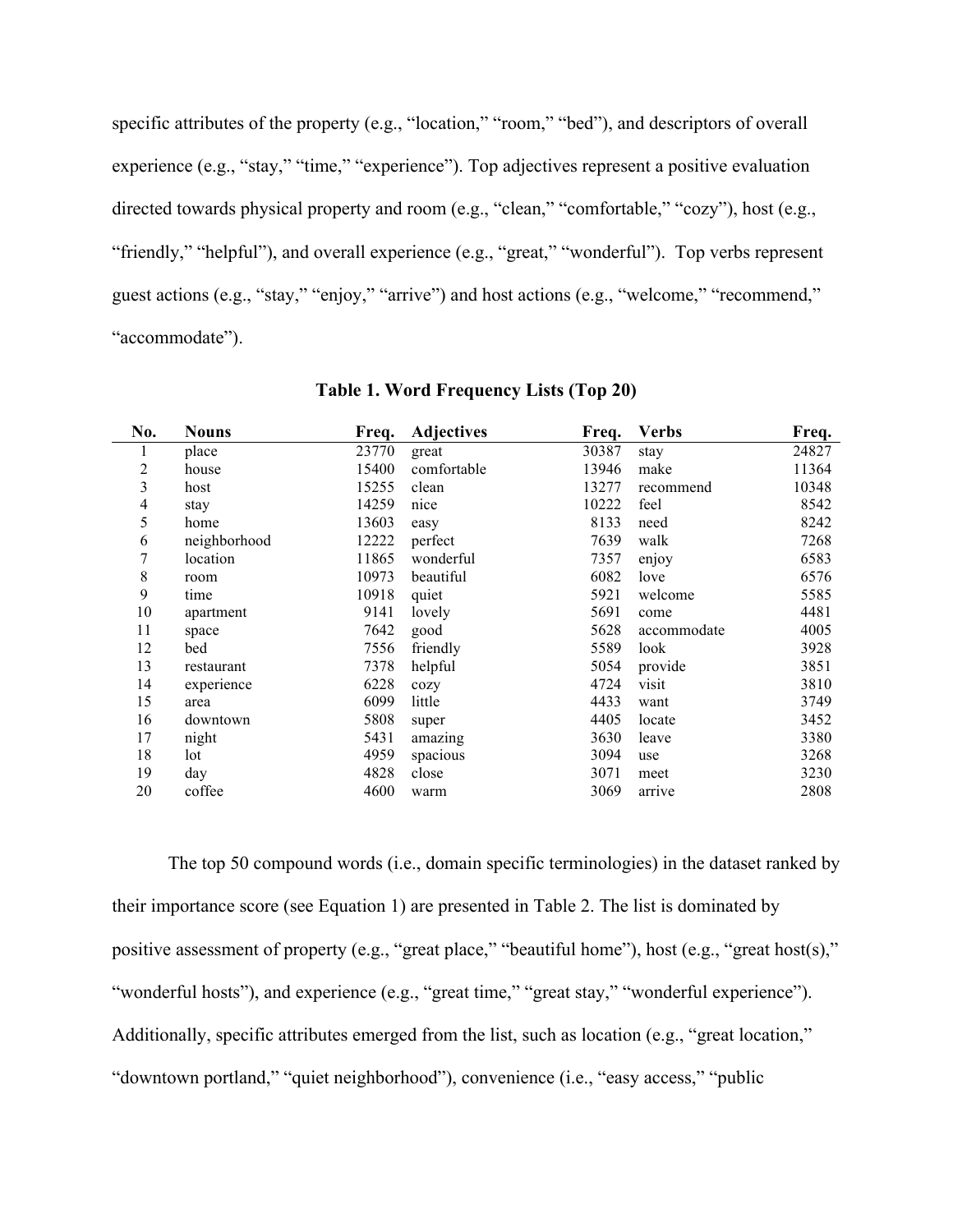transportation," "short walk"), facilities in the neighborhood (i.e., "great restaurants," "coffee shops"), and amenities (i.e., "comfy bed," "living room"). All but one (#15, "first Airbnb experience") of the top 50 compound words are bigrams, mostly in the forms of adjective–noun and noun–noun combinations.

| N <sub>0</sub> | <b>Compound Words</b>   | No | <b>Compound Words</b>  |
|----------------|-------------------------|----|------------------------|
| 1              | great location          | 26 | nice neighborhood      |
| $\overline{c}$ | great host              | 27 | nice place             |
| 3              | great place             | 28 | lovely home            |
| 4              | great time              | 29 | living room            |
| 5              | great neighborhood      | 30 | wonderful place        |
| 6              | great stay              | 31 | good location          |
| 7              | downtown portland       | 32 | great recommendations  |
| $\,$ $\,$      | great experience        | 33 | one night              |
| 9              | next time               | 34 | coffee shops           |
| 10             | great hosts             | 35 | perfect place          |
| 11             | great restaurants       | 36 | great area             |
| 12             | first time              | 37 | wonderful hosts        |
| 13             | wonderful host          | 38 | short walk             |
| 14             | quiet neighborhood      | 39 | great coffee           |
| 15             | first airbnb experience | 40 | perfect location       |
| 16             | portland area           | 41 | wonderful experience   |
| 17             | wonderful stay          | 42 | easy access            |
| 18             | great food              | 43 | excellent host         |
| 19             | wonderful time          | 44 | first experience       |
| 20             | beautiful home          | 45 | great places           |
| 21             | alberta street          | 46 | comfy bed              |
| 22             | public transportation   | 47 | street parking         |
| 23             | great space             | 48 | great spot             |
| 24             | great house             | 49 | beautiful neighborhood |
| 25             | comfortable bed         | 50 | beautiful house        |

# **Table 2. Top 50 Compound Words**

# **5.1 Word Co-Occurrence Network**

The top 500 pairs of high frequency words based on their Jaccard Coefficients (as a measure of similarity) are presented in a word co-occurrence network (Figure 2). The minimum term frequency (TF) was set to 4,000, allowing the network to be developed from a 51 (words) x 41,560 (reviews) matrix. Size of nodes indicates word frequency; thickness of edges indicates strength of connections (i.e., extent of similarity) between word pairs; color indicates word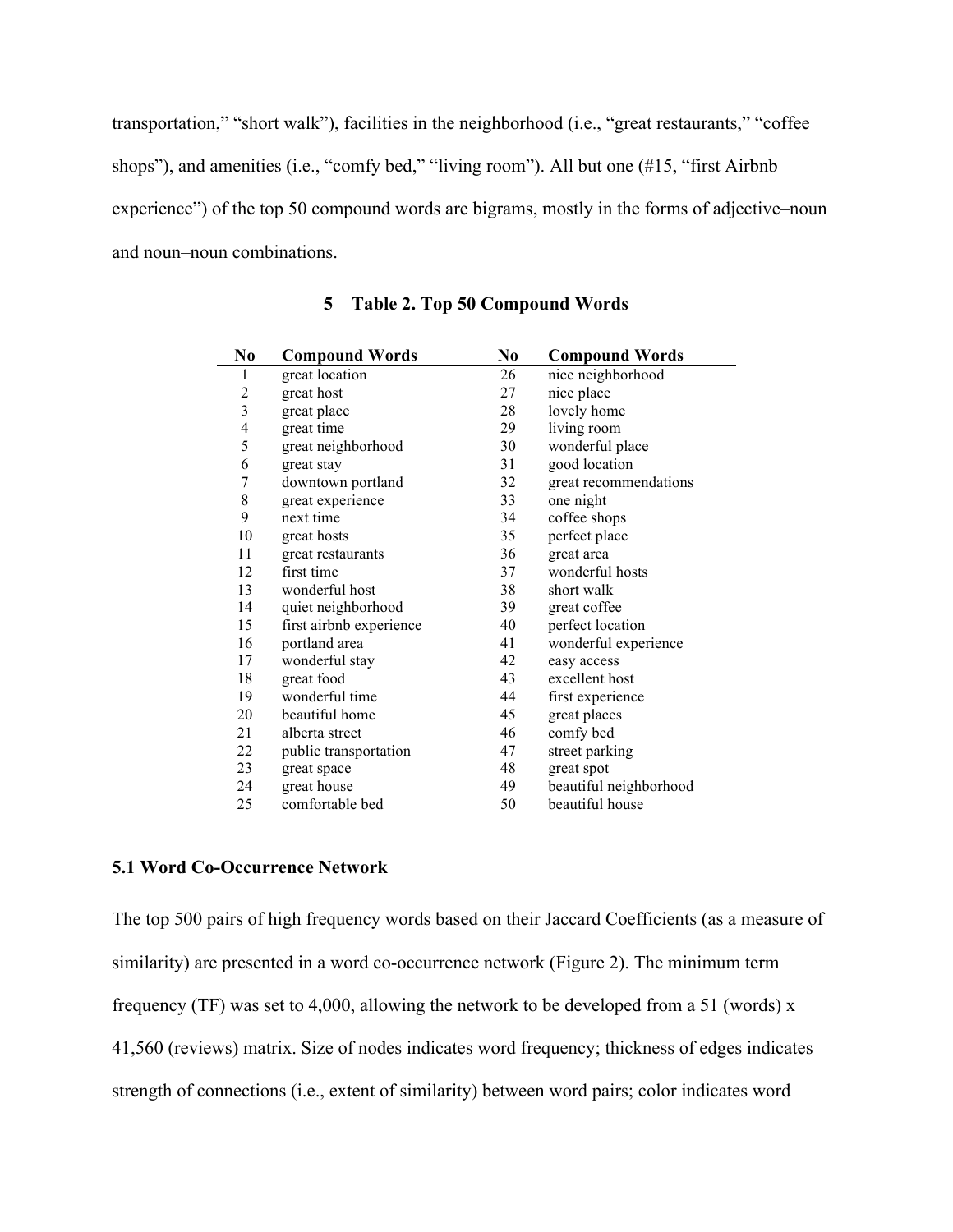communities in the network (i.e., densely connected sub-graphs), which are detected using random walk method (Pons and Latapy 2005). The result shows that 48 of the selected 51 words make the top 500 word pairs, indicating that they are not only important because they are frequently mentioned individually, but also in combination with each other. The network density is .443, which means that 44.3% of all possible edges are present in the network.



Nodes: 48; Edges: 500; Density: .443

# **Figure 2. Word Co-Occurrence Network**

Two large word communities dominate the core of the network: one centered on "stay" and "place" (representing overall staying experience) and another on "house" and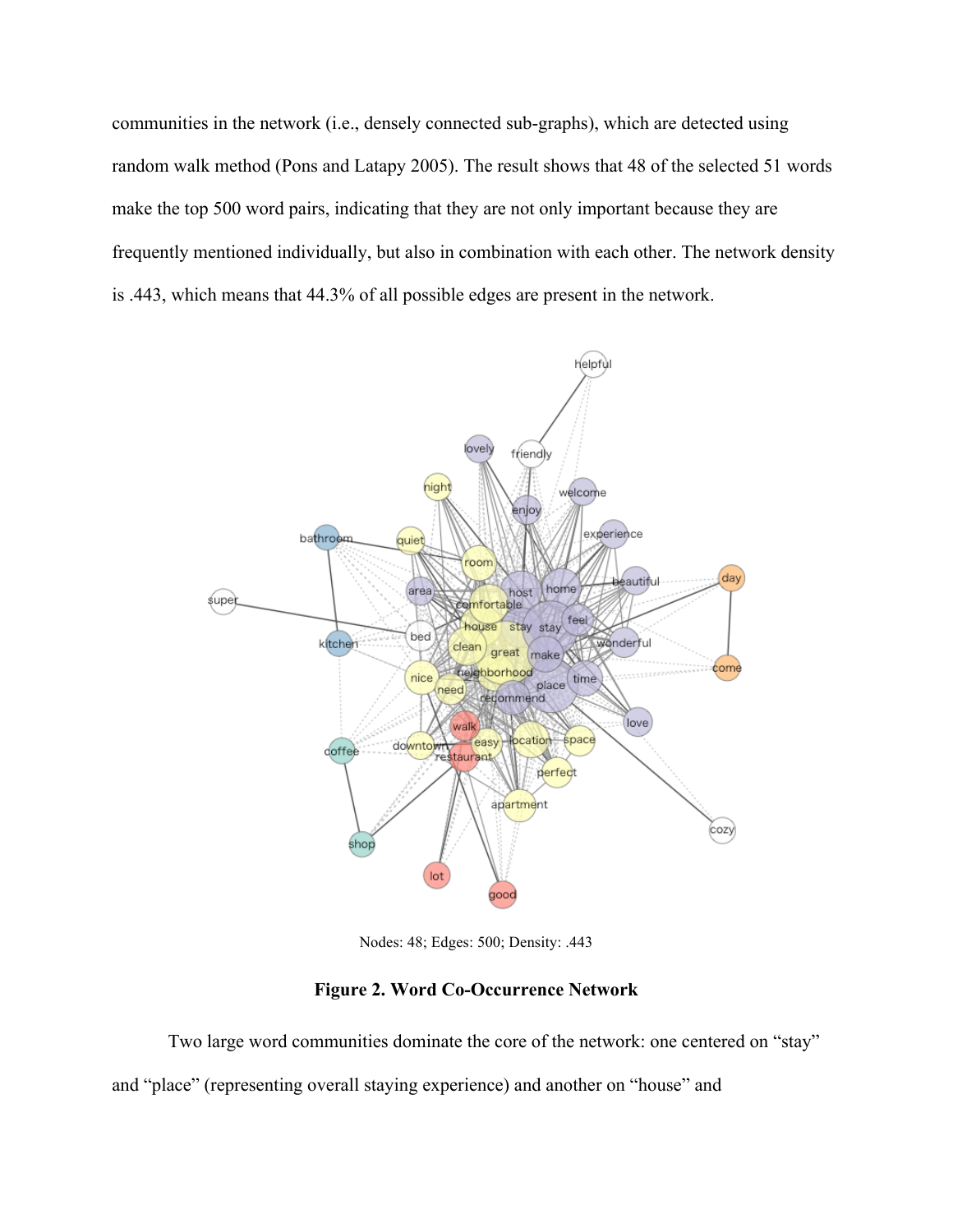"neighborhood" (representing specific assessment regarding the property and its location). Both are strongly connected with the word "great," the largest node (i.e., the most frequently mentioned word) in the network. These two word communities suggest that location and (interactions with) host are considered important attributes of P2P accommodation experiences. These attributes (and overall evaluation) are common to most reviews, as represented by the large node sizes (most frequently mentioned) and thick edges (frequently mentioned together). The smaller word communities capture more specific attributes, such as facilities and amenities, which are not linked to each other (i.e., these attributes appear together less frequently in the reviews). This indicates that while the majority of reviews contain general evaluation and locational attributes, they emphasize different features or characteristics that are most relevant to the guest experience. To better understand these different attributes, it is important to identify groups of reviews that share similar topics.

# **5.2 Review Clusters**

Hierarchical cluster analysis produced five review clusters that identify different themes: Cluster 1: Service (19,463 reviews), Cluster 2: Facility (4,353 reviews), Cluster 3: Location (6.890 reviews), Cluster 4: Feel Welcome (3,451 reviews) and Cluster 5: Comfort of a Home (7,263 reviews). Only a small fraction of reviews in the document (less than one percent of the data) does not belong to any of the clusters. As presented in Table 3, a majority of reviews in Service and Location (65% and 60%, respectively) were written for experiences staying in an entire home/apartment, while reviews in Facility, Feel Welcome, and Comfort of a Home were evenly distributed for experiences in an entire home/apartment and a private room. Reviews for experiences in a shared room are extremely small (one to two percent of all reviews).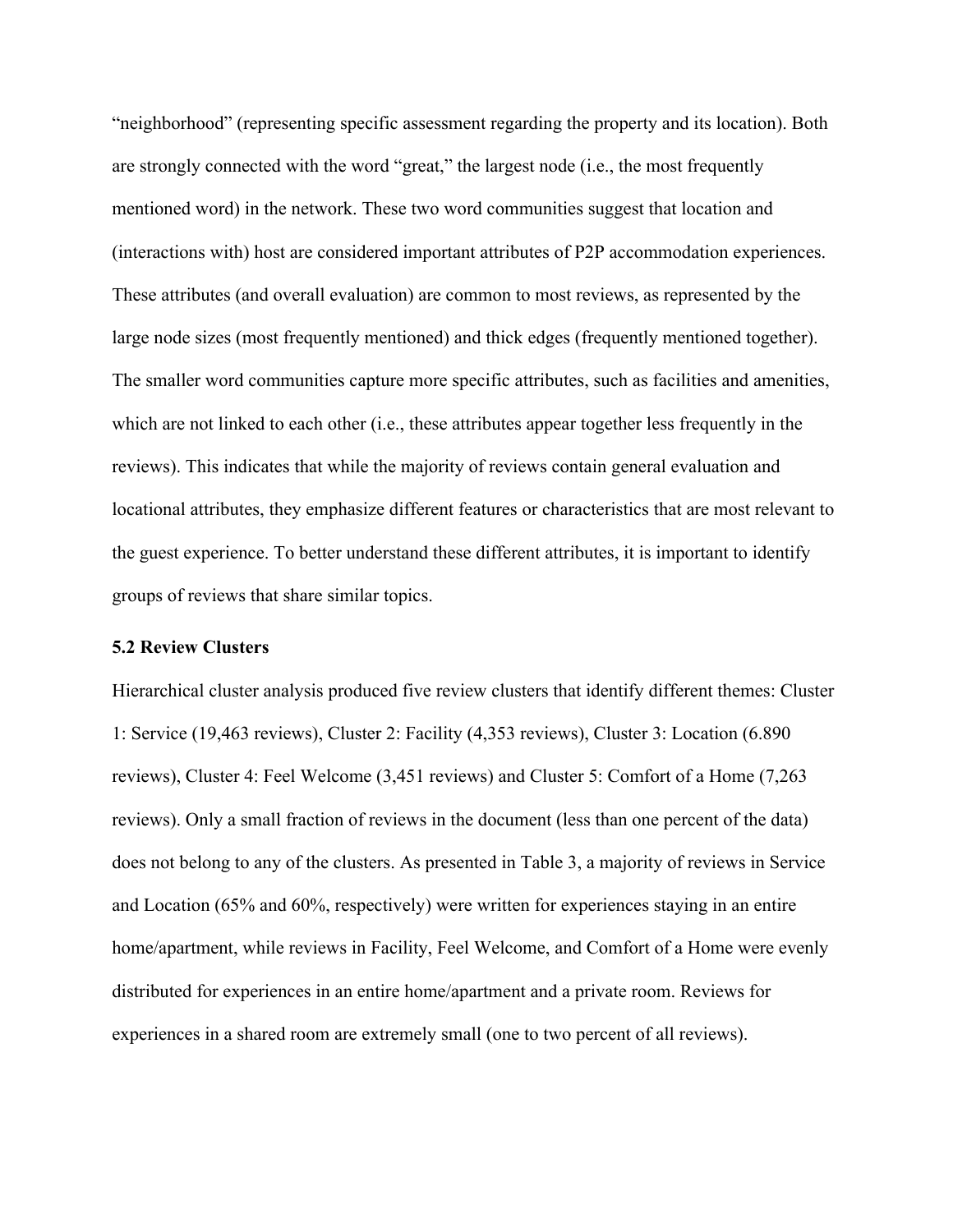| <b>Cluster</b>    | <b>Entire Home/Apt</b> |         | <b>Private Room</b> |         | <b>Shared Room</b> |         | Total |
|-------------------|------------------------|---------|---------------------|---------|--------------------|---------|-------|
|                   | Count                  | Percent | Count               | Percent | Count              | Percent |       |
| Service           | 12615                  | 65%     | 6608                | 34%     | 240                | $1\%$   | 19463 |
| Facility          | 1768                   | 41%     | 2542                | 58%     | 43                 | $1\%$   | 4353  |
| Location          | 4142                   | 60%     | 2699                | 39%     | 49                 | $1\%$   | 6890  |
| Feel Welcome      | 1621                   | 47%     | 1774                | 51%     | 56                 | $2\%$   | 3451  |
| Comfort of a Home | 3729                   | 51%     | 3441                | 47%     | 93                 | $1\%$   | 7263  |
| Total             | 23875                  | 58%     | 17064               | 41%     | 481                | $1\%$   | 41420 |

# **Table 3. Review Cluster and Room Type**

**Service.** Reviews in this cluster contain words that describe hosts' service characteristics. In particular, as can be seen in Table 4 and Figure 3 (top 100 word pairs), the descriptors of this review group include communication (i.e., easy communication with hosts), responsiveness (i.e., hosts respond quickly to inquiries, prompt communication), reservation process, and check-in and check-out time. In the word co-occurrence network, the largest word community also includes assessment of overall experience and location. Important differentiators are communities linked to the core as well as isolate communities around responsiveness (i.e., prompt communication) and convenience (i.e., reservation, flexible check-in).

| $\bf No$ | Word        | Jaccard <sup>1</sup> | Cond.<br>$Prob.2$ | N <sub>0</sub> | Words                                                                 | Jaccard <sup>1</sup> | Cond.<br>$Prob. 2$ |
|----------|-------------|----------------------|-------------------|----------------|-----------------------------------------------------------------------|----------------------|--------------------|
| 1        | great       | .34                  | .53               | 11             | thanks                                                                | .09                  | .10                |
| 2        | place       | .32                  | .45               | 12             | awesome                                                               | .06                  | .07                |
| 3        | stay        | .30                  | .46               | 13             | cute                                                                  | .05                  | .06                |
| 4        | location    | .23                  | .30               | 14             | spot                                                                  | .05                  | .05                |
| 5        | apartment   | .16                  | .18               | 15             | quick                                                                 | .04                  | .04                |
| 6        | easy        | .15                  | .18               | 16             | responsive                                                            | .04                  | .04                |
| 7        | perfect     | .14                  | .17               | 17             | studio                                                                | .04                  | .04                |
| 8        | downtown    | .12                  | .14               | 18             | respond                                                               | .03                  | .03                |
| 9        | helpful     | .11                  | .13               | 19             | communication                                                         | .03                  | .03                |
| 10       | accommodate | .10                  | .11               | 20             | communicate                                                           | .03                  | .03                |
|          |             |                      |                   |                | Note: <sup>1</sup> Jaccard Coefficient (similarity) with this cluster |                      |                    |

**Table 4. Top 20 Keywords in Service Cluster**

*Note:* **<sup>1</sup>** *Jaccard Coefficient (similarity) with this cluster* **<sup>2</sup>** *Conditional probability of word to belong to this cluster*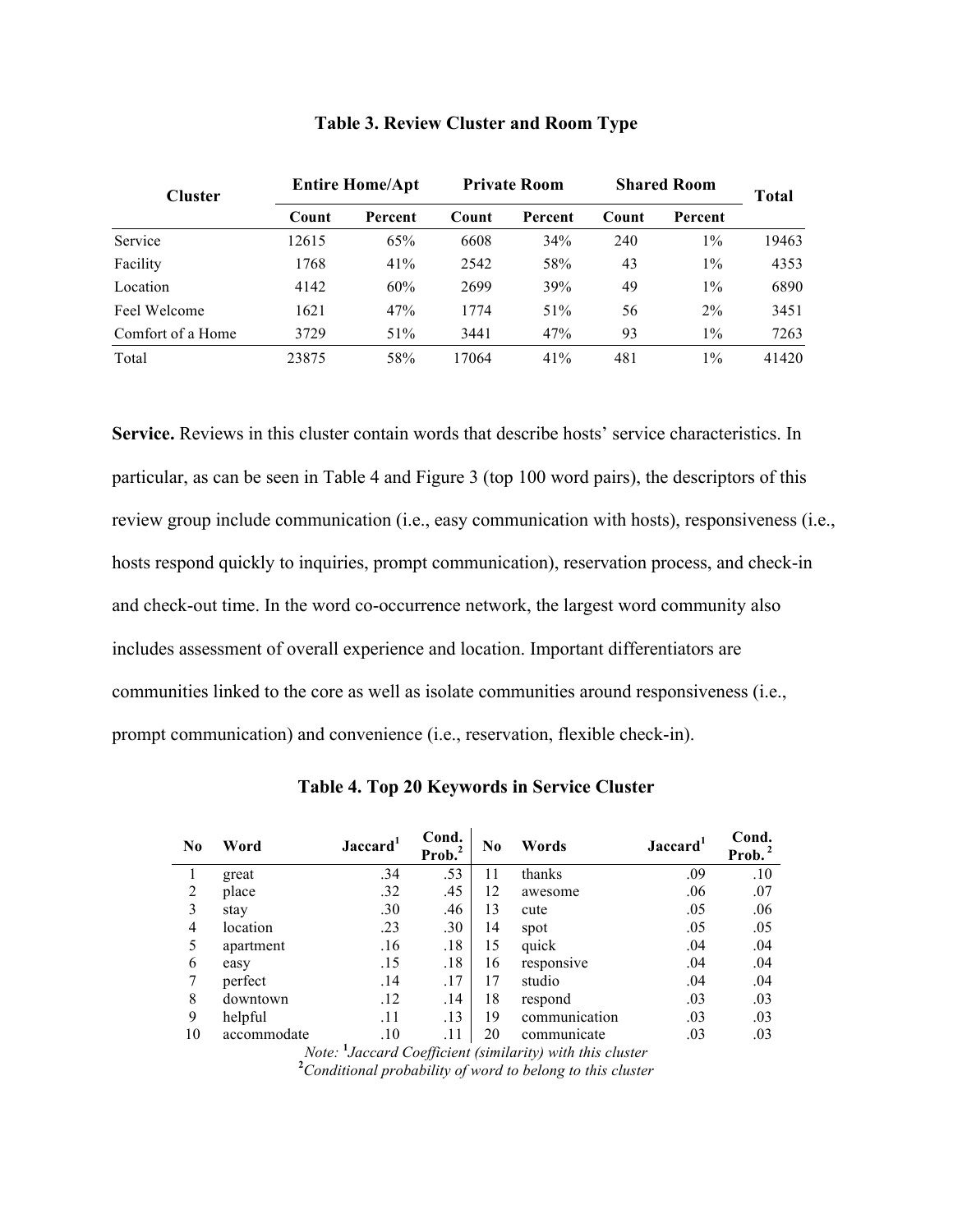

Nodes: 34; Edges: 100; Density: .178



In previous research on hotel attributes, service quality is consistently proposed as an important attribute of guest evaluation and typically attached to staff encounters (e.g., Choi and Chu 2001; Knutson 1988; Li et al., 2013; Shergill and Sun 2004). Hotel guests appreciate promptness and courtesy of service from hotels (Knutson 1988) and quality standards at check-in and check-out (Dubé and Renaghan 1999), which is consistent with the theme in this cluster. In P2P accommodation, however, there is a role shift in service delivery from hotel employees to individual hosts. While the contact platform (e.g., Airbnb) can set quality standards for some service processes (e.g., ease of booking), hosts have a crucial role in delivering the service quality that meets guest expectation (i.e., promptness and flexibility).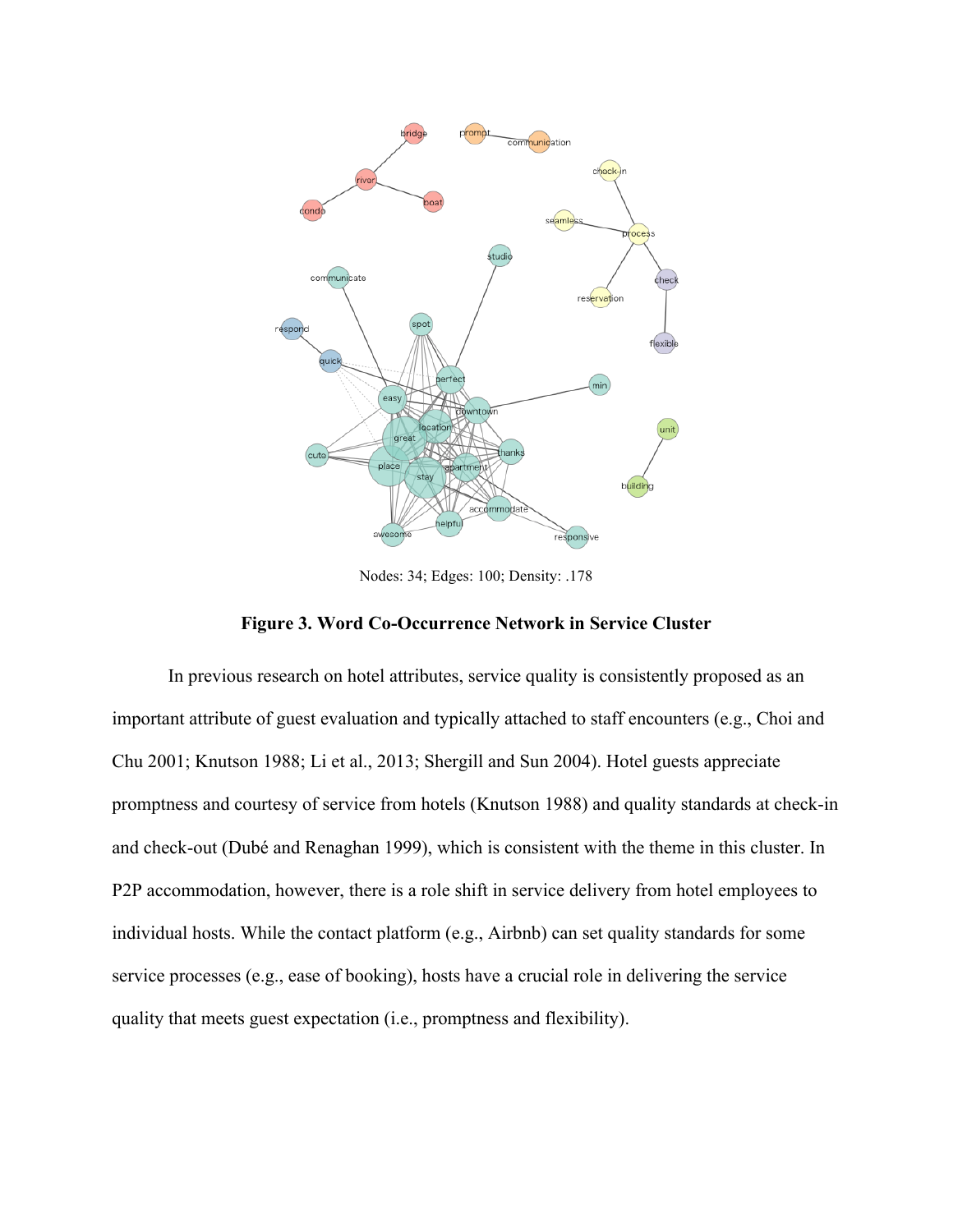**Facility.** Descriptors in this cluster focus on physical aspects of the property, including space (e.g., "room", "bathroom", "kitchen"), supporting goods (e.g., "bed", "towel"), and other amenities. As presented in Table 5 and Figure 4 (top 100 word pairs), frequently mentioned terms include clean room, comfortable bed, and private (or shared) bathroom, which are located in the largest word community within the network. A few isolate word communities revolve around breakfast (i.e., "coffee," "tea") and pet (i.e., "dog," "cat").

| N <sub>0</sub> | Word                                                                  | Jaccard <sup>1</sup>                                      | Cond.<br>Prob. <sup>2</sup> | $\bf No$ | Words     | Jaccard <sup>1</sup> | Cond.<br>Prob. |  |  |  |  |
|----------------|-----------------------------------------------------------------------|-----------------------------------------------------------|-----------------------------|----------|-----------|----------------------|----------------|--|--|--|--|
|                | room                                                                  | .22                                                       | .55                         | 11       | recommend | .08                  | .25            |  |  |  |  |
| $\overline{2}$ | bed                                                                   | .19                                                       | .42                         | 12       | kitchen   | .07                  | .13            |  |  |  |  |
| 3              | comfortable                                                           | .17                                                       | .57                         | 13       | helpful   | .07                  | .13            |  |  |  |  |
| 4              | bathroom                                                              | .13                                                       | .22                         | 14       | good      | .07                  | .13            |  |  |  |  |
| 5              | clean                                                                 | .12                                                       | .43                         | 15       | night     | .06                  | .13            |  |  |  |  |
| 6              | nice                                                                  | .10                                                       | .28                         | 16       | area      | .06                  | .13            |  |  |  |  |
| 7              | house                                                                 | .10                                                       | .33                         | 17       | private   | .06                  | .10            |  |  |  |  |
| 8              | host                                                                  | .10                                                       | .39                         | 18       | coffee    | .06                  | .11            |  |  |  |  |
| 9              | stay                                                                  | .10                                                       | .48                         | 19       | spacious  | .06                  | .09            |  |  |  |  |
| 10             | friendly                                                              | .08                                                       | .17                         | 20       | super     | .06                  | .10            |  |  |  |  |
|                | Note: <sup>1</sup> Jaccard Coefficient (similarity) with this cluster |                                                           |                             |          |           |                      |                |  |  |  |  |
|                |                                                                       | Conditional probability of word to belong to this cluster |                             |          |           |                      |                |  |  |  |  |

**Table 5. Top 20 Keywords in Facility Cluster**

Previous studies on hotel evaluation also cited physical property and facilities aspects (Lockyer 2005), room (Choi and Chu 2001; Li et al. 2013), cleanliness (Knutson 1988; Li et al. 2013; Saleh and Ryan 1992), and comfort (Knutson 1988) as selection criteria influential for guest satisfaction and return intention. For hotel services studies differentiate between core (basic) services, general amenities, and add-on services (e.g., deals, freebies) (e.g., Saleh and Ryan 1992; Xiang et al. 2015). Due to the shared and residential nature of most P2P accommodations, this cluster revealed that guests value clean rooms and comfortable beds and appreciate add-ons stemming from typical hotel experiences: private bathroom, access to (use) kitchen, hosts providing towels and toiletries and tea or coffee for breakfast. Compared to findings from previous studies on expectations of B&B guests with regards to amenities, private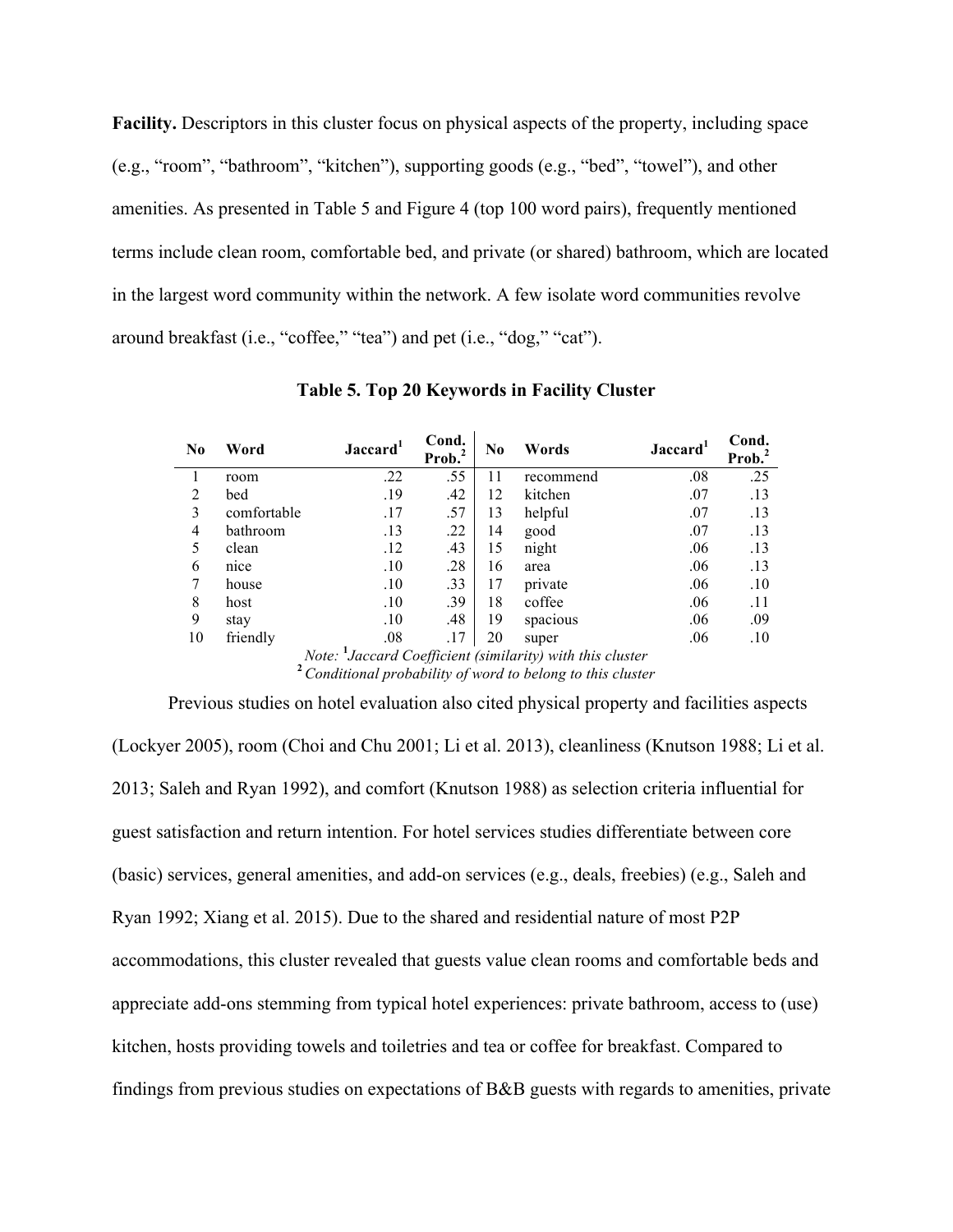bathroom was stated as most important (Felix, Broad and Griffiths 2008; Zane 1997). Although, B&B guests also expect other amenities such as fireplace, TV, cooked meals for breakfast, etc. that are perceived as influential to satisfaction (Felix, Broad and Griffiths 2008; Scarinci and Richins 2008; Zane 1997).



Nodes: 30; Edges: 100; Density: .230

# **Figure 4. Word Co-Occurrence Network in Facility Cluster**

**Location.** This cluster is dominated by descriptions of location and characteristics of the neighborhoods where the properties are located. Reviews in this cluster also highlight locational advantages in terms of proximity to other points of interest (e.g., distances to shops and restaurants) and transportation convenience (i.e., walking distance, access to public transit) (see Table 6). Figure 5 displays the word co-occurrence network within this cluster (top 100 word pairs). The two largest word communities in the network explain the property (i.e., "house,"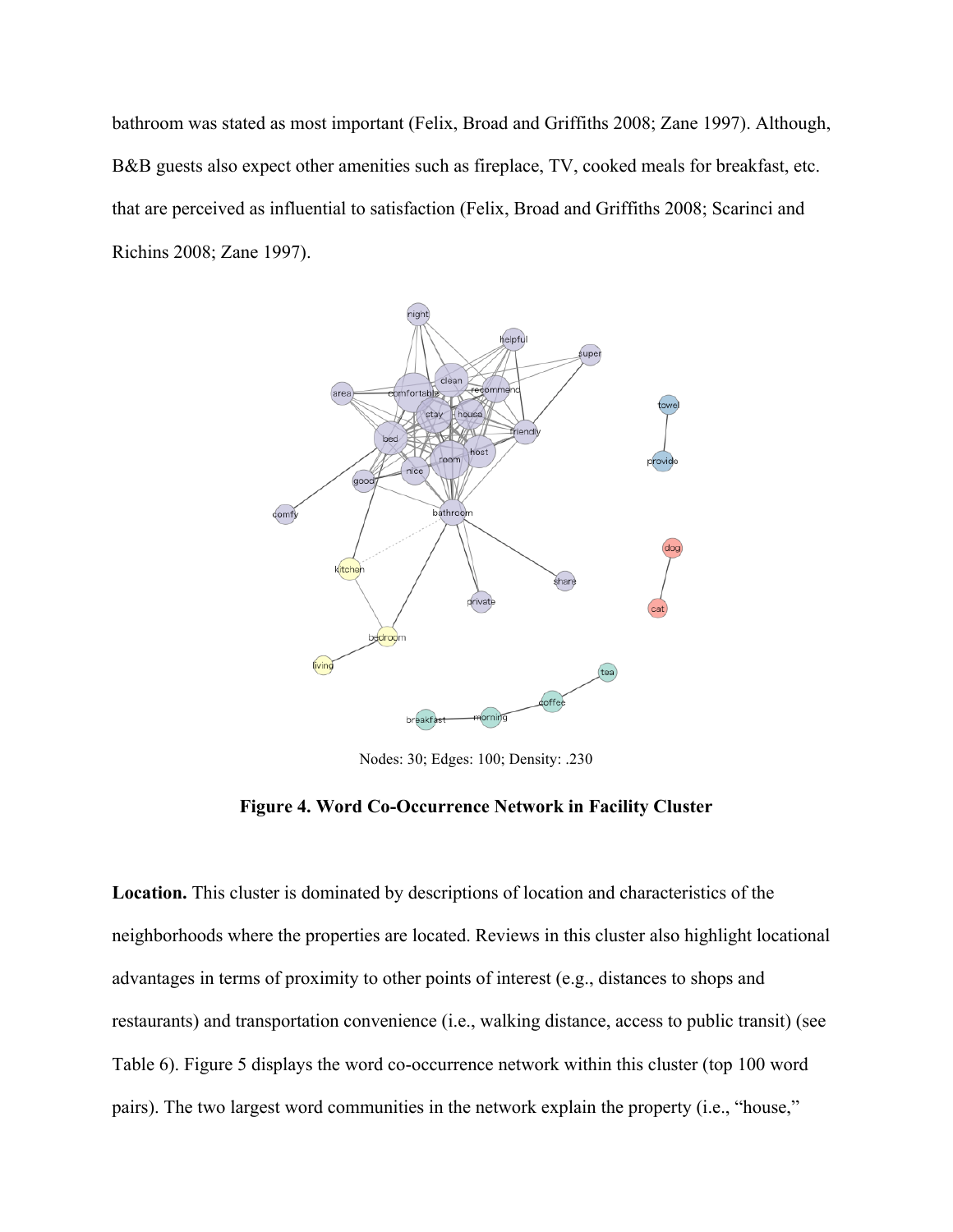"home," "place") as part of a nice neighborhood and the amenities that the neighborhood provides (e.g., "restaurants", "shops"). An isolated community refers to convenience of having public transportation ("bus") to explore downtown.

| N <sub>0</sub> | Word         | Jaccard <sup>1</sup> | Cond.<br>Prob. <sup>2</sup> | $\bf No$ | Jaccard <sup>1</sup><br>Words |     | Cond.<br>Prob. <sup>2</sup> |
|----------------|--------------|----------------------|-----------------------------|----------|-------------------------------|-----|-----------------------------|
|                | restaurant   | .34                  | .51                         | 11       | stay                          | .16 | .53                         |
| 2              | shop         | .29                  | .35                         | 12       | distance                      | .16 | .22                         |
| 3              | walk         | .24                  | .37                         | 13       | kitchen                       | .16 | .23                         |
| 4              | neighborhood | .23                  | .48                         | 14       | bed                           | .16 | .28                         |
| 5              | coffee       | .19                  | .26                         | 15       | clean                         | .16 | .40                         |
| 6              | comfortable  | .18                  | .44                         | 16       | make                          | .16 | .33                         |
|                | home         | .17                  | .36                         | 17       | room                          | .15 | .30                         |
| 8              | great        | .17                  | .59                         | 18       | easy                          | .15 | .26                         |
| 9              | feel         | .17                  | .30                         | 19       | need                          | .15 | .26                         |
| 10             | house        | .17                  | .37                         | 20       | nice                          | .15 | .28                         |

**Table 6. Top 20 Keywords in Location Cluster**

*Note:* **<sup>1</sup>** *Jaccard Coefficient (similarity) with this cluster* **<sup>2</sup>***Conditional probability of word to belong to this cluster*



Nodes: 28; Edges: 100; Density: .265

**Figure 5. Word Co-Occurrence Network in Location Cluster**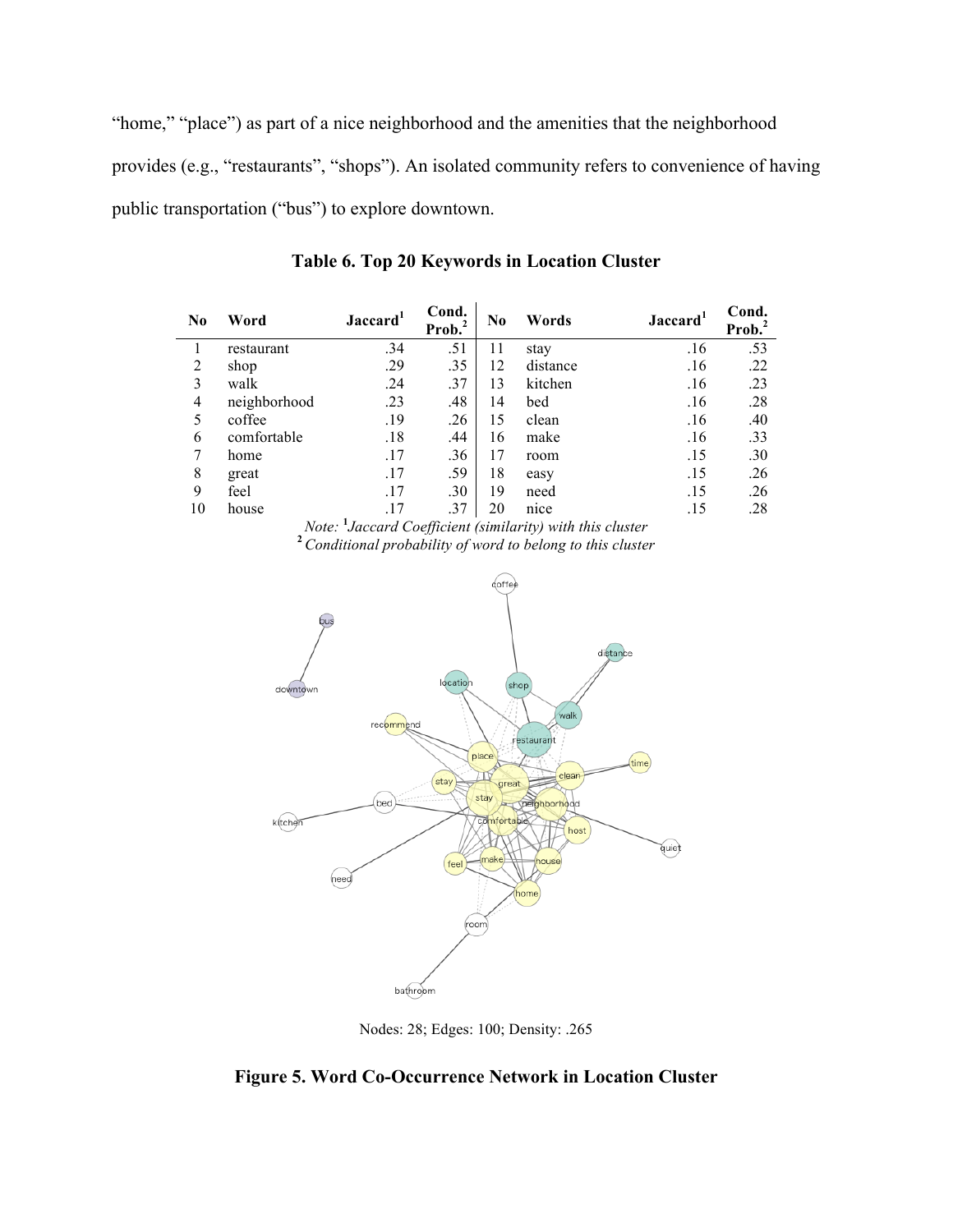Convenience of location has been consistently reported as one of the most important attributes for hotels (e.g., Ananth et al. 1991; Dolnicar and Otter 2003; Knutson 1988; Lockyer 2005; Rivers, Toh, and Alaoui 1991) as well as B&Bs (e.g., Scarinci and Richins 2008). In these studies, hotel location is often assessed as distances to city center, central business district, or main attractions. However, many P2P accommodation listings are located outside of traditional tourist (hotel) areas (Airbnb 2015b). This implies the crucial role of neighborhood characteristics in addition to convenience in P2P accommodation evaluation. That is, since most P2P accommodations are not located in tourist areas, the vitality of the neighborhoods where these properties are located (abundance of restaurants and coffee shops within walking distance) becomes important for guest satisfaction. This also confirms previous studies suggesting that staying at P2P accommodation offers the experiential value of being in authentic, non-tourist settings (Guttentag 2015; Möhlmann 2015).

Feel Welcome. The main descriptors in this cluster relate to feeling "at home" while staying in a P2P accommodation. Reviews in this cluster emphasize social interactions with hosts and hosts' efforts to welcome and accommodate guests (see Table 7). Figure 6 illustrates the word cooccurrence network for this review cluster (top 100 word pairs). The main word community describes how hosts make guests feel welcome. Noteworthy adjectives (e.g., "lovely," "warm," "wonderful") support the positive emotions expressed by guests to describe their experience.

| $\bf No$ | Word        | Jaccard <sup>1</sup> | Cond.<br>Prob. <sup>2</sup> | N <sub>0</sub> | Words      | Jaccard <sup>1</sup> | Cond.<br>Prob. |
|----------|-------------|----------------------|-----------------------------|----------------|------------|----------------------|----------------|
|          | feel        | .29                  | .70                         | 11             | place      | .08                  | .42            |
| 2        | make        | .21                  | .65                         | 12             | space      | .07                  | .20            |
|          | home        | .20                  | .66                         | 13             | experience | .07                  | .18            |
| 4        | welcome     | .13                  | .18                         | 14             | host       | .07                  | .36            |
|          | stay        | .08                  | .49                         | 15             | recommend  | .07                  | .26            |
| 6        | comfortable | .08                  | .35                         | 16             | sure       | .06                  | .10            |
|          | wonderful   | $_{.08}$             | .21                         |                | love       | .06                  | .14            |

**Table 7. Top 20 Keywords in Feel Welcome Cluster**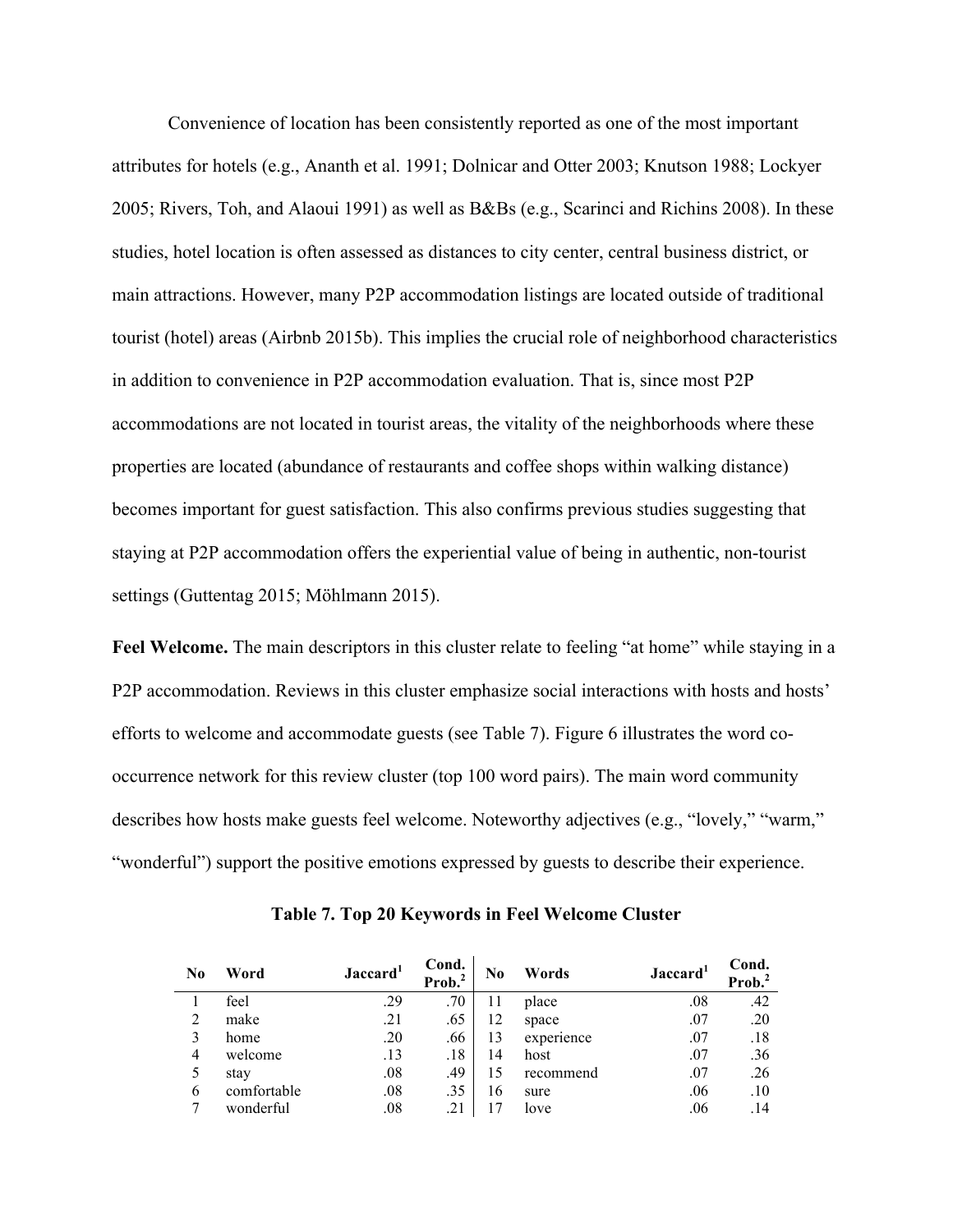| N <sub>0</sub> | Word      |      | Jaccard <sup>1</sup> | Cond.<br>Prob. <sup>2</sup> | No | Words  | Jaccard <sup>1</sup> | Cond.<br>Prob. <sup>2</sup> |
|----------------|-----------|------|----------------------|-----------------------------|----|--------|----------------------|-----------------------------|
|                | time      |      | .08                  | .26                         | 18 | trip   |                      |                             |
|                | welcome   |      | .08                  | 19                          | 19 | city   | .05                  | .10                         |
| 10             | beautiful |      | 08                   | 19                          | 20 | lovely | .05                  |                             |
|                |           | $ -$ | . .                  |                             |    | .      |                      |                             |

*Note:* <sup>1</sup>*Jaccard Coefficient (similarity) with this cluster Jaccard Coefficient (similarity) with this cluster* **<sup>2</sup>***Conditional probability of word to belong to this cluster*



Nodes: 26; Edges: 100; Density: .308

# **Figure 6. Word Co-Occurrence Network in Feel Welcome Cluster**

Studies found that hotel guests value courteous, friendly, and helpful staff or personnel as important satisfaction criteria (Clow, Garretson, and Kurtz 1994; Dolnicar and Otter 2003; Knutson 1988). Similar to the role of individual hosts in delivering services in the Service cluster, hosts play a significant role in fulfilling customer expectation for courteous services prior to arrival, during stay, and after departure. Reviews in this cluster particularly focus on direct guest – host interactions during the stay. That is, the nature of P2P accommodation stays (51% in this cluster involve co-habitation), requires hosts to go beyond being courteous and helpful in a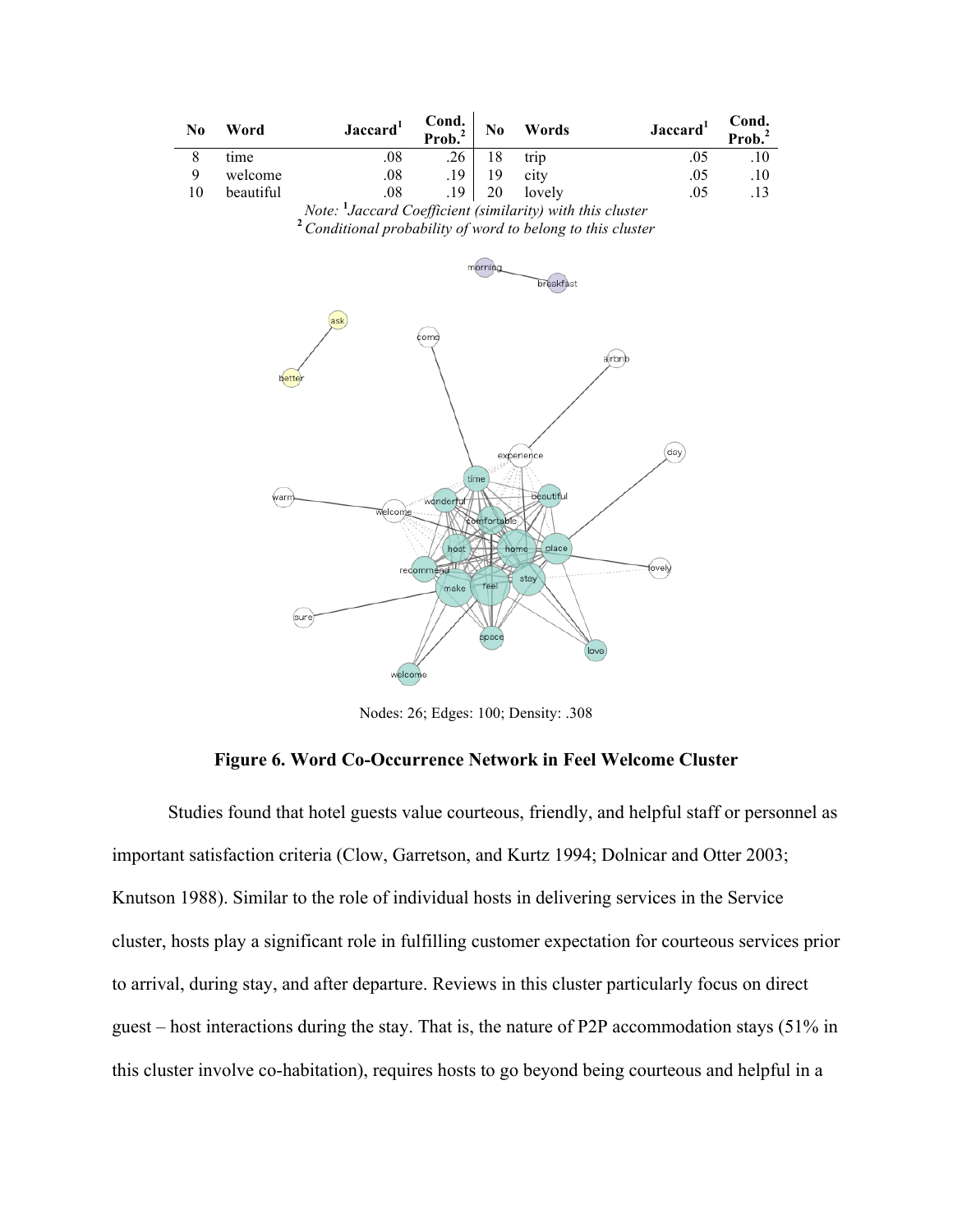professional sense (i.e., staff – customer relations) by maintaining positive interactions in a social sense (i.e., host – guest relations). This is consistent with the expectation of B&B guests for friendly and welcoming hosts who create the atmosphere that is inviting (Felix, Broad and Griffiths 2008; Scarinci and Richins 2008; Zane 1997). This also supports the stipulation that P2P accommodation appeals to customers due to its social dimensions (i.e., making friends, developing social relationships with hosts) (Guttentag 2015; Tussyadiah 2015; Tussyadiah and Pesonen 2015).

**Comfort of a Home.** The last cluster contains reviews emphasizing the uniqueness of enjoying the comfort of a home, including a homey and peaceful atmosphere and the hospitality of the hosts and their family. While the aspect of comfort is also discussed in reviews within the Facility cluster (e.g., comfortable bed), reviews in this cluster describe the general ambiance of staying at a residential property in a residential neighborhood. As presented in Table 8 and Figure 7 (top 100 word pairs), reviewers highlight the charm of a beautiful home, full of characters, with a backyard, garden, and outdoor patio. Adjectives used in this cluster ("peaceful," "lovely," "warm") capture the uniqueness of the servicescape that P2P accommodation provide and guests appreciate from this type of accommodation (i.e., "appreciate," "thank"). Finally, a word community connected to the core describes guests' intention to return to the property (i.e., "hope," "return"), making home atmosphere an important factor of return patronage for P2P properties.

| N <sub>0</sub> | Word  | Jaccard <sup>1</sup> | Cond.<br>Prob. <sup>2</sup> | N <sub>0</sub> | Words  | Jaccard <sup>1</sup> | Cond.<br>Prob. <sup>2</sup> |
|----------------|-------|----------------------|-----------------------------|----------------|--------|----------------------|-----------------------------|
|                | stay  |                      | .50                         |                | warm   | .06                  | .08                         |
| ◠              | enjoy |                      |                             | 12             | thank  | .05                  | .07                         |
|                | home  | .16                  |                             | 13             | family | .05                  | .06                         |
| 4              | host  | .14                  | .36                         | 14             | garden | .04                  | .05                         |

**Table 8. Top 20 Keywords in Comfort of a Home Cluster**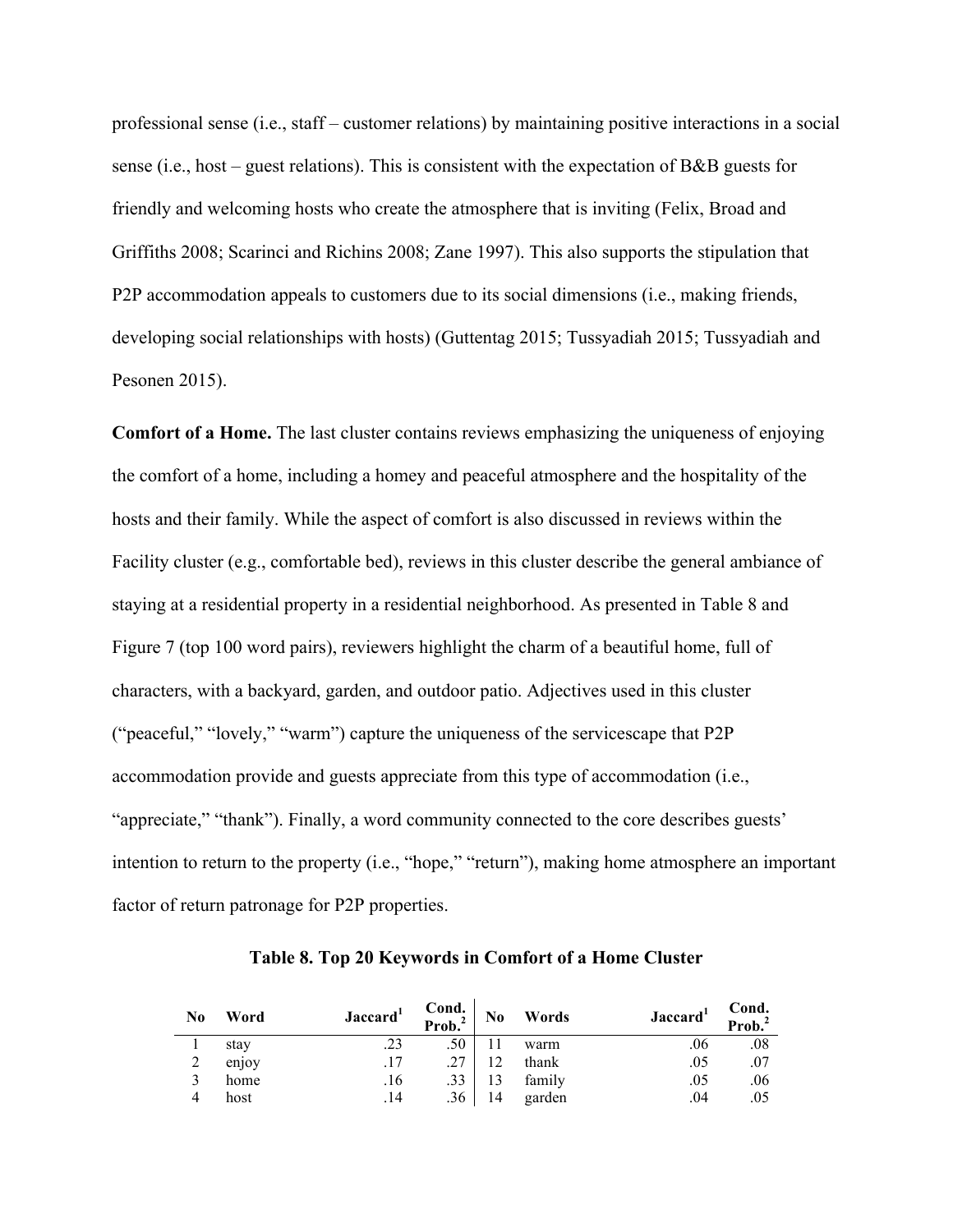|    | beautiful |     | .13 |     |    | visit      | .04 | .05 |
|----|-----------|-----|-----|-----|----|------------|-----|-----|
|    | house     |     | .13 | .29 | 16 | gracious   | .03 | .04 |
|    | lovely    |     | .12 | .19 |    | appreciate | .03 | .04 |
|    | wonderful |     | .12 |     | 18 | return     | .03 | .04 |
|    | welcome   |     | .10 | .16 | 19 | pleasant   | .03 | .03 |
| 10 | thanks    | . . | .07 | .10 |    | cat        | .03 | .03 |

*Note:* <sup>1</sup>*Jaccard Coefficient (similarity) with this cluster Jaccard Coefficient (similarity) with this cluster* **<sup>2</sup>***Conditional probability of word to belong to this cluster*



Nodes: 34; Edges: 100; Density: .178

# **Figure 7. Word Co-Occurrence Network in Comfort of a Home Cluster**

While this is consistent with the studies on B&Bs (e.g., Felix, Broad and Griffiths 2008; Scarinci and Richins 2008), the theme surrounding the general atmosphere of a hotel has not been the subject of many hotel selection and satisfaction criteria studies, with some exception (e.g., Dubé and Renaghan 1999). Notably, Wilkins, Merrilees and Herington (2007) suggested a dimension called stylish comfort, which includes stylish atmosphere, relaxing ambiance, artifacts and size of facilities that suggest grandeur, as integral to the total quality of hotels. Instead of making references to style and/or grandeur, P2P accommodation reviews in this cluster use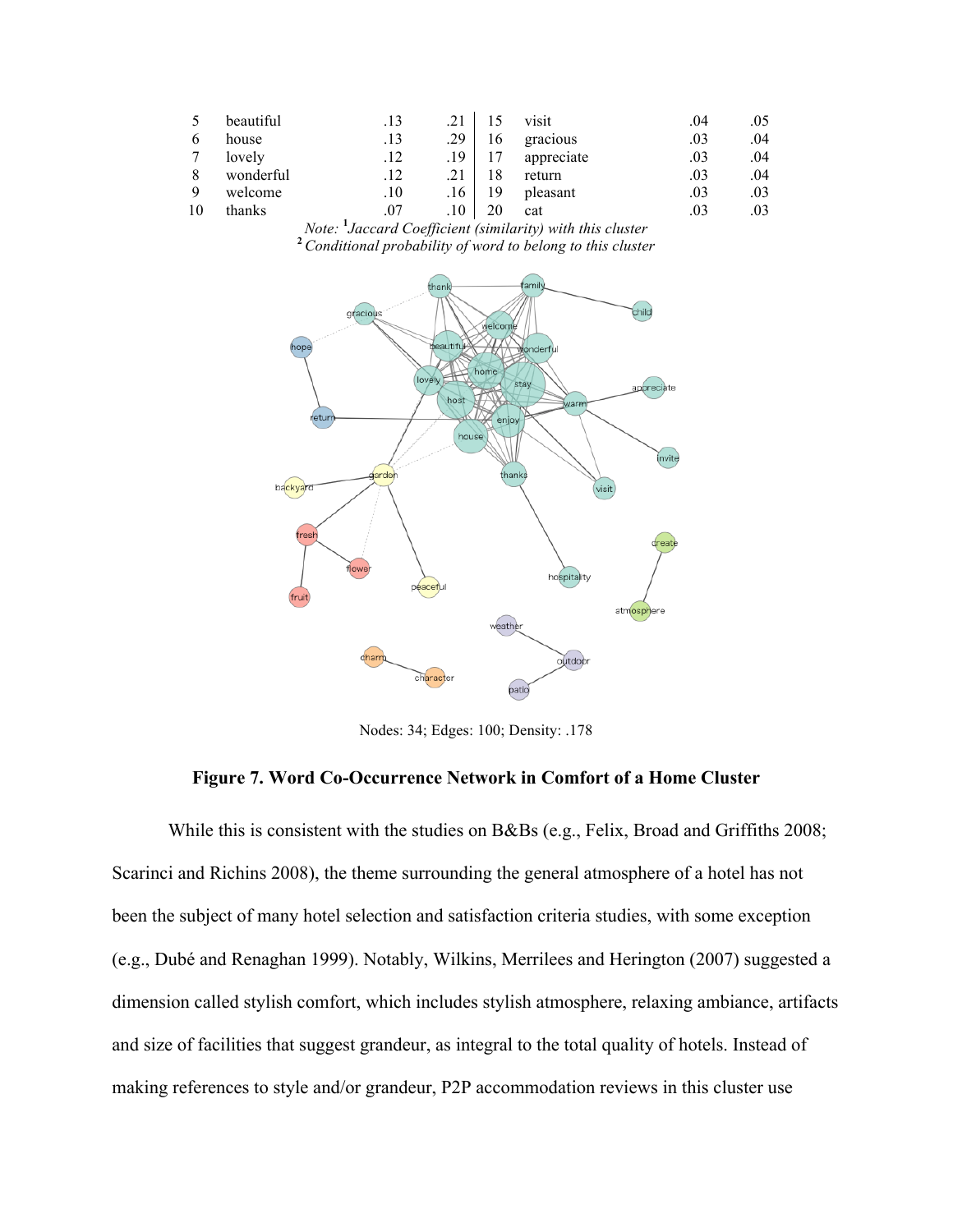similar components (i.e., "backyard", "garden", "patio") to signal a relaxing, peaceful atmosphere of a home. These add to the overall image of P2P properties and were suggested as important hotel attributes (Dolnicar and Otter 2003).

# **5.3 Review Clusters and Ratings**

In order to better understand how these different attributes contribute to guest satisfaction with P2P accommodation, the association between review clusters and rating scores was analyzed. The property ratings are presented in Table 9, which include ratings for overall experience, accuracy (i.e., how online description accurately represents real condition of listings), check-in process, cleanliness (of property), communication (i.e., interaction with host prior to arrival and during stay), location, and value (for money). As suggested in previous research (e.g., Zervas, Proserpio, and Byers 2015b), rating scores on Airbnb platform are positively skewed compared to other online review platforms. Therefore, it is important to note that the contribution of review clusters revealed in this study is based on small variations in the rating scores (i.e., note the relatively low standard deviations). However, since Airbnb employed a two-way review system (i.e., hosts and guests can review and rate each other) at the time of data collection, giving a negative review can be a disincentive for guests due to the inherent risk of possible retaliation that potentially damages his/her own reputation. Consequently, even a small deviation from 5 point rating score can be an indication of lack of satisfaction. Therefore, the outcomes provide useful insights on aspects of P2P accommodation stay that contribute positively or negatively to guest satisfaction.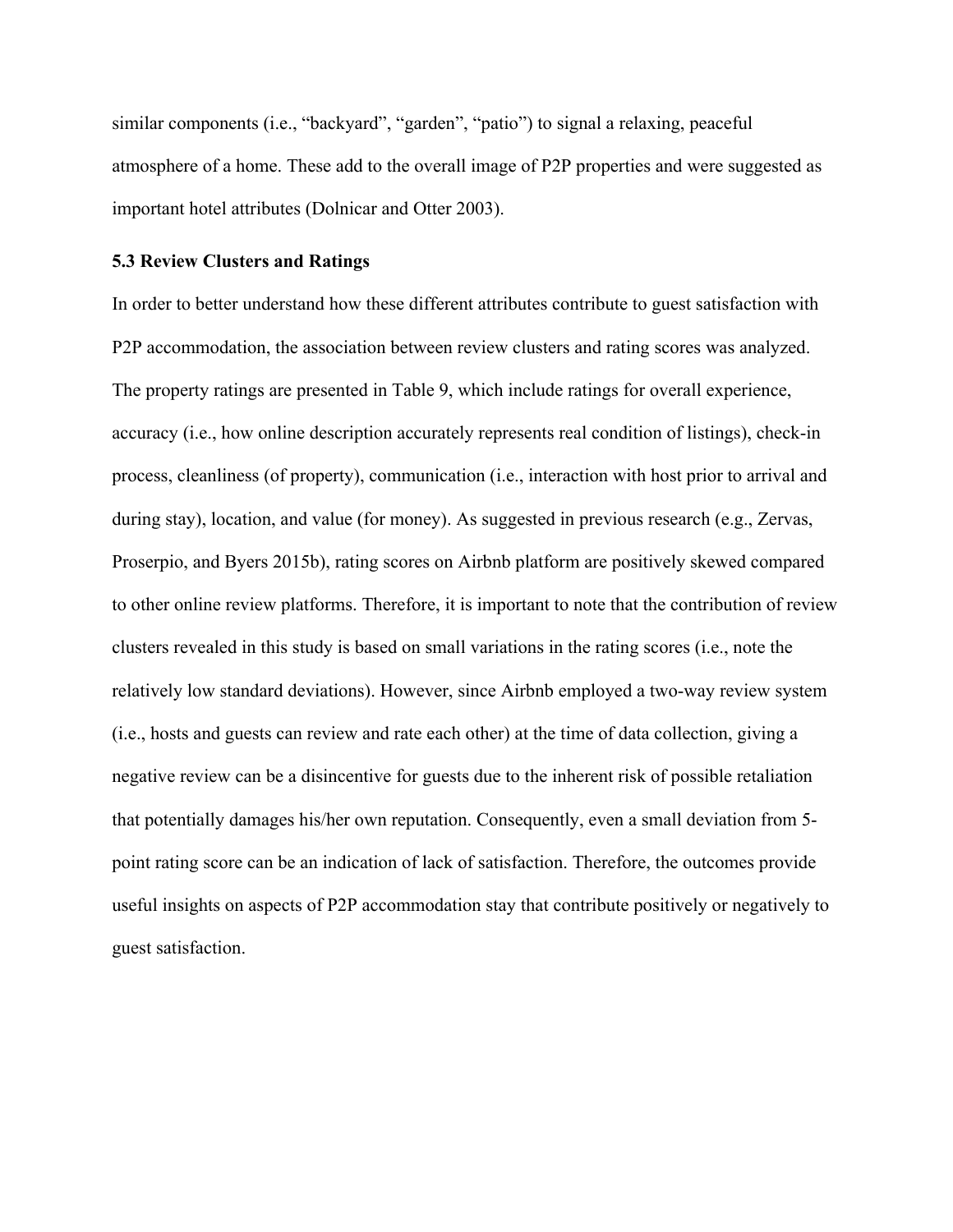|  | Table 9. Property Ratings ( $N = 1613$ ) |  |  |  |
|--|------------------------------------------|--|--|--|
|--|------------------------------------------|--|--|--|

| <b>Ratings</b>     | <b>Minimum</b> | <b>Maximum</b> | Mean  | <b>Std. Deviation</b> |
|--------------------|----------------|----------------|-------|-----------------------|
| Overall            | 2.00           | 5.00           | 4.769 | .279                  |
| Accuracy           | 2.00           | 5.00           | 4.830 | .339                  |
| <b>Cleanliness</b> | 2.00           | 5.00           | 4.793 | .379                  |
| Check-in           | 2.00           | 5.00           | 4.927 | .250                  |
| Communication      | 2.00           | 5.00           | 4.922 | .224                  |
| Location           | 3.00           | 5.00           | 4.757 | .330                  |
| Value              | 2.00           | 5.00           | 4.737 | .349                  |

Regression analyses were performed using property with at least one review belonging to the five clusters as the unit of analysis  $(N = 1,613)$ . The analyses were conducted separately for overall, accuracy, cleanliness, check-in, communication, location, and value ratings. As presented in Table 10, the results show that higher proportion of Feel Welcome reviews (i.e., reviews belonging to Feel Welcome cluster) contribute positively to higher scores in all ratings, except for Location rating. On the other hand, higher proportion of Service reviews contributes negatively to all ratings. In order to better understand the negative impacts of the prevalence of Service-related reviews on rating scores, reviews were carefully examined to identify negative terms associated with services that might indicate lower performance among P2P accommodation hosts. Instead, a pattern emerged that guests who are not fully satisfied with their stay due to the listing conditions (e.g., cleanliness, noise, lack of amenities) or problems during stay (e.g., disturbances, miscommunication, etc.) tend to emphasize how hosts were quick to offer solutions to these problems (i.e., respond quickly to inquiries and demand). Therefore, it can be suggested that Service reviews are associated with lower scores not necessarily because hosts perform poorly in servicing the guests (i.e., occurrences of negative reviews are negligible), but many guests highlight the positive aspects of host services (especially responsiveness) when writing reviews to offset their dissatisfaction toward cleanliness, values,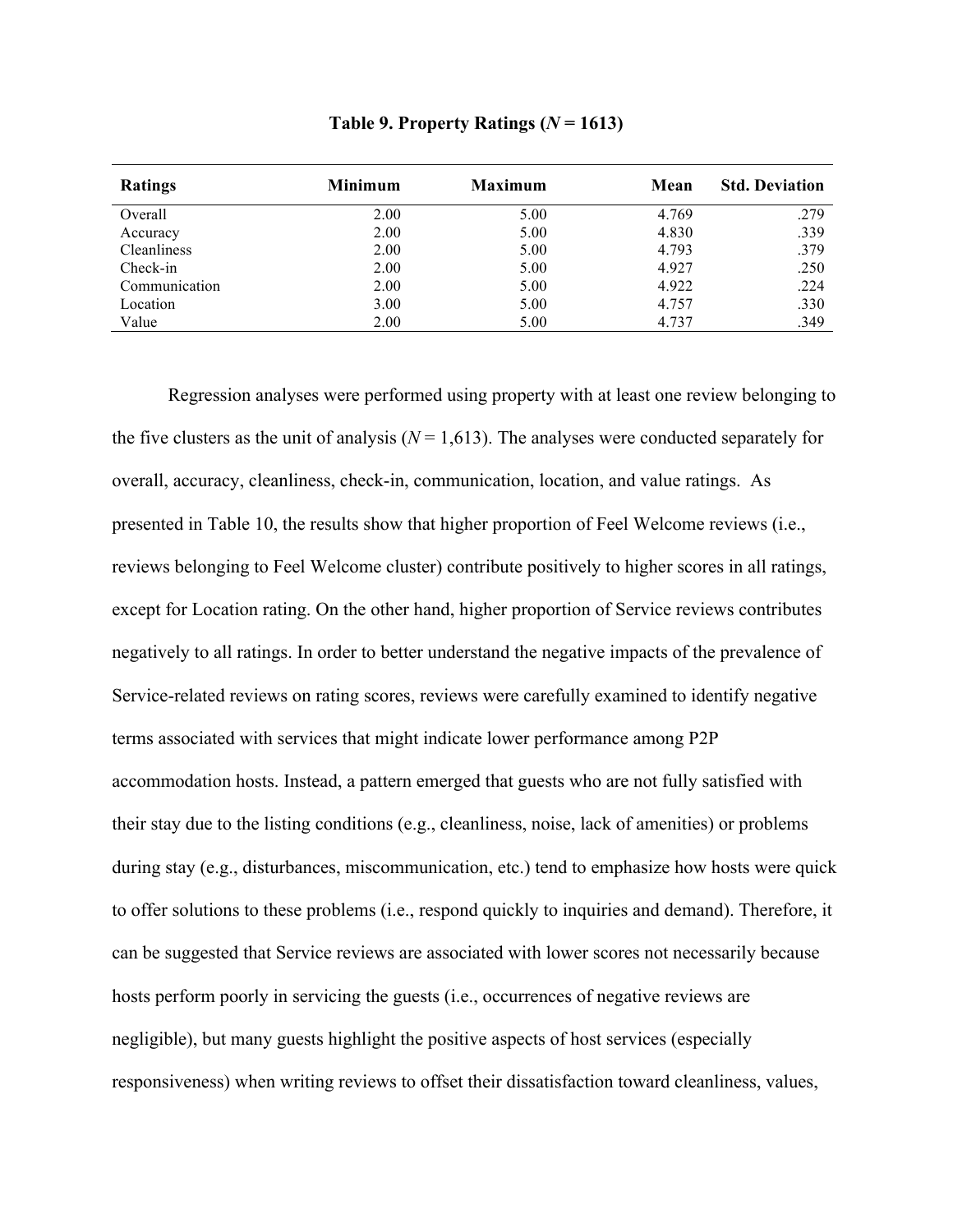and, thus, overall stay. Since both clusters, Service and Feel Welcome, are associated with host – guest interactions, it can be suggested that staying with hosts who go beyond making service processes easier leading up to the stay (e.g., being responsive to inquiries, keeping guests wellinformed), but make guests feel at home during the stay is key to a satisfying stay in P2P accommodation. This signifies the importance of positive social relationships between hosts and guests during the stay.

|            | <b>Overall</b><br>Rating            | Accuracy     | Cleanli-<br>ness | Check-in     | Commu-<br>nication | Location     | Value        |
|------------|-------------------------------------|--------------|------------------|--------------|--------------------|--------------|--------------|
| Model      |                                     |              |                  |              |                    |              |              |
| $R^2$      | .102                                | .038         | .042             | .042         | .047               | .098         | .075         |
| $F$ (sig.) | 7.838(.00)                          | 5.438(.00)   | 6.077(0.00)      | 6.483(0.00)  | 6.779(0.00)        | 14.879(0.00) | 11.218(.00)  |
|            | Independent Variables – Beta (sig.) |              |                  |              |                    |              |              |
| Service    | $-.309(.00)$                        | $-.133(.02)$ | $-.224(.00)$     | $-.191(.00)$ | $-.144(.01)$       | $-.153(.01)$ | $-.227(.00)$ |
| Facility   | n.s.                                | n.s.         | n.s.             | n.s.         | n.s.               | $-.202(.00)$ | n.s.         |
| Location   | .215(.00)                           | .188(.00)    | .207(.00)        | .133(.02)    | .125(.02)          | .408(.00)    | .123(.02)    |
| Welcome    | .298(.00)                           | .113(.02)    | .108(.03)        | .153(.00)    | .184(.00)          | n.s.         | .226(.00)    |
| Comfort    | n.s.                                | n.s.         | n.s.             | n.s.         | n.s.               | n.s.         | n.s.         |

**Table 10. Regression Models: Review Clusters on Rating Scores** 

The results also demonstrate the positive contribution of Location reviews on all ratings. Notably, Location reviews have a significantly large positive effect on Location rating, while Facility reviews contribute negatively to Location rating. It can be suggested that guests who are satisfied with the location of the P2P accommodation property (i.e., giving a higher rating for Location) specifically emphasize the locational advantages in their reviews. On the other hand, guests staying at properties in less advantageous locations highlight other aspects (i.e., facilities) reflecting the benefits offered by the P2P accommodation. The analyses revealed no significant effect of Comfort of a Home reviews on ratings.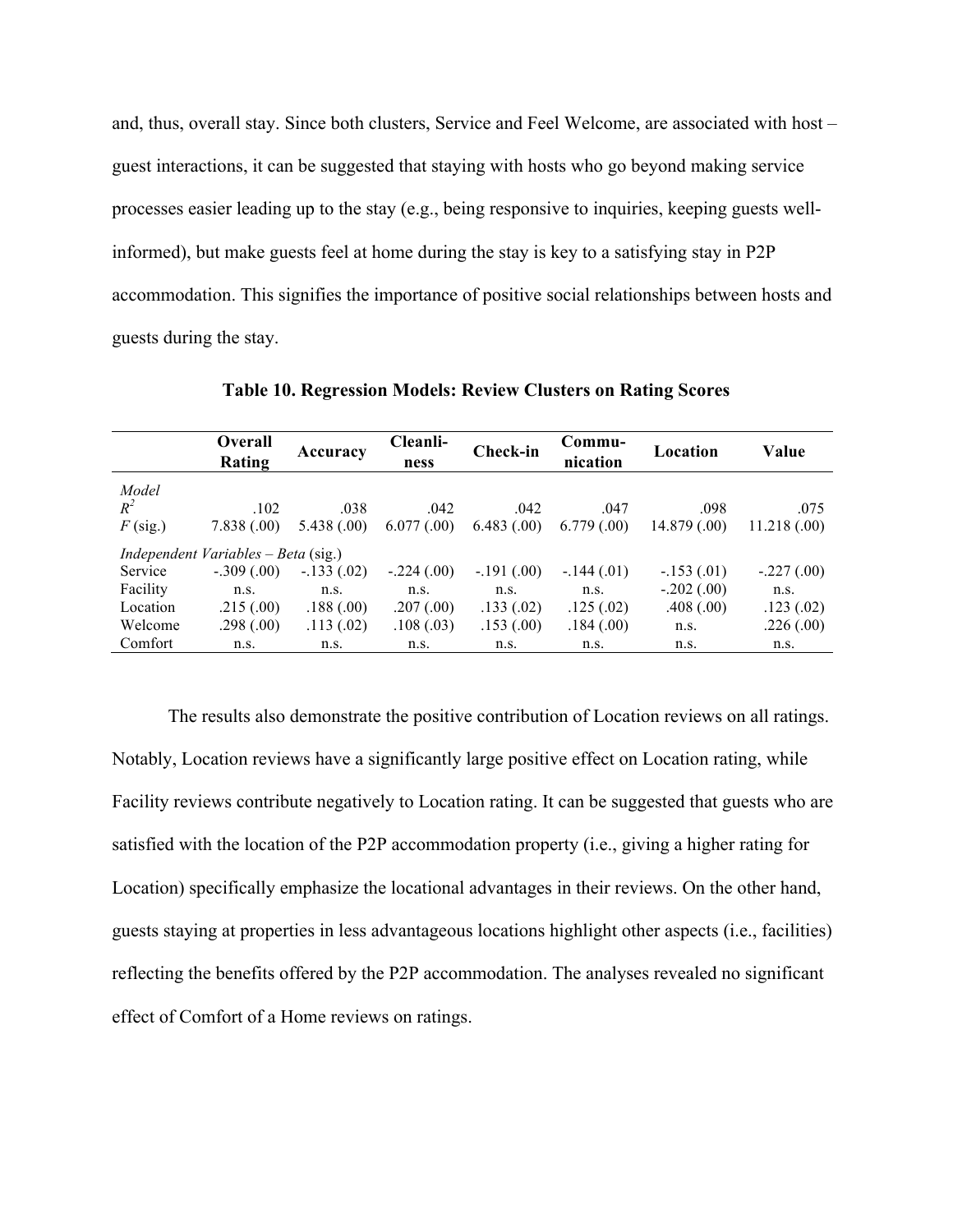### **5. Conclusion and Recommendation**

Critical for accommodation providers is to understand guest needs and attributes that contribute to guest satisfaction. Knowing what matters enables management to allocate resources effectively to achieve the best return on investment, often in the form of repeat visitation or positive (electronic) word of mouth. This study analyzed P2P accommodation reviews to contribute to the limited literature in this rapidly growing segment of the hospitality industry. Based on a cluster analysis on Airbnb reviews in Portland, OR, five accommodation attributes were identified: Service, Facility, Location, Feel Welcome, and Comfort of a Home. Some of these attributes are comparable with those identified in previous studies on hotels and B&Bs. For example, P2P accommodation and traditional hotel guests expect service quality (e.g., Knutson 1988; Dubé and Renaghan 1999). However, with P2P accommodation, a greater emphasis was given on hosts making guests feel welcome in their homes. This indicates the focus on direct guest – host relations in social settings (i.e., beyond customer – staff relations in professional/commercial settings), confirming the social appeal of the sharing economy systems (Guttentag 2015; Tussyadiah and Pesonen 2015). Based on the association of these attributes and guest evaluation, feeling welcome was consistently linked to higher rating scores, signifying its importance on guest satisfaction and positive eWOM. Similarly, convenience of location was identified as important for hotel and B&B guests (e.g., Ananth et al. 1991; Dolnicar and Otter 2003; Knutson 1988). However, P2P accommodation reviews emphasize the experiential characteristics of the neighborhoods, confirming that P2P accommodation guests appreciate staying in authentic (non-tourist) settings (Guttentag 2015; Tussyadiah 2015; Tussyadiah and Pesonen 2015).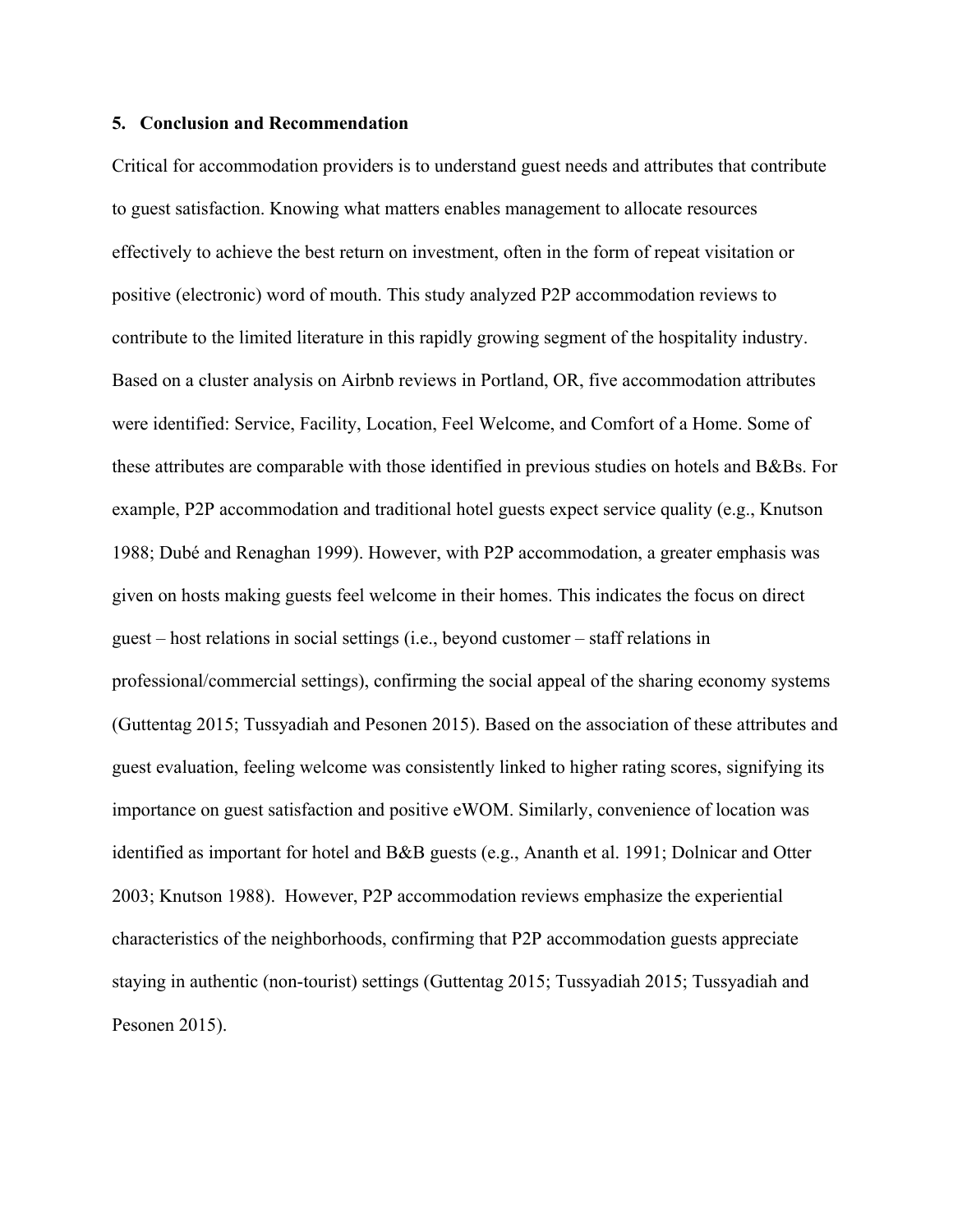This study contributes to the literature in tourism and hospitality on key service characteristics that differentiate P2P accommodation, a new entrant to the competitive landscape of hospitality industry, from other accommodation types. The peer-to-peer contexts present conceptual challenges due to the shift in service delivery from professional service providers to individuals. To date, there is limited research to recognize if this shift may cause an adjustment in customer expectation and evaluation of accommodation services. Additionally, from marketing and management points of view, the new business model poses some issues in conceptualizing business strategies for (non-business) individuals (i.e., hosts). Therefore, the findings in this study enrich the literature in two ways: (1) clarifying the difference between P2P accommodation and other types of accommodation by identifying the key service attributes and their relative importance for guests, and (2) explicating the roles of (individual) providers in peer-to-peer service contexts so better marketing and management strategies can be formulated.

These findings provide several implications for academics and practitioners. First, this study confirms the benefits of extracting market and competitive intelligence from large, unstructured human-authored text data to support marketing and management decisions in tourism and hospitality. The explosive growth of P2P accommodation users contributes to the massive online content through its built-in reputation systems (i.e., allowing for a large amount of information from host and guest evaluation), emphasizing the increasing importance of big data analytics in hospitality management (e.g., as previously suggested by Xiang et al., 2015). For researchers, this study demonstrates the importance to apply different methodologies to summarize and interpret salient information emerging from large textual data to better understand and explain consumer behavior in service contexts that occur both online (i.e., reservation) and offline (i.e., during stay). For practitioners, the utilization of text analytics and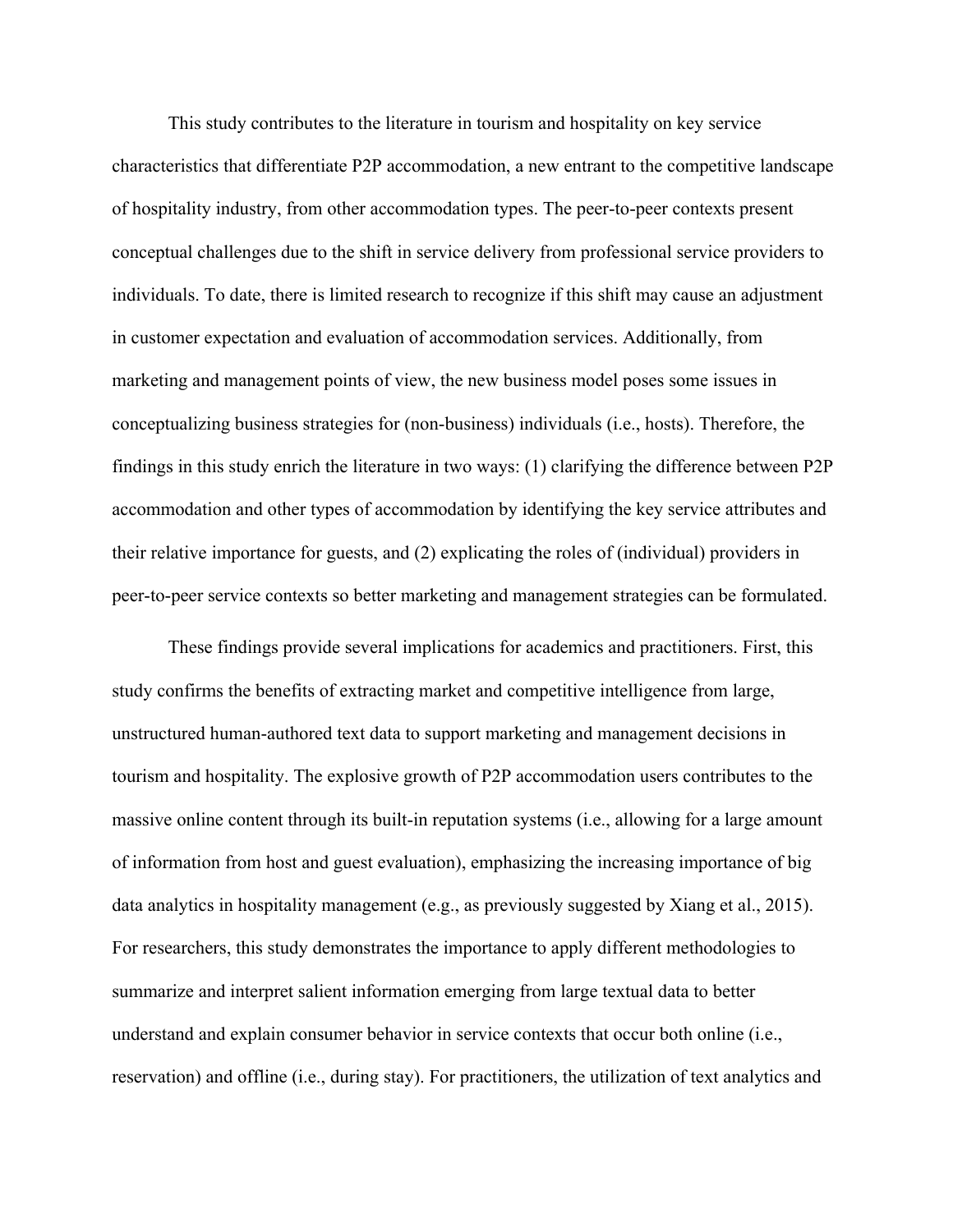visualization of publicly available dataset (i.e., online consumer reviews) provides effective yet reasonable alternatives for or complimentary to other market research tools such as customer surveys or guest comment cards to aid in better understanding the determinants of guest satisfaction and the strengths of their services relative to competitors.

Secondly, the results from this study inform both P2P accommodation hosts and service providers (commercial sharing platforms) with a greater understanding of what guests appreciate about their stay. More specifically, areas of continued investment to drive guest satisfaction and positive eWOM were identified: location (neighborhood characteristics) and feeling welcome. While some hosts would reap the benefits from the locational advantages of their property, those whose properties are in less advantageous locations (e.g., far from tourist attractions, less neighborhood amenities, limited access of public transportation) should provide accurate descriptions and communicate clearly with prospective guests to shape their expectations (e.g., targeting those who prefer quieter neighborhoods or bring their own cars). Alternatively, hosts can offer additional services, such as airport pick-ups and drop-offs, to add value for convenience. Most importantly, regardless of locations and facilities, making guests feel welcome is imperative to ensure satisfaction. For P2P accommodation platforms such as Airbnb, it is important to provide hosts with easy to use online tools to estimate competitive pricing and recommendation of value-added services based on locations (i.e., to compensate for locational values) as well as education and training for host competence.

Despite the aforementioned contribution, this study has several limitations stemming from the data. First, while applying text analytics has proven to be beneficial for attribute and pattern extraction, there are concerns that valuable, often nuanced, information is lost in the data. Hence, a qualitative analysis of select samples of reviews will be beneficial to contribute to the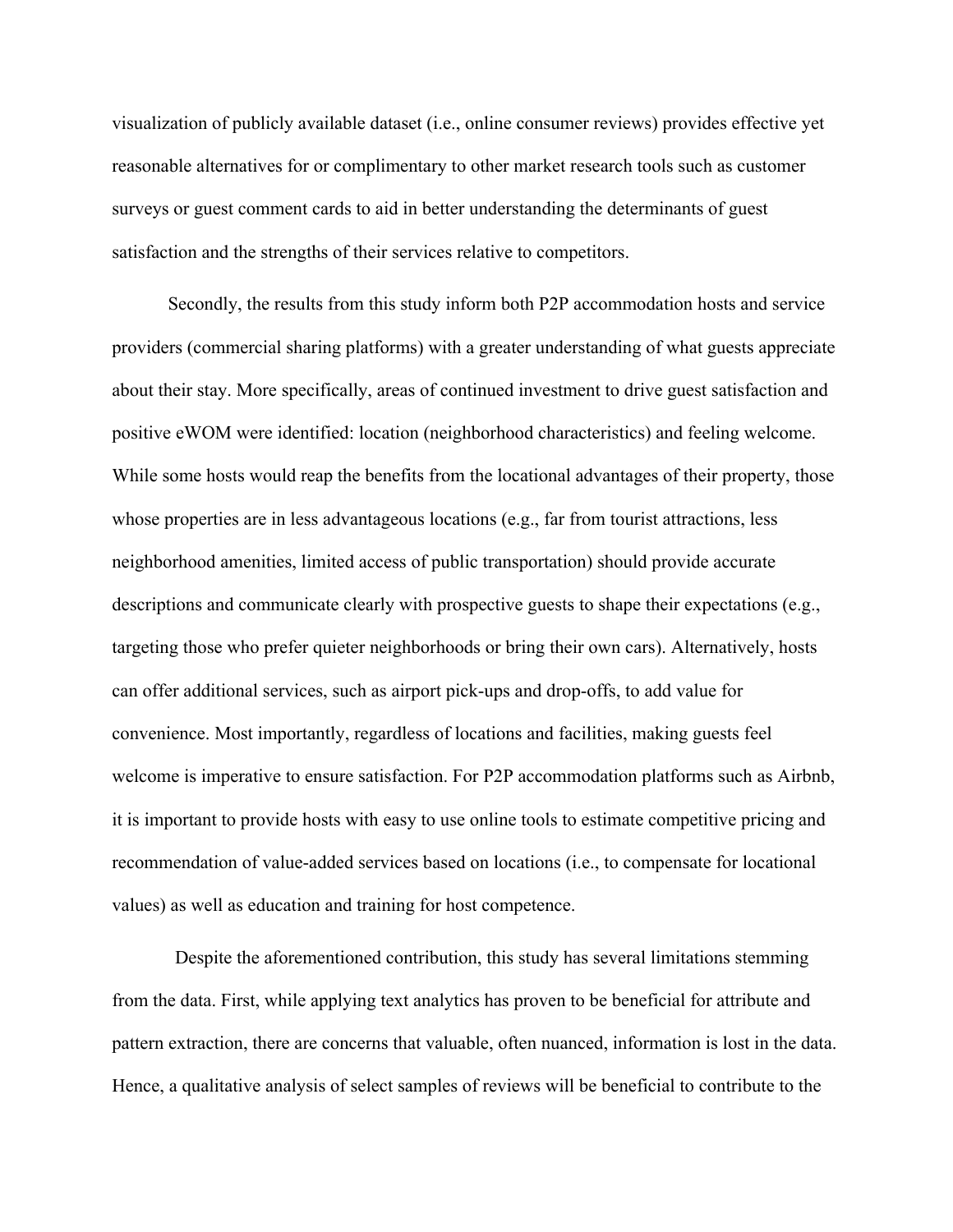accuracy of big data analysis. Furthermore, the size of the dataset may have an influence on the results of regression analyses, making insignificant relationships significant. However, the significant relationships identified in this study are relevant to the aforementioned practical implications. Second, the bias towards positive reviews on Airbnb (consistent with Zervas, Proserpio, and Byers 2015b) allowed for identification of P2P accommodation attributes that are valued by guests. However, the lack of negative reviews did not allow identifying common areas that require immediate improvements for P2P accommodation hosts. Third, since Airbnb does not link individual reviews with their ratings on its website, it was not possible to make direct association between reviews and ratings (aggregate ratings were used in this study). Future research should identify different approaches to pinpoint keywords that add to or subtract from guest evaluation.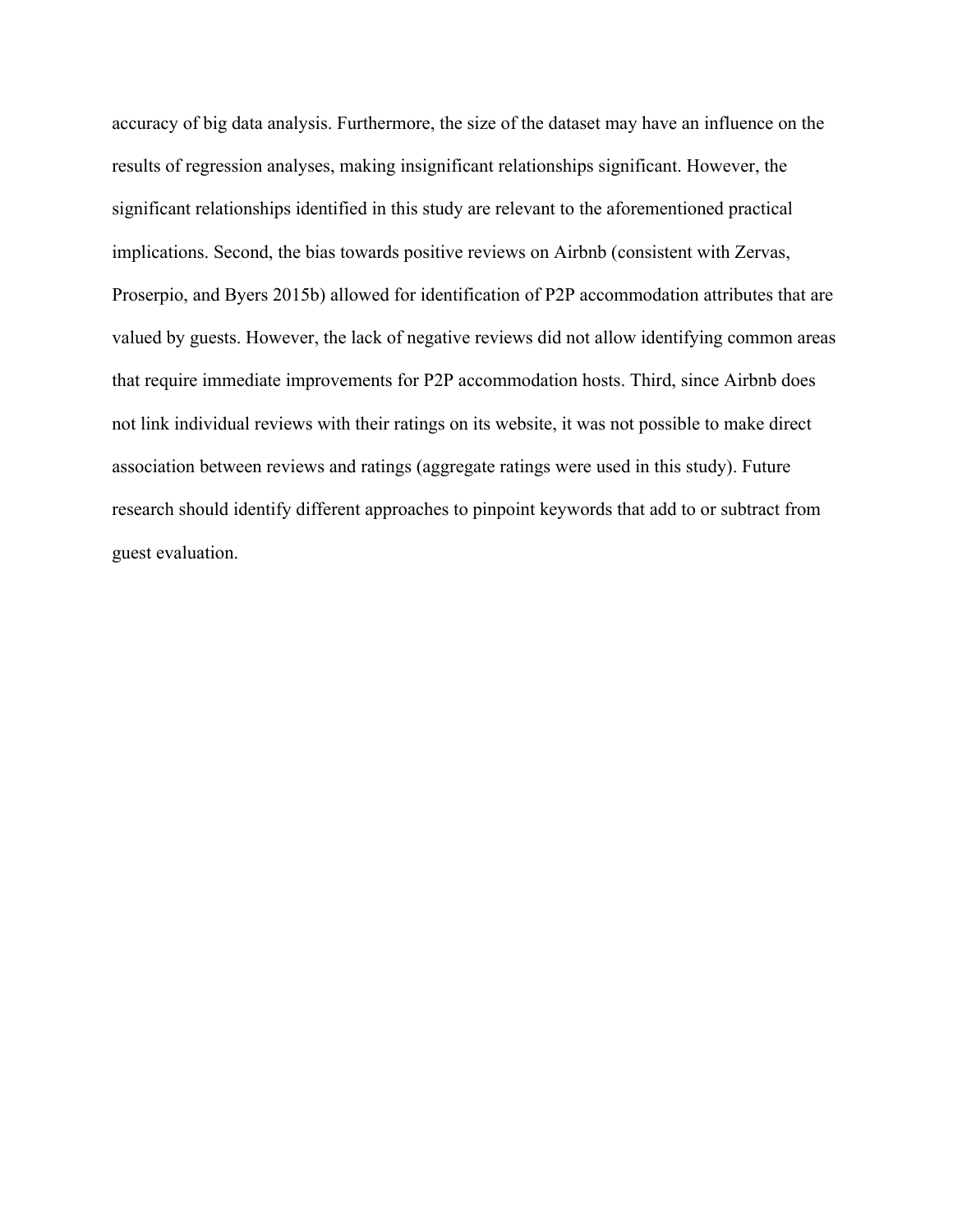# **Appendix**

The main purpose of comparing data across multiple locations is to diagnose if new attributes emerge from different datasets and to test the consistency of the identified themes in other contexts. Two datasets consisting of randomly selected 10,000 reviews (using a random number generator) from property listings in New York City, New York, US and London, United Kingdom (UK), available on *insideairbnb.com* were analyzed. As they both are large metropolitan areas and top international destinations, they serve as a contrast to Portland, Oregon, a smaller tourism destination. Following the same procedure, reviews written in languages other than English were eliminated first and preprocessing was applied to produce sentences, tokens, word types, and term frequency. Table A1 presents descriptive statistics of the datasets.

|                              | Portland, OR (US) | New York City, NY (US) | London (UK)   |
|------------------------------|-------------------|------------------------|---------------|
|                              | (Main Dataset)    | (Sample)               | (Sample)      |
| Reviews                      | 41.560            | 9,999                  | 8,831         |
| Sentences                    | 215.497           | 47,710                 | 36,674        |
| Tokens                       | 1,473,197         | 302,776                | 252,371       |
| Word Types                   | 21,561            | 12,150                 | 11,245        |
| Term Frequency: Mean (St. D) | 45.57 (484.58)    | 22.28 (156.09)         | 20.20(133.51) |

**Table A1. Descriptive Statistics of Main Dataset and Comparison Samples** 

**New York City.** The top 10 nouns, adjectives, verbs and compound words for New York City revolve around similar themes as in the main dataset (Table A2). These are general assessment of listings (in particular, New York City reviews frequently mentioned "apartment" instead of "home"), hosts (e.g., "great host," "wonderful host"), location (e.g., "great location," "central park," "times square"), and overall experience (e.g., "great stay," "great time"). New terms include "subway" and "subway station" (substituting "public transportation" and "bus"), which point to the importance of convenience and mobility to explore the big city.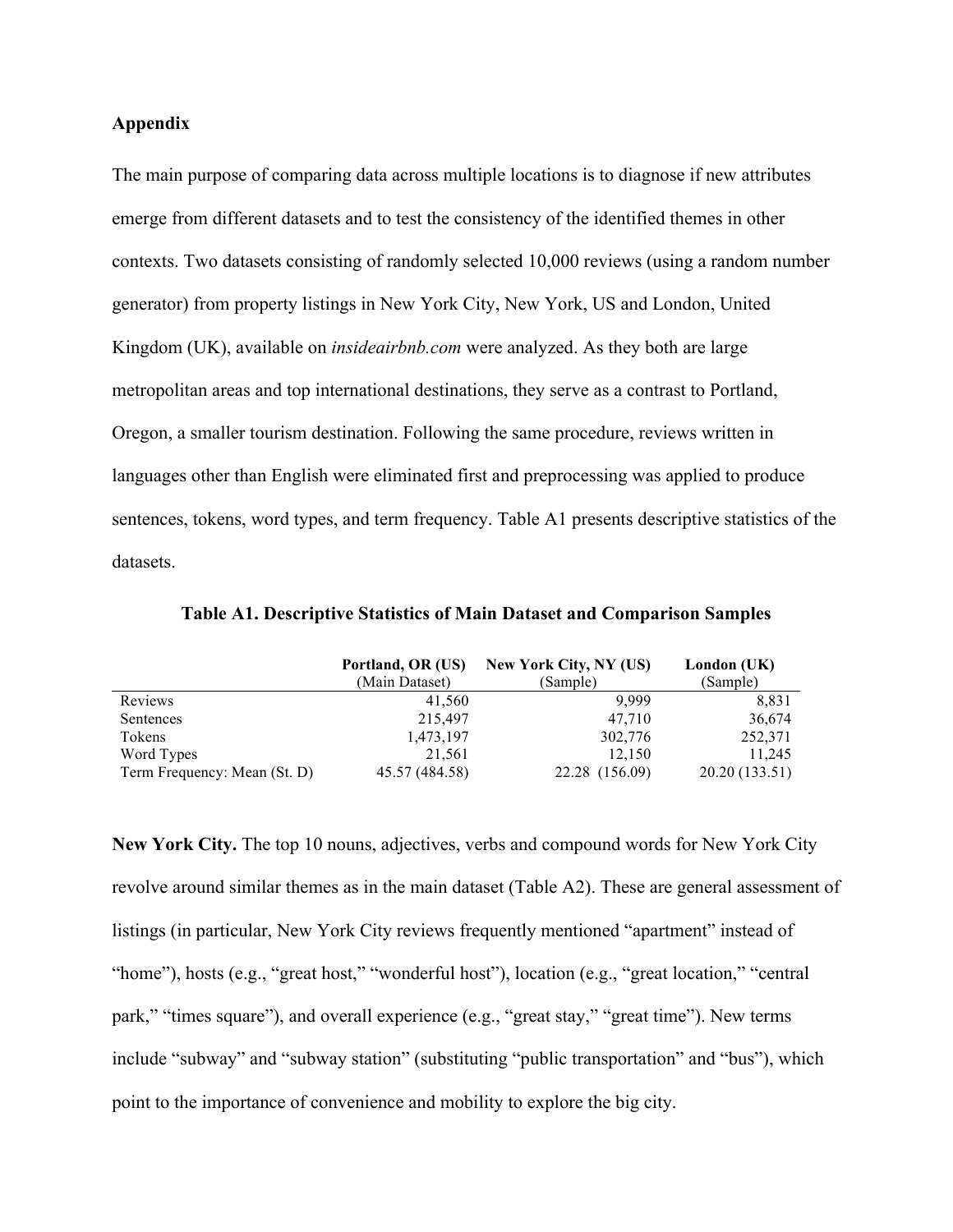| $\bf No$ | <b>Nouns</b> | Freq. | <b>Adjectives</b> | Freq. | <b>Verbs</b> | Frea. | <b>Compound Words</b> |
|----------|--------------|-------|-------------------|-------|--------------|-------|-----------------------|
|          | apartment    | 7866  | great             | 6662  | have         | 8523  | great host            |
| 2        | place        | 5977  | clean             | 3944  | stay         | 4942  | great location        |
| 3        | host         | 3796  | nice              | 3414  | recommend    | 2816  | great time            |
| 4        | location     | 3481  | comfortable       | 2476  | do           | 2728  | great place           |
|          | stay         | 3249  | good              | 2275  | get          | 2444  | great stay            |
| 6        | room         | 3117  | easy              | 1838  | make         | 2385  | great experience      |
|          | time         | 2967  | perfect           | 1833  | need         | 2022  | central park          |
| 8        | subway       | 2769  | helpful           | 1704  | feel         | 1939  | subway station        |
| 9        | everything   | 2325  | friendly          | 1445  | go           | 1611  | great apartment       |
| 10       | neighborhood | 2225  | wonderful         | 1103  | walk         | 1345  | first time            |

| Table A2. New York City: Top 10 Words and Compound Words |  |  |  |
|----------------------------------------------------------|--|--|--|
|                                                          |  |  |  |

Cluster analysis for New York City reviews produced four clusters: City Life (1,356 reviews), Service (1,181 reviews), Location and Facility (3,195 reviews), and Feel Welcome (4,194 reviews). The latter three clusters match the four clusters in Portland, with Location and Facility merging into one. Due to the nature of New York City and its listings (i.e., more apartments rather than individual homes), Portland's Comfort of a Home cluster is replaced with experiencing the ambiance of big city living. Nevertheless, both clusters are the key aspects that represent the overall stay at the destination. As presented in Table A3, the theme within City Life focuses on ambience (e.g., "luxurious," "fancy," "cool"), property features (e.g., "loft," "rooftop," "balcony"), and easy access and neighborhood. The merging of Location and Facility indicates that the two aspects are frequently mentioned together, suggesting that they are considered equally valuable for P2P accommodation guests in New York City. Importantly, despite locational differences between New York City and Portland, the themes around Service and Feeling Welcome are consistent. Reviews in Service emphasize host responsiveness and flexibility, as well as smooth, seamless, uncomplicated transaction and booking process. Reviews in Feel Welcome highlight how hosts provide everything that guests need and make them feel at home.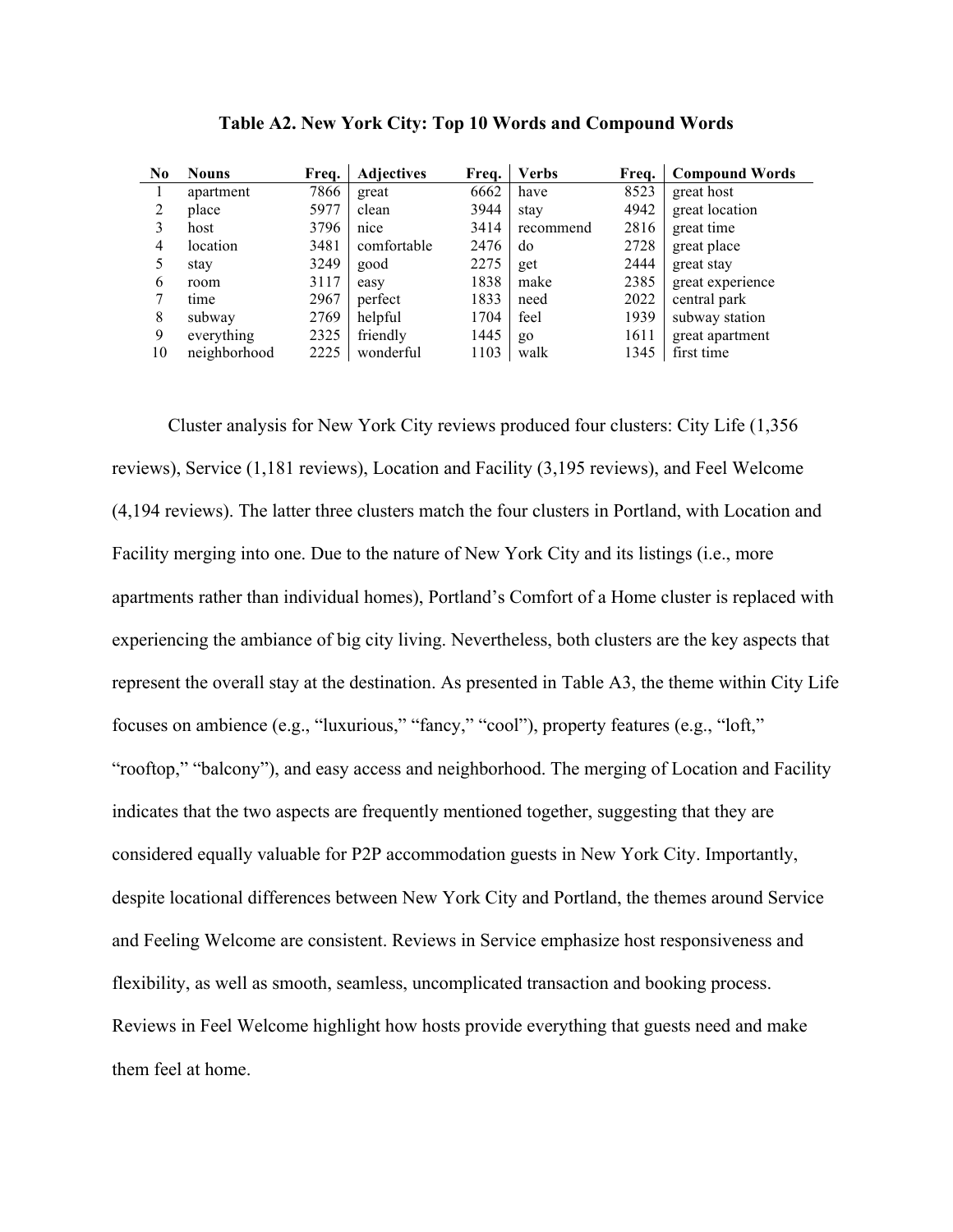|                | <b>City Life</b>                       |             | <b>Service</b> |                 | <b>Location &amp; Facility</b> |  |                 | <b>Feel Welcome</b> |  |                |             |     |
|----------------|----------------------------------------|-------------|----------------|-----------------|--------------------------------|--|-----------------|---------------------|--|----------------|-------------|-----|
| N <sub>0</sub> | Words                                  | Freq. $JC1$ |                | Words           | Freq. $JC1$                    |  | Words           | Freq. $JC^1$        |  | Words          | Freq. $JC1$ |     |
|                | place                                  | 840         |                | .18 location    |                                |  | 566 .15 have    | 1876 .30 have       |  |                | 2793        | .43 |
|                | recommend                              | 435         |                | $.12$ host      |                                |  | 594 .14 great   |                     |  | 1644 .26 place | 2210        | .36 |
|                | neighborhood                           | 368         |                | $.10$ apartment | 630                            |  | $.12$ apartment | 1583                |  | $.25$ stav     | 2101        | .36 |
| 4              | nice                                   | 315         |                | $.10$ helpful   |                                |  | 254 .10 stay    | 1078                |  | .22 apartment  | 2260        | .33 |
|                | perfect                                | 248         |                | .09 friendly    | 171                            |  | $.07$ clean     | 1238                |  | $.22$ great    | 2087        | .31 |
| 6              | easy                                   | 238         |                | .09 accommodate | 117                            |  | $.06$ host      | 1200                |  | .22 everything | 1427        | .30 |
|                | love                                   | 113         |                | .05 describe    |                                |  | 64 .04 location | 1091                |  | $.20$ need     | 1330        | -29 |
| 8              | super                                  | 96          |                | .05 responsive  | 50                             |  | .03 comfortable | 903                 |  | .20 make       | 1367        | -29 |
| 9              | access                                 | 70          |                | .04 flexible    | 48                             |  | $.03$ subway    | 901                 |  | $.18$ get      | 1336        | .28 |
| 10             | anyone                                 | 66          |                | $.04$ listing   |                                |  | 24 .02 time     | 861 .18 feel        |  |                | 1277        | -28 |
|                | Note: <sup>1</sup> Jaccard Coefficient |             |                |                 |                                |  |                 |                     |  |                |             |     |

| Table A3. New York City: Top 10 Keywords in Review Clusters |  |  |  |
|-------------------------------------------------------------|--|--|--|
|                                                             |  |  |  |

**London.** Similarly, based on the top 10 words and compound words for P2P accommodation in London (see Table A4), reviews are dominated by the assessment of overall experience (e.g., "great time," "great experience"), host (e.g., "helpful," "great host"), and location (e.g., "central" london," "center of london," "perfect location"). As for New York City, many reviews focus on staying in an apartment (i.e., "flat," "apartment") rather than a home. Key terms for convenience and access are also present but again adjust to the destination (e.g., "tube station", "bus").

**Table A4. London: Top 10 Words and Compound Words**

| $\bf No$       | <b>Nouns</b> | Freq. | <b>Adjectives</b> | Freq. | <b>Verbs</b> | Freq. | <b>Compound Words</b> |
|----------------|--------------|-------|-------------------|-------|--------------|-------|-----------------------|
|                | flat         | 4033  | great             | 4588  | have         | 6804  | great location        |
| 2              | place        | 3816  | clean             | 3174  | stay         | 4048  | great host            |
| 3              | apartment    | 3767  | nice              | 3167  | recommend    | 2744  | central london        |
| $\overline{4}$ | host         | 3385  | comfortable       | 2208  | do           | 1891  | tube station          |
| -5             | location     | 3124  | good              | 2192  | make         | 1861  | great time            |
| 6              | room         | 3086  | helpful           | 1742  | get          | 1779  | great place           |
|                | stay         | 2984  | perfect           | 1573  | need         | 1633  | great stay            |
| 8              | time         | 2155  | lovely            | 1566  | feel         | 1553  | good location         |
| 9              | station      | 1765  | easy              | 1396  | $g_0$        | 1265  | center of london      |
| 10             | house        | 1631  | friendly          | 1297  | walk         | 1215  | next time             |

Four clusters were identified: Facility (935 reviews), Service (2,447 reviews), Feel Welcome (637 reviews), and Location (4,732 reviews). They match the four clusters in Portland (see Table A5), except for Comfort of a Home. It is noteworthy that the majority of London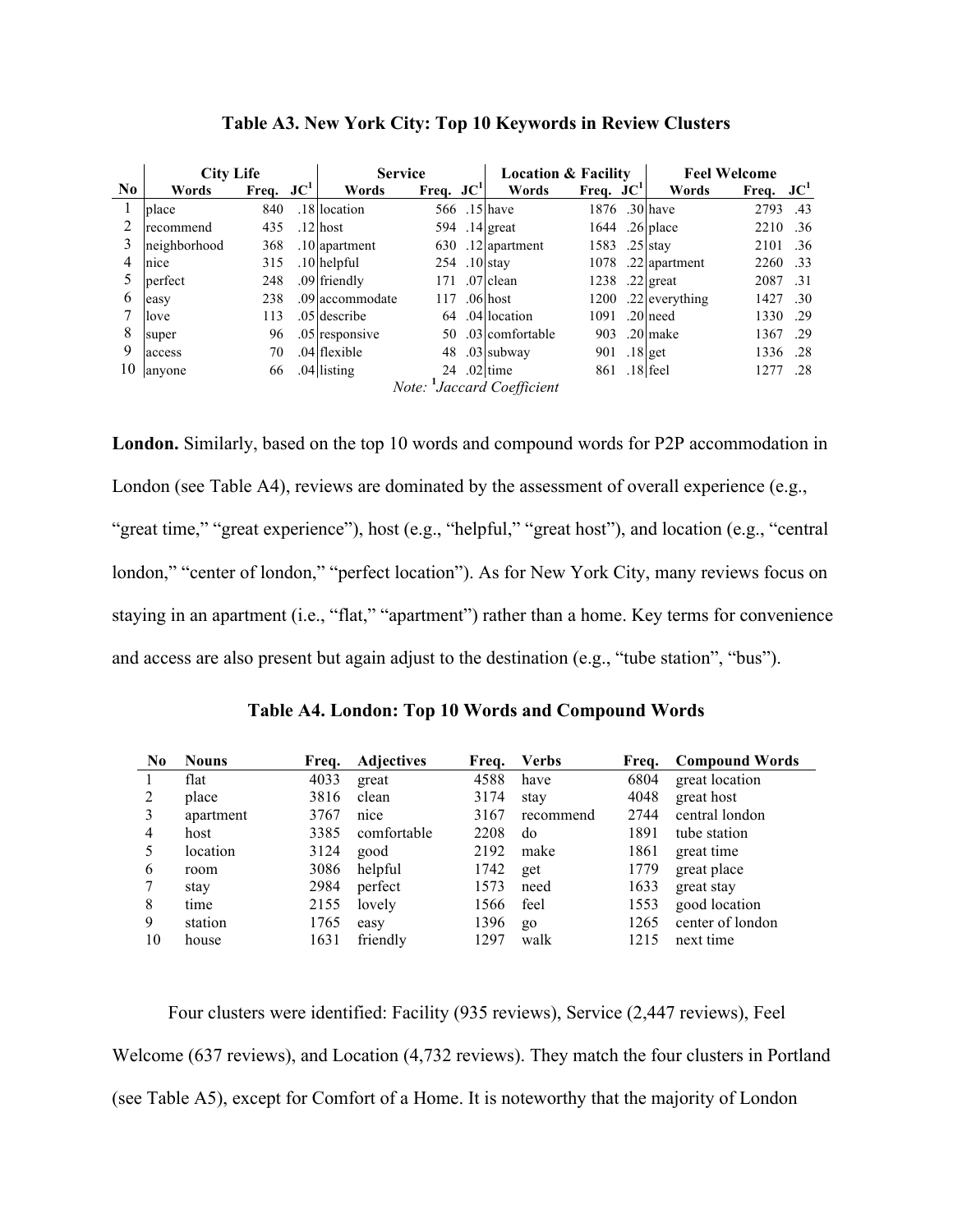reviews belong to Location (54%) and Service (28%), while Facility and Feel Welcome account for about 18% of the reviews. That is because descriptors in Location also include terms that represent broad categories of accommodation attributes. However, reviews in Service are consistent with those in Portland and New York City in representing hosts' service quality (e.g., "attentive," "helpful," "advice"). The presence of Service and Feel Welcome clusters confirms the importance of host-guest interactions prior to and during the stay.

|                | Location  |             |                  | <b>Service</b>                                                             |              |  | <b>Feel Welcome</b> |              |  | <b>Facility</b> |             |     |
|----------------|-----------|-------------|------------------|----------------------------------------------------------------------------|--------------|--|---------------------|--------------|--|-----------------|-------------|-----|
| N <sub>0</sub> | Words     | Freq. $JCT$ |                  | Words                                                                      | Freq. $JC^1$ |  | Words               | Freq. $JC^1$ |  | Words           | Freq. $JC1$ |     |
|                | flat      | 698         | .26 <sub>1</sub> | host                                                                       | 926          |  | $.20$ feel          | 518          |  | $.35$ have      | 2873        | .48 |
|                | have      | 454         | $.12\,$          | location                                                                   | 878          |  | $.20$ home          | 448          |  | $.32$ great     | 2051        | .34 |
|                | stay      | 445         |                  | $.10$ apartment                                                            | 730          |  | $.18$ make          | 435          |  | .24 stay $(N)$  | 1928        | .33 |
|                | great     | 405         | .10              | nice                                                                       | 729          |  | $.17$ welcome (A)   | 278          |  | $.14$ stay (V)  | 1866        | .32 |
|                | host      | 366         | .10 <sub>1</sub> | good                                                                       | 508          |  | .14 comfortable     | 274          |  | $.09$ clean     | 1830        | .32 |
| 6              | location  | 359         | .101             | helpful                                                                    | 475          |  | $.13$ lovely        | 264          |  | $.08$ place     | 1765        | .30 |
|                | clean     | 334         |                  | .09 friendly                                                               | 381          |  | $.11$ welcome $(V)$ | 215          |  | $.08$ room      | 1628        | .29 |
| 8              | recommend | 286         |                  | .09 describe                                                               | 109          |  | $.04$ host          | 206          |  | .08 recommend   | 1516        | .26 |
| 9              | time      | 223         | .09              | kind                                                                       | 88           |  | $.03$ stav          | 206          |  | .08 comfortable | 1455        | .25 |
| 10             | helpful   | 202         |                  | .08   accommodation                                                        | 73           |  | .03 wonderful       | 205          |  | $.07$ nice      | 1385        | .25 |
|                |           |             |                  | <i>Note:</i> 'Jaccard Coefficient, (A) = adjective, (V) = verb, (N) = noun |              |  |                     |              |  |                 |             |     |

**Table A5. London: Top 10 Keywords in Review Clusters**

The results from locational comparison with samples from New York City and London confirm that: (1) location of P2P properties is consistently included on the list of top keywords in guest reviews, regardless of locational contexts; (2) host – guest interactions are considered important, both for service delivery (e.g., facilitating reservation, responsive to requests, flexibility with check-in time, etc.) and for creating the positive feeling of being welcome; (3) locational differences shape the themes around P2P property characteristics, including facility and ambience. In particular, as shown from the main dataset (Portland) and the sample from New York City, even though details of mentioned property features are different (i.e., charming home living in Portland versus loft living in New York City), guests value the experiences from staying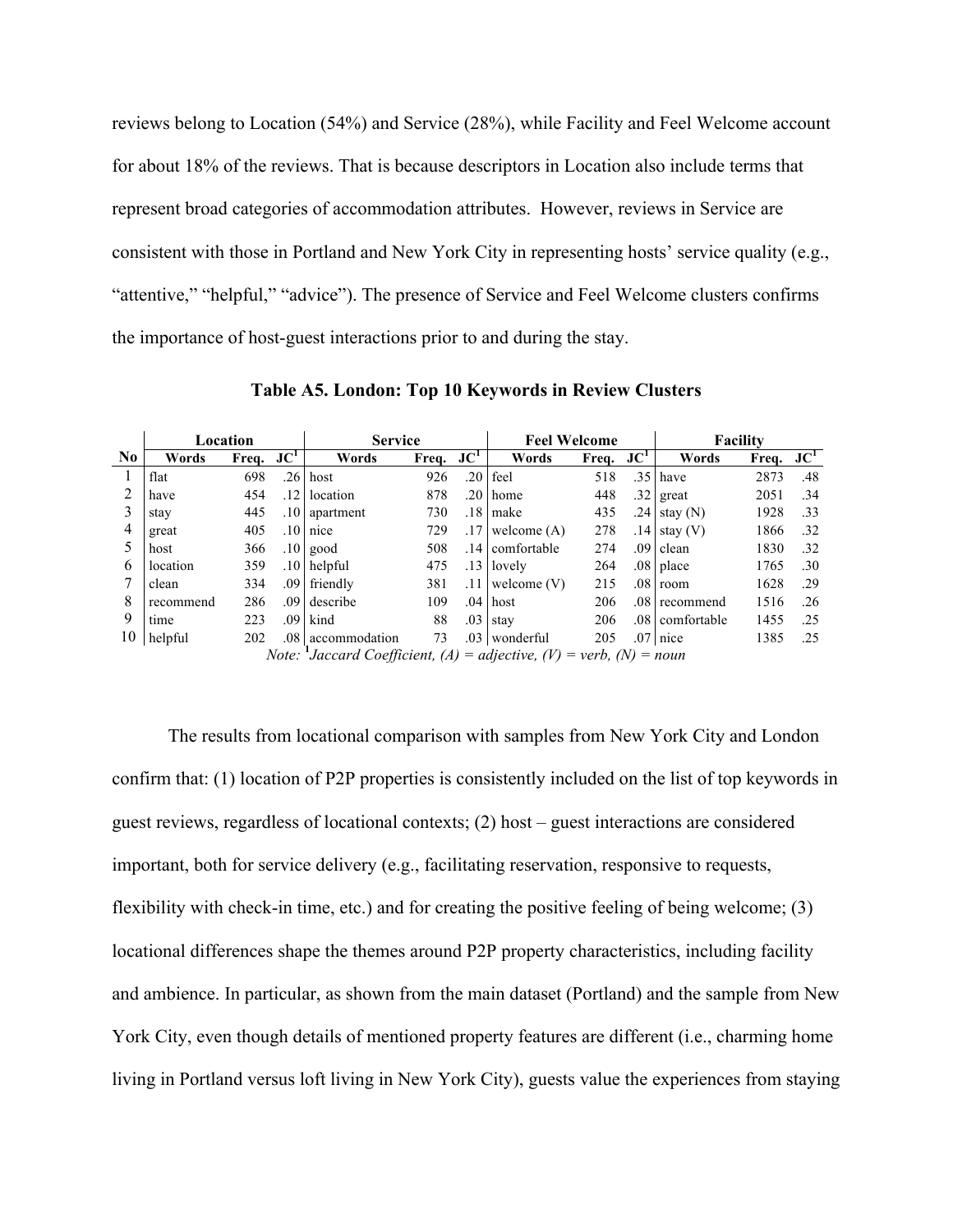with and embracing the lifestyle of local residents. It is important to note that while Portland is not considered a popular destination for international tourists, New York City and London are. Therefore, it is expected that more diverse international guests, most likely with different expectations on accommodation experiences, write reviews for P2P accommodation in New York City and London. Consequently, identifying consistent attributes among these different destinations signifies their salience.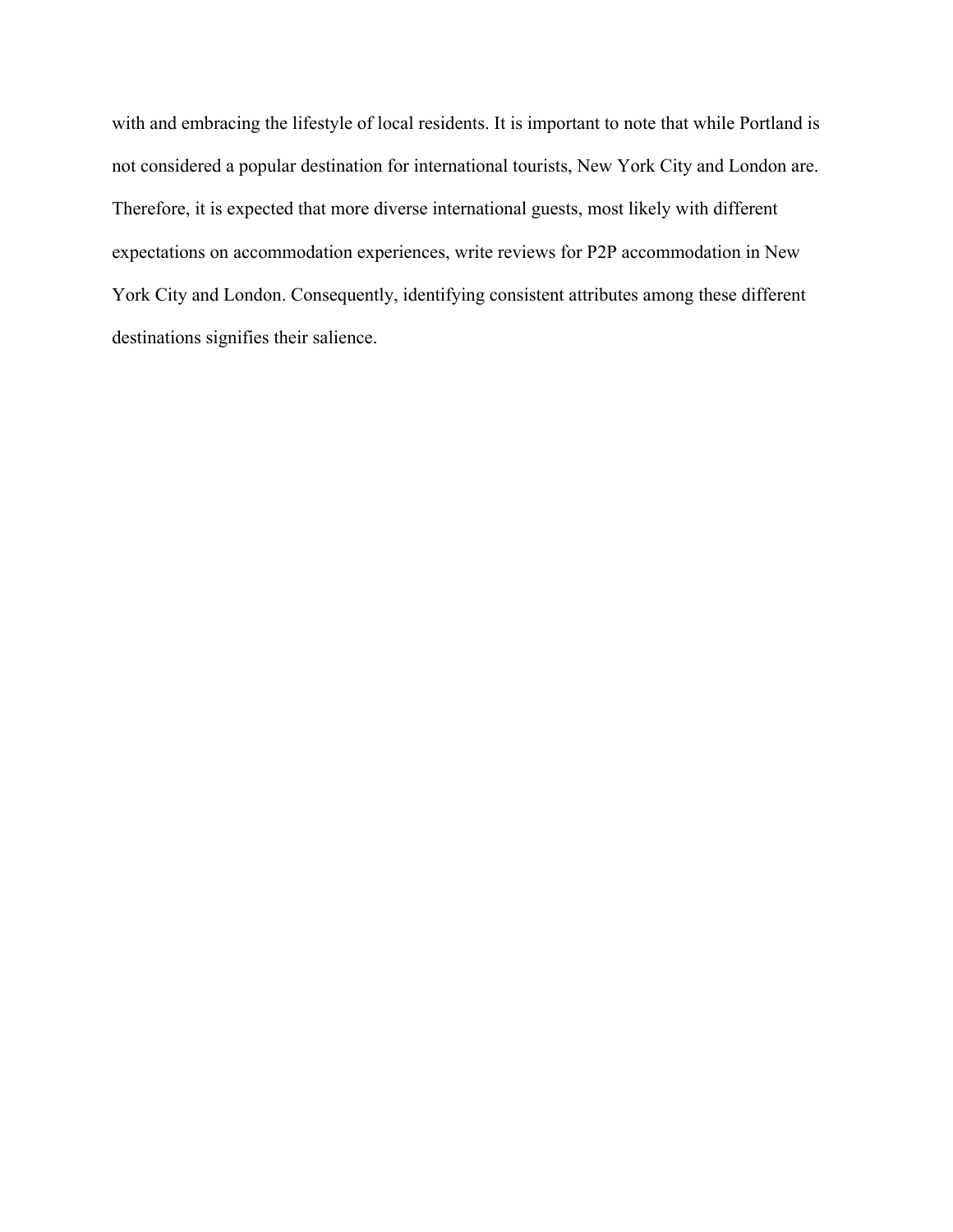# **References**

Airbnb, 2015a. *Airbnb summer travel report: 2015*. http://blog.airbnb.com/wpcontent/uploads/2015/09/Airbnb-Summer-Travel-Report-1.pdf

Airbnb, 2015b. *Airbnb Economic Impact*. http://blog.airbnb.com/economic-impact-airbnb/

- Albayrak, T., Caber, M., 2014. Prioritisation of the hotel attributes according to their influence on satisfaction: A comparison of two techniques. *Tourism Management* 46, 43–50.
- Alpert, M. I., 1971. Identification of determinant attributes: A comparison of models. *Journal of Marketing Research* 8, 184–191.
- Ananth, M., DeMicco, F.J., Moreo, P.J., Howey, R.M., 1992. Marketplace lodging needs of mature travellers. *The Cornell Hotel and Restaurant Quarterly* 33 (4), 12–24.
- Atkinson, A., 1988. Answering the eternal question: What does the customer want? *The Cornell Hotel and Restaurant Administration Quarterly* 29 (2), 12–14.
- Balmer, S., Baum, T., 1993. Applying Herzberg's hygiene factors to the changing accommodation environment. *International Journal of Contemporary Hospitality Management* 5, 32–35.
- Belk, R., 2014. You are what you can access: Sharing and collaborative consumption online. *Journal of Business Research* 67 (8), 1595–1600.
- Bitner, M. J., 1990. Evaluating service encounters: The effects of physical surroundings and employee responses. *Journal of Marketing* 54, 69–82.
- Botsman, R., Rogers, R., 2011. *What's Mine is Yours: The Rise of Collaborative Consumption.* New York: Harper Business.
- Cadotte, E. R., Turgeon, N., 1988. Key factors in guest satisfaction. *The Cornell Hotel and Restaurant Administration Quarterly* 28 (4), 45–51.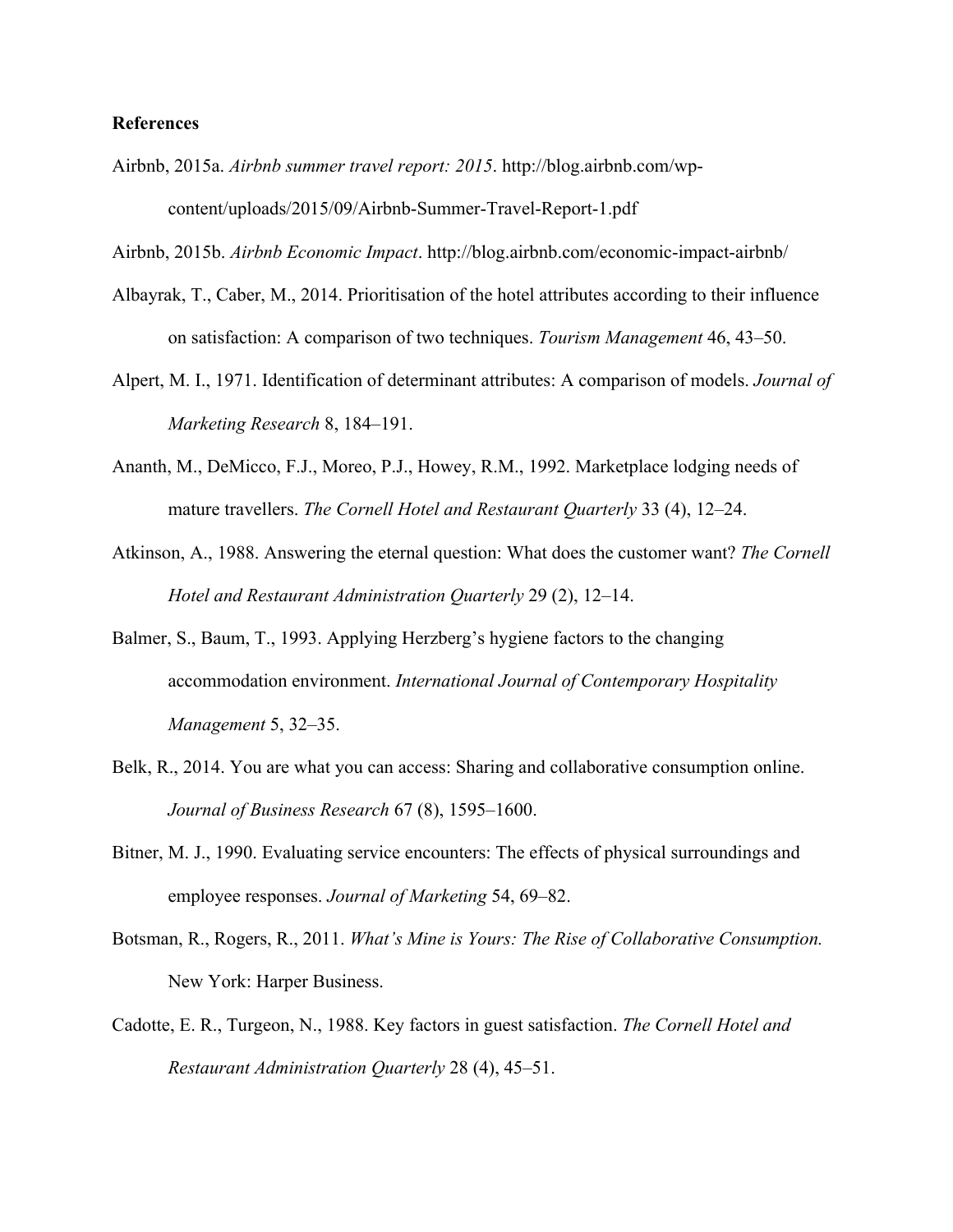CB Insights, 2015. *Why That Crazy-High AirBnB Valuation Is Fair*. https://www.cbinsights.com/blog/airbnb-hospitality-industry-valuation-breakdown/

- Chan, J. K. L., Baum, T., 2006. Determination of satisfiers and dissatisfiers using Herzberg's motivator and hygiene factor theory: An exploratory study. *Tourism, Culture and Communication* 7 (2), 117–131.
- Chen, H., Chiang, R. H. L., Storey, V. C., 2012. Business intelligence and analytics: From big data to big impact. *MIS Quarterly* 56 (4), 1165–1188.
- Choi, T. Y., Chu, R., 2001. Determinants of hotel guests' satisfaction and repeat patronage in the Hong Kong hotel industry. *International Journal of Hospitality Management*, 20, 277– 297.
- City of Portland, The, 2015. Accessory short term rental permits. *Development Services: Permits*. http://www.portlandoregon.gov/bds/65603.
- Clow, K. E., Garretson, J. A., Kurtz, D. L., 1994. An exploratory study into the purchase 19 decision process used by leisure travellers in hotel selection. *Journal of Hospitality and Leisure Marketing*, 4, 53–71.
- Creative Commons, n.d.. *CC0 1.0 Universal (CC0 1.0). Public Domain Dedication*. https://creativecommons.org/publicdomain/zero/1.0/
- Dolnicar, S., Otter, T., 2003. Which hotel attributes matter? A review of previous and a framework for future research. In Griffn, T. and R. Harris (Eds.), Proceedings of the 9<sup>th</sup> Annual Conference of the Asia Pacific Tourism Association (APTA), University of Technology Sydney, 2003, 1, 176–188.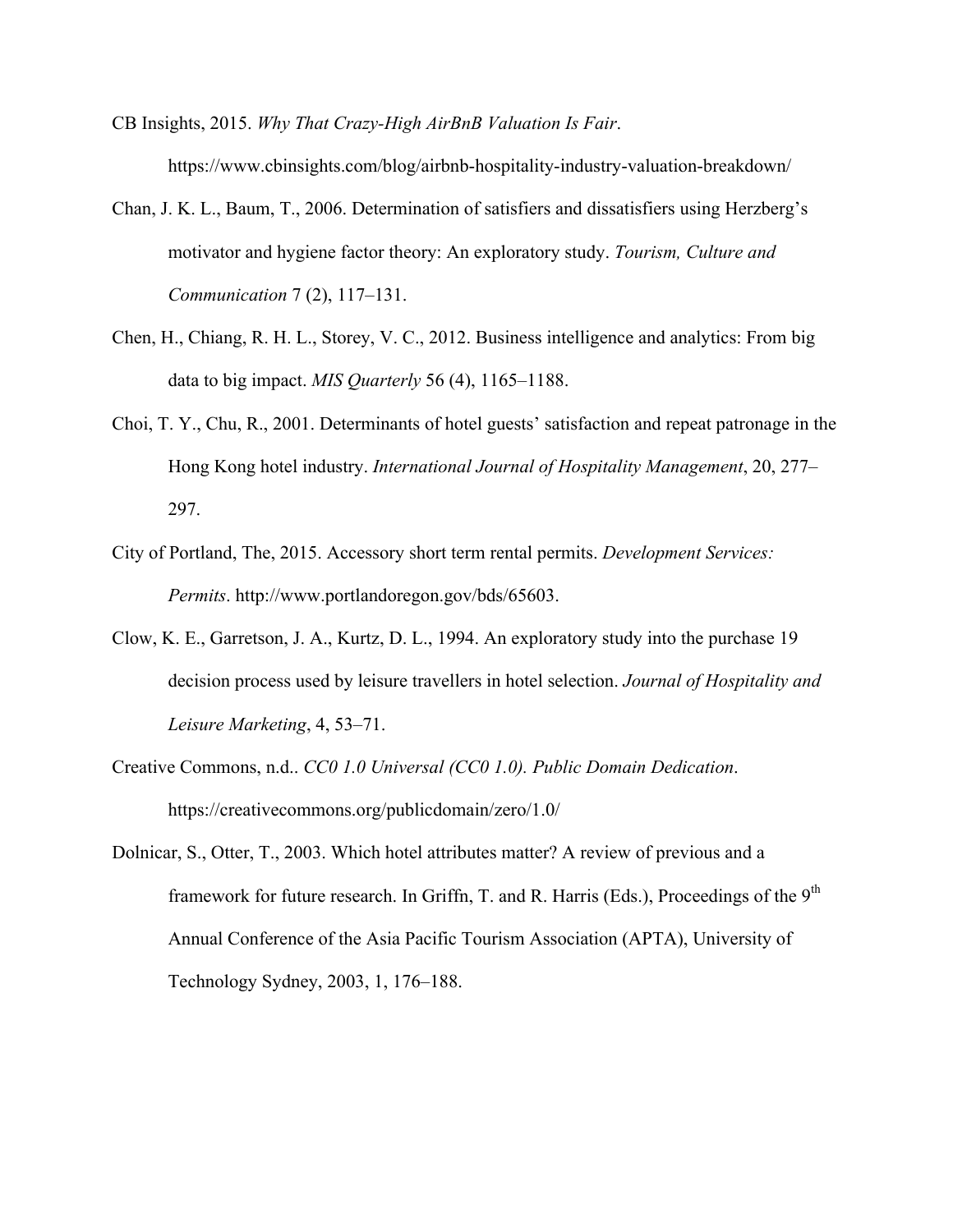- Dörre, J., Gerstl, P., Seiffert, R., 1999. Text mining: Finding nuggets in mountains of textual data. In Proceedings of the  $5<sup>th</sup>$  ACM International Conference on Knowledge Discovery and Data Mining (KDD-99), 398–401, San Diego, US. ACM Press, New York, US.
- Dubé, L., Renaghan, L.M., 1999. Building customer loyalty. *The Cornell Hotel and Restaurant Administration Quarterly*, 78-88.
- Felix, D., Broad, S., Griffiths, M., 2008. The bed-and-breakfast experience: An analysis of hosts' and guests' expectations. In Jauhari, V. (Ed.), *Global Cases on Hospitality Ind*ustry (pp. 55-77). New York – London: Routledge.
- Freitag, J.D., Haywood, J., 2015. Digging to the core of Airbnb Big Apple data. http://www.hotelnewsnow.com/Article/16395/Digging-to-the-core-of-Airbnbs-Big-Apple-data
- Fruchterman, T.M.J., Reingold, E.M., 1991. Graph drawing by force-directed placement. *Software - Practice and Experience* 21 (11), 1129–1164.
- Fuchs, M., Höpken, W., Lexhagen, M., 2014. Big data analytics for knowledge generation in tourism destinations – A case from Sweden. *Journal of Destination Marketing & Management* 3 (4), 198-209.
- Gonen, Y., Sutherland, A., 2015. Most Airbnb rentals violate the state's short-term leasing law. *New York Post*. http://nypost.com/2015/12/02/most-airbnb-rentals-violate-the-statesshort-term-leasing-law/
- Guttentag, D., 2015. Airbnb: Disruptive innovation and the rise of an informal tourism accommodation sector. *Current Issues in Tourism 18*(2), 1192-1217.
- Herzberg, F. B., Mausner, B., Snyderman, B., 1962. *The Motivation to Work*. 2<sup>nd</sup> Edition. New York: John Wiley and Sons, Inc.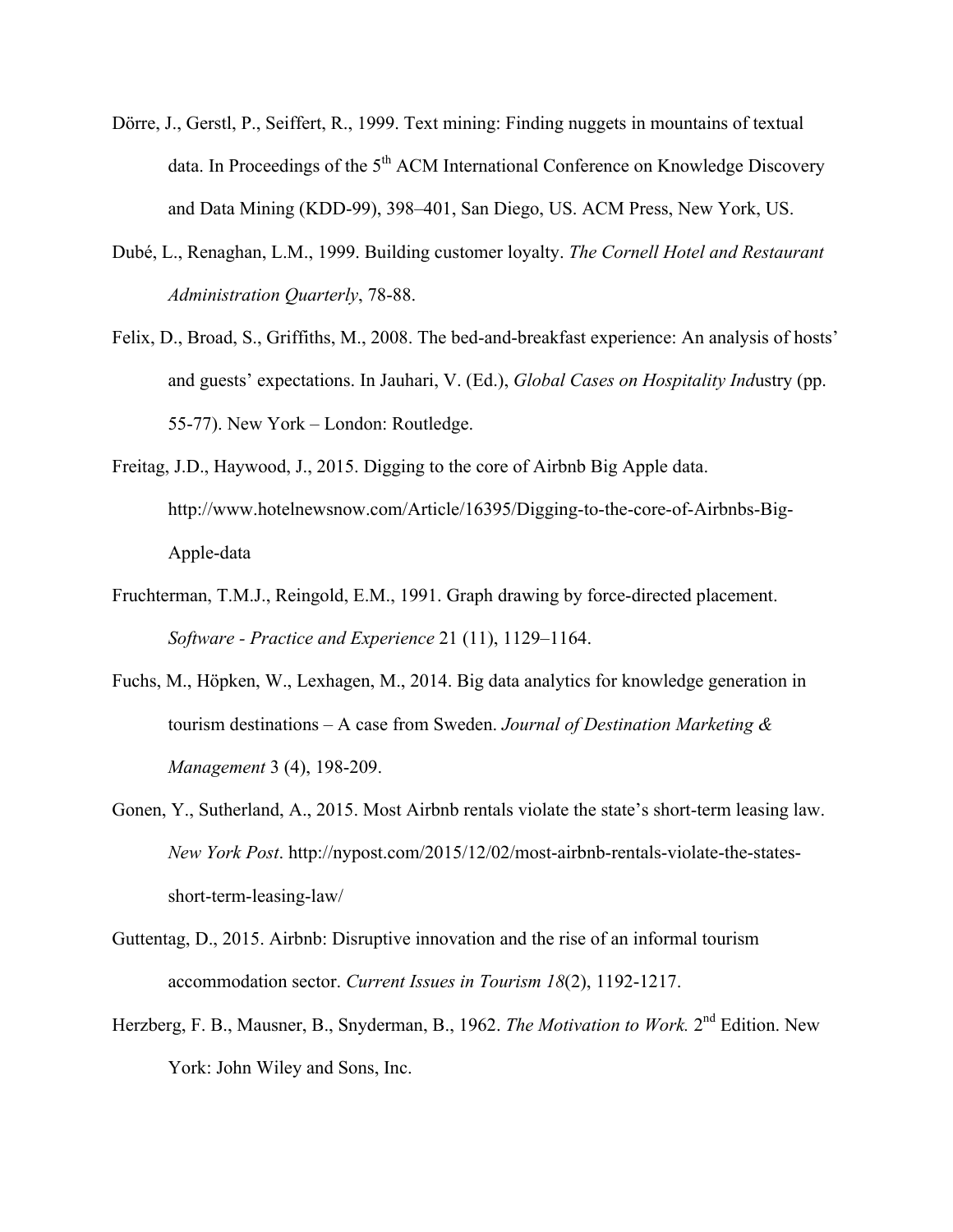Higuchi, K., 2015. *KH Coder 2.x Reference Manual*. http://khc.sourceforge.net/en/manual\_en\_v2.pdf

Inside Airbnb, 2015. *Get the Data.* http://insideairbnb.com/get-the-data.html.

- Karlsson, L., Dolnicar, S., 2016. Someone's been sleeping in my bed. *Annals of Tourism Research* 58, 159-162.
- Kim, S., 2016. Berlin bans thousands of Airbnb properties. *The Telegraph*. http://www.telegraph.co.uk/travel/destinations/europe/germany/berlin/articles/airbnblistings-plummet-in-berlin-as-ban-comes-into-force/
- Knutson, B., 1988. Frequent travelers: making them happy and bringing them back. *The Cornell Hotel and Restaurant Administration Quarterly* 29 (1), 83–87.
- Korkontzelos, I., Klapaftis, I. P., Manandhar, S. 2008. Reviewing and evaluating automatic term recognition techniques. In Nordstrom, B., and A. Ranta (Eds.), *Advances in Natural Language Processing* (pp. 248-259). Springer, Berlin – Heidelberg.
- Li, G., Law, R., Vu, H. Q., Rong, J., 2013. Discovering the hotel selection preferences of Hong Kong inbound travelers using the Choquet Integral. *Tourism Management* 36, 321-330.
- Lipsman, A., 2007. Online consumer-generated reviews have significant impact on offline purchase behavior. *comScore*. Retrieved from http://www.comscore.com/Insights/Press-Releases/2007/11/Online-Consumer-Reviews-Impact-Offline-Purchasing-Behavior
- Lockyer, T., 2004. Weekend Accommodation The Challenge: What are the Guests Looking for?,*Journal of Hospitality and Tourism Management*, 11, 1, 1-12.
- Lockyer, T., 2005. The perceived importance of price as one hotel selection dimension. *Tourism Management* 26 (4), 529-537.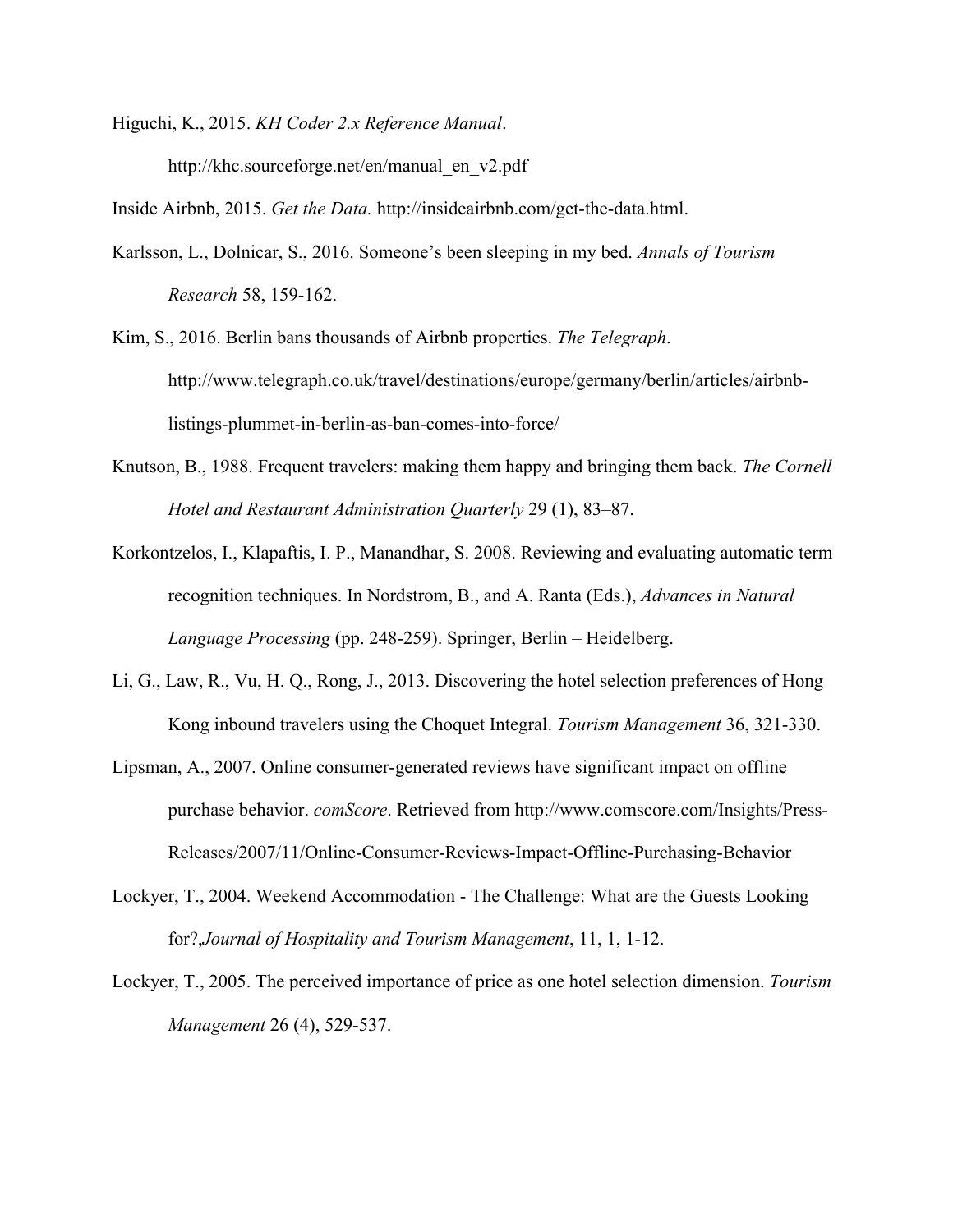- Mattila, A., 1999. Consumers' value judgments: How business travelers evaluate luxury-hotel services. *The Cornell Hotel and Restaurant Administration Quarterly*, 40-46.
- Möhlmann. M., 2015. Collaborative consumption: Determinants of satisfaction and the likelihood of using a sharing economy option again. *Journal of Consumer Behaviour*. DOI: 10.1002/cb.1512.
- Nakagawa, H., 2000. Automatic term recognition based on statistics of compound nouns. *Terminology* 6 (2), 195-210.
- Nakagawa, H., Mori, T., 2002. A simple but powerful automatic term extraction method. *In* Proceedings of the Second International Workshop on Computational Terminology (COMPUTERM 2002). Stroudsburg, PA: Association of Computational Linguistics.
- Owyang, J., 2013. The collaborative economy: products, services and market relationships have changed as sharing startups impact business models*.* A market definition report. *Altimeter*. https://www.slideshare.net/Altimeter/the-collaborative-economy
- Pons, P., Latapy, M., 2005. Computing communities in large networks using random walks. http://arxiv.org/pdf/physics/0512106v1.pdf.
- Ramanathan, U., Ramanathan, R., 2011. Guests' perceptions on factors influencing customer loyalty: an analysis for UK hotels. *International Journal of Contemporary Hospitality Management* 23 (1), 7–25.
- Rivers, M.J., Toh, R.S., Alaoui, M., 1991. Frequent-stayer programs: the demographic, behavioral, and attitudinal characteristics of hotel steady sleepers. *Journal of Travel Research* 30 (2), 41–45.
- Saleh, F., Ryan, C., 1992. Client perceptions of hotels: A multi-attribute approach. *Tourism Management* 13 (2), 163-168.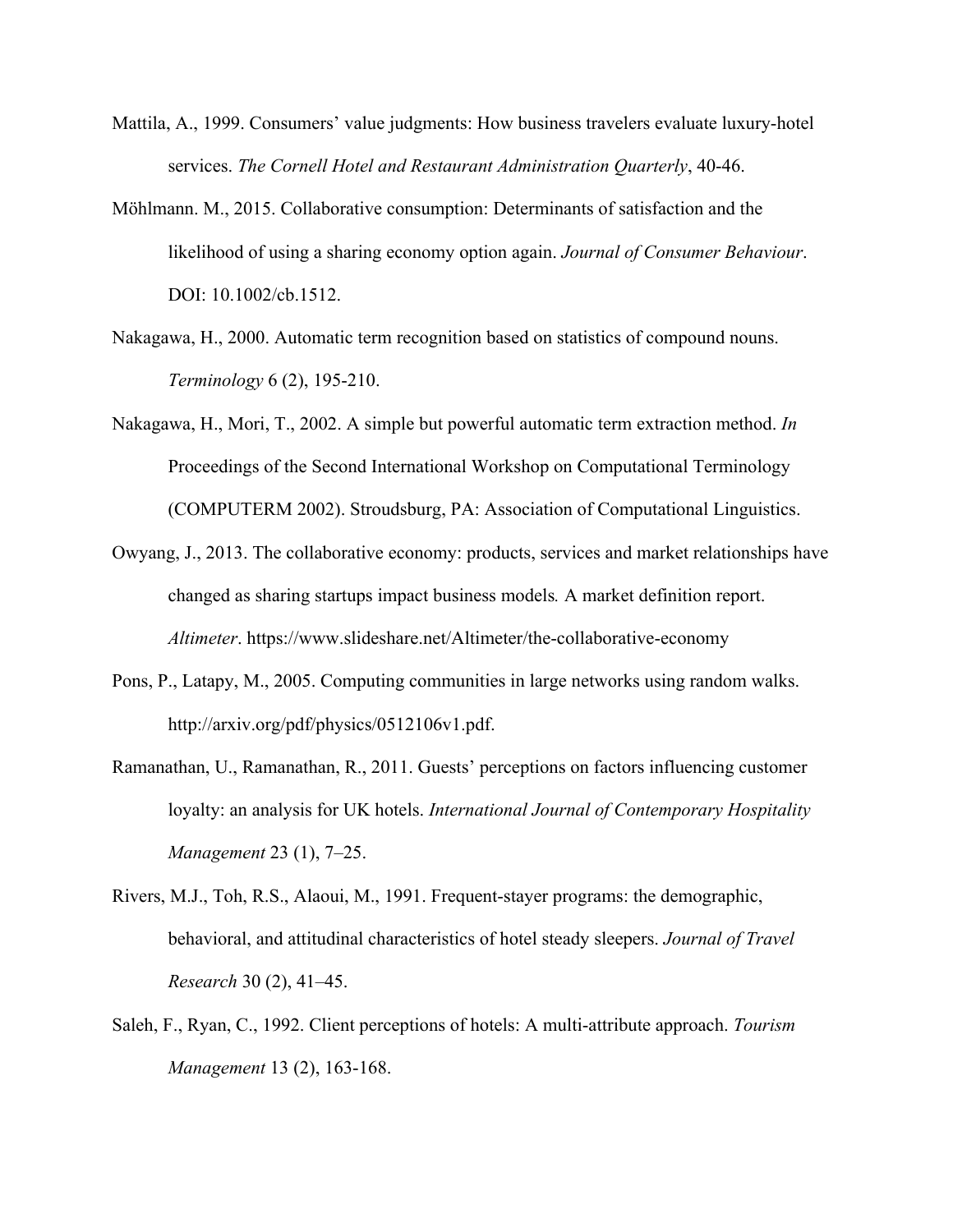- Scarinci, J., Richins, H., 2008. Specialist lodging in the USA: Motivations of bed and breakfast accommodation guests. *Tourism: An International Interdisciplinary Journal*, 56(3), 271- 282.
- Shergill, G. S., Sun, W., 2004. Tourists' perceptions towards hotel services in New Zealand. *International Journal of Hospitality and Tourism Administration* 5 (4), 1-29.
- Stringam, B. B., Gerdes, J., Vanleeuwen, D. M., 2010. Assessing the importance and relationships of ratings on user-generated traveler reviews. *Journal of Quality Assurance in Hospitality and Tourism* 11 (2), 73-92.
- Toutanova, K., Klein, D., Manning, C., Singer, Y., 2003. Feature-rich part-of-speech tagging with a cyclic dependency network. *In* Proceedings of HLT-NAACL 2003 (pp. 252-259).
- Tsao, W.-C., Hsieh, M.-T., Shih, L.-W., Lin, T. M. Y., 2015. Compliance with eWOM: The influence of hotel reviews on booking intention from the perspective of consumer conformity. *International Journal of Hospitality Management* 46, 99-111.
- Tussyadiah, I. P., 2015. An exploratory study on drivers and deterrents of collaborative consumption in travel. In Tussyadiah, I., Inversini, A. (Eds.), *Information & Communication Technologies in Tourism 2015*. Switzerland: Springer, pp. 819-32.
- Tussyadiah, I. P., 2016. Factors of satisfaction and intention to use peer-to-peer accommodation. *International Journal of Hospitality Management 55,* 70-80.
- Tussyadiah, I. P., Pesonen, J., 2015. Impacts of Peer-to-Peer Accommodation Use on Travel Patterns. *Journal of Travel Research.* OnlineFirst. DOI: 10.1177/0047287515608505.
- Ward, J. H., Jr., 1963. Hierarchical grouping to optimize an objective function. *Journal of the American Statistical Association*, 58, 236-244.